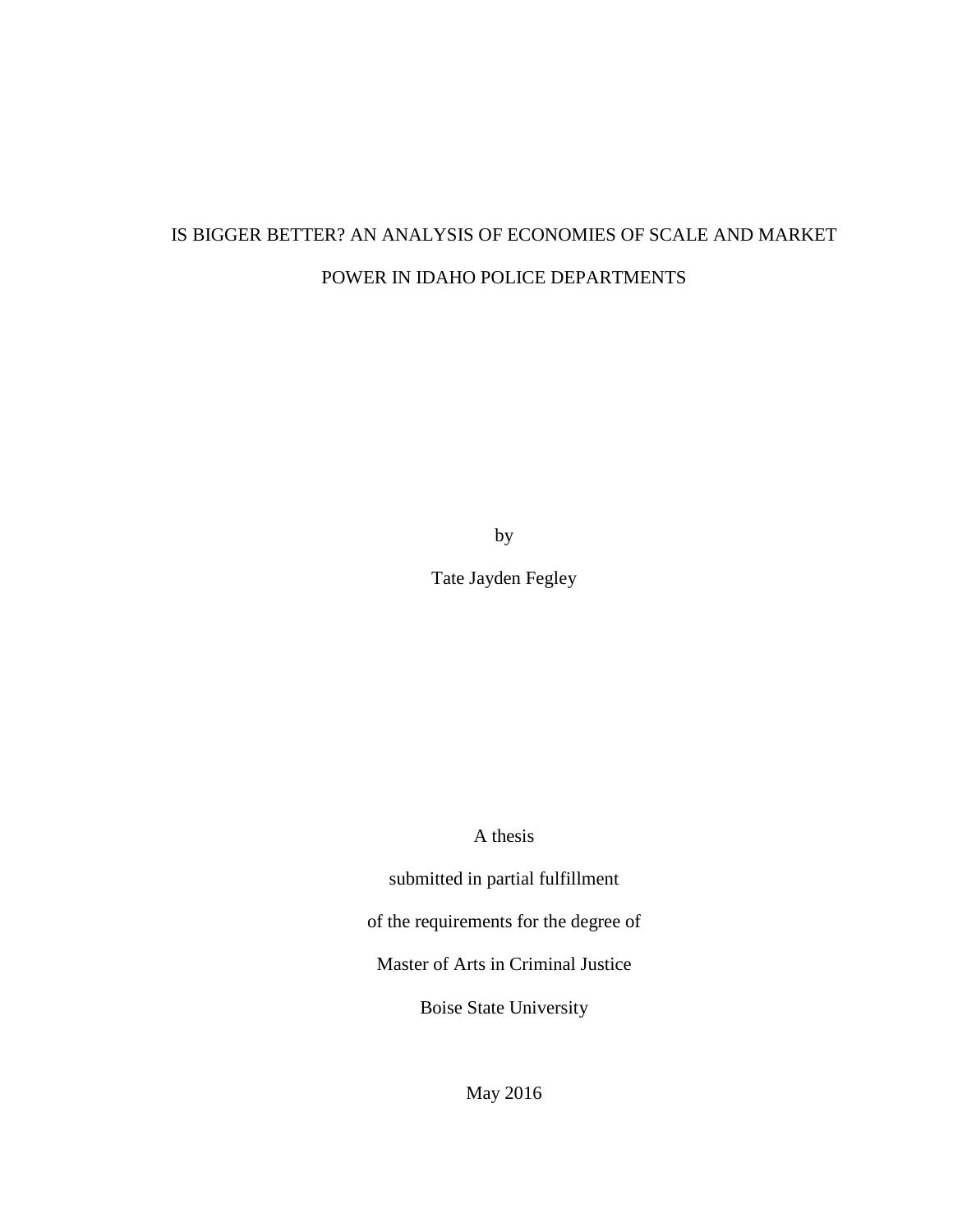© 2016

Tate Jayden Fegley

NO RIGHTS RESERVED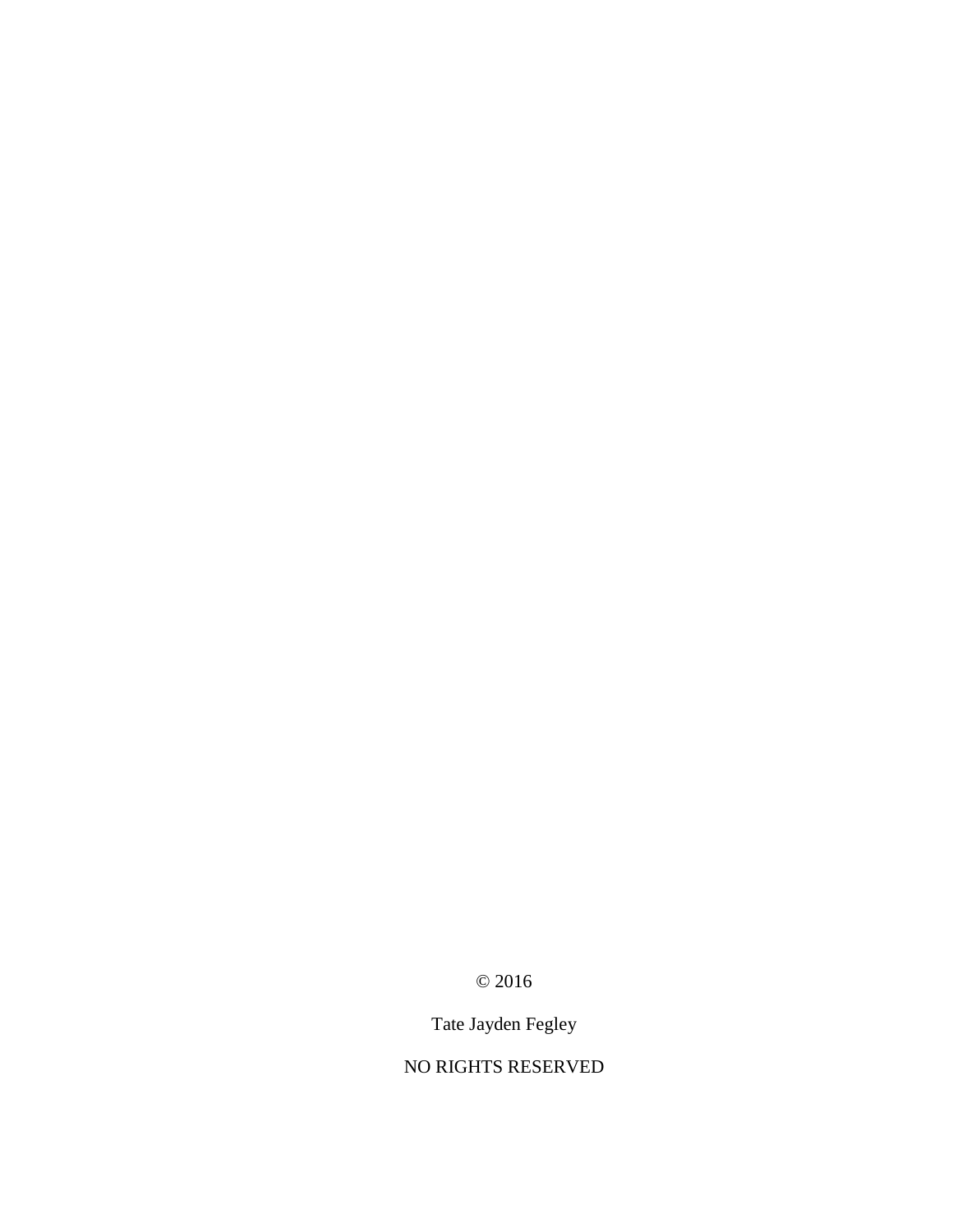## BOISE STATE UNIVERSITY GRADUATE COLLEGE

# **DEFENSE COMMITTEE AND FINAL READING APPROVALS**

of the thesis submitted by

Tate Jayden Fegley

Thesis Title: Is Bigger Better? An Analysis of Economies of Scale and Market Power in Idaho Police Departments

Date of Final Oral Examination: 02 March 2016

The following individuals read and discussed the thesis submitted by student Tate Jayden Fegley, and they evaluated his presentation and response to questions during the final oral examination. They found that the student passed the final oral examination.

| Lisa Growette Bostaph, Ph.D. | <b>Chair, Supervisory Committee</b> |
|------------------------------|-------------------------------------|
| Andrew Giacomazzi, Ph.D.     | Member, Supervisory Committee       |
| Geoffrey Black, Ph.D.        | Member, Supervisory Committee       |

The final reading approval of the thesis was granted by Lisa Growette Bostaph, Ph.D., Chair of the Supervisory Committee. The thesis was approved for the Graduate College by John R. Pelton, Ph.D., Dean of the Graduate College.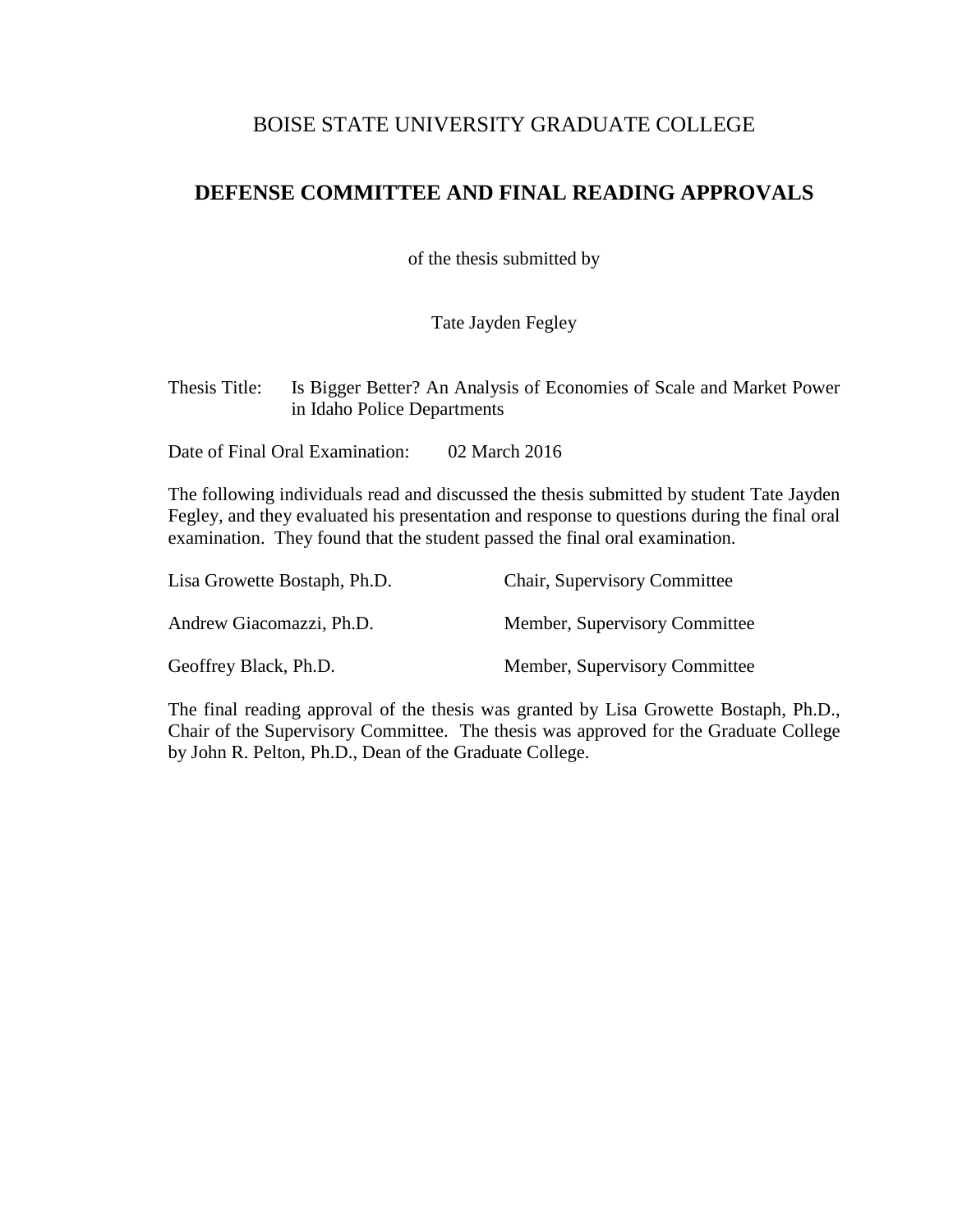# DEDICATION

<span id="page-3-0"></span>This thesis is dedicated to D. Allen Dalton, whose generosity helped make it possible.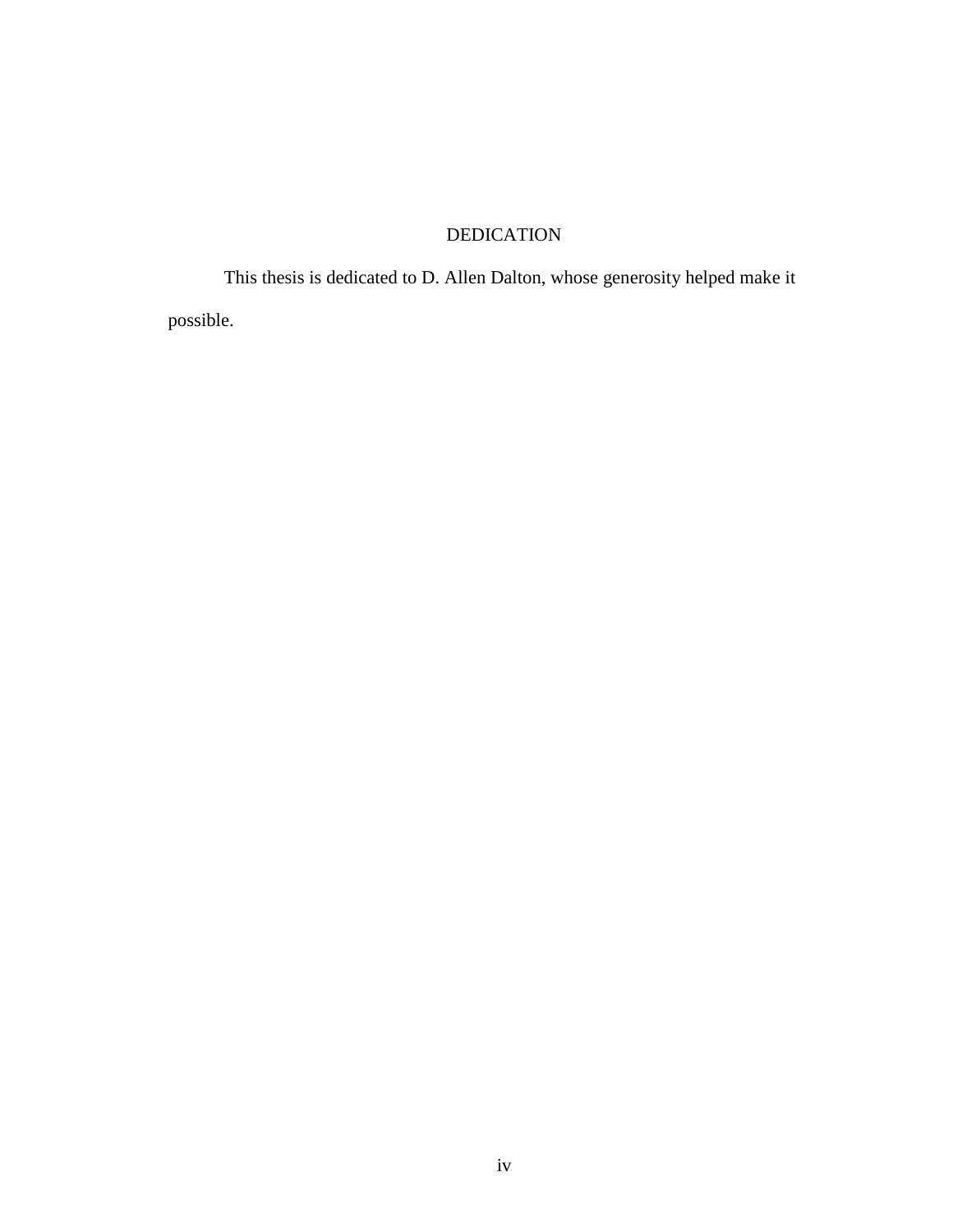### ACKNOWLEDGEMENTS

<span id="page-4-0"></span>I would like to thank Dr. Lisa Growette Bostaph, whose comments made this thesis several times better than what it would have been, Lea Johnson for her help organizing the data, and Dr. Don Holley and Dr. Cody Jorgensen for their econometric guidance. I would also like to thank Allen Dalton for leading me to this research topic and his editorial input.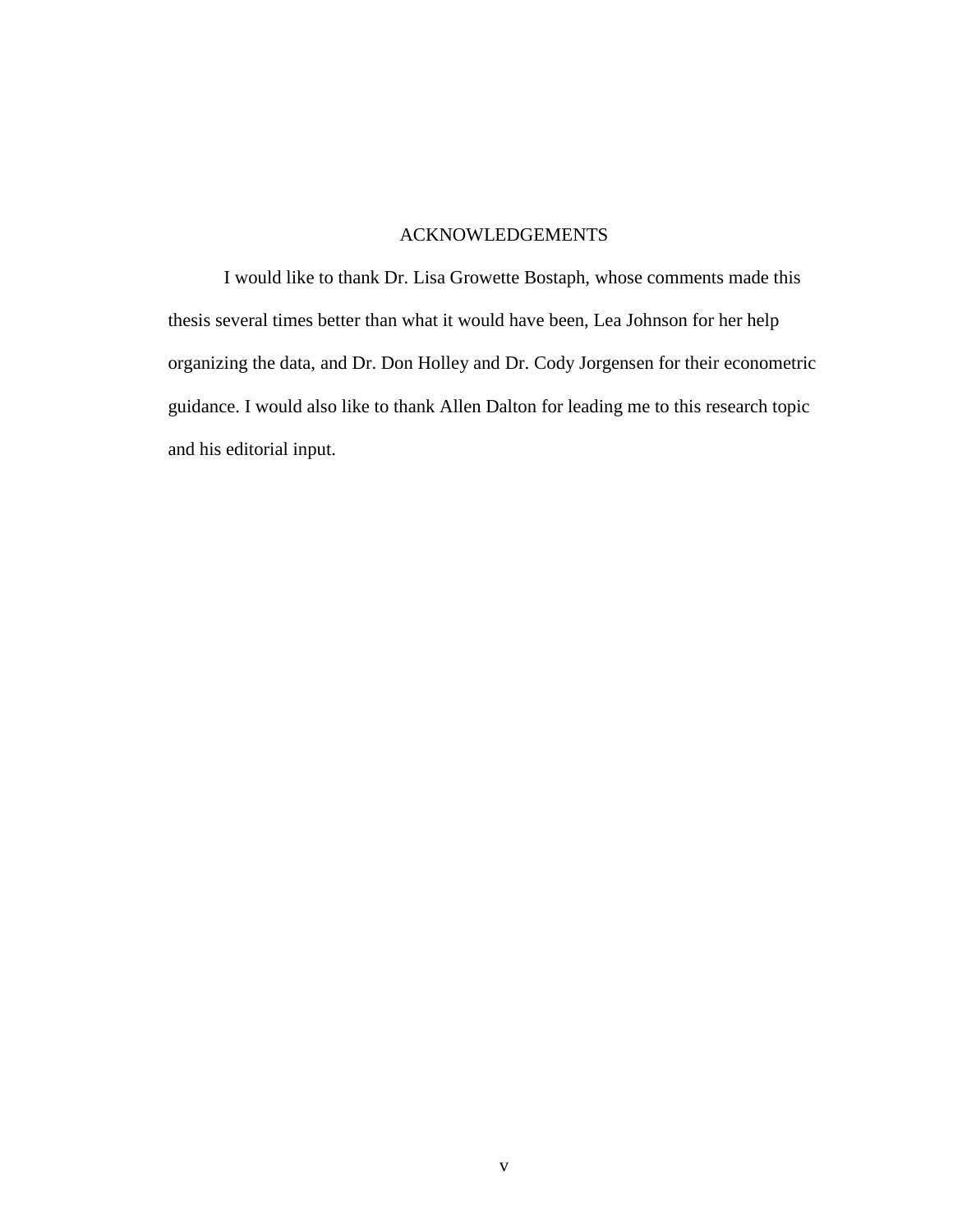### **ABSTRACT**

<span id="page-5-0"></span>Whether the nature of policing services allows for economies of scale to be realized is an important question for police departments for reasons of both cost and efficiency. This study replicates the methodology used by Southwick (2005) to estimate police production and demand in order to determine whether there are economies of scale among police departments in Idaho. Southwick's (2005) method is unique in that it incorporates measures of market power to predict police efficiency. The present study is unique in that it involves data from a low density, low population western state. Southwick's results for New York State are markedly different from the results found for Idaho, thus the external validity of Southwick's model as applied to a relatively low population state is questionable. The findings also indicate that, controlling for relevant variables, crime in Idaho is highly correlated with population, suggesting that Idaho police departments would not achieve efficiency gains through consolidation.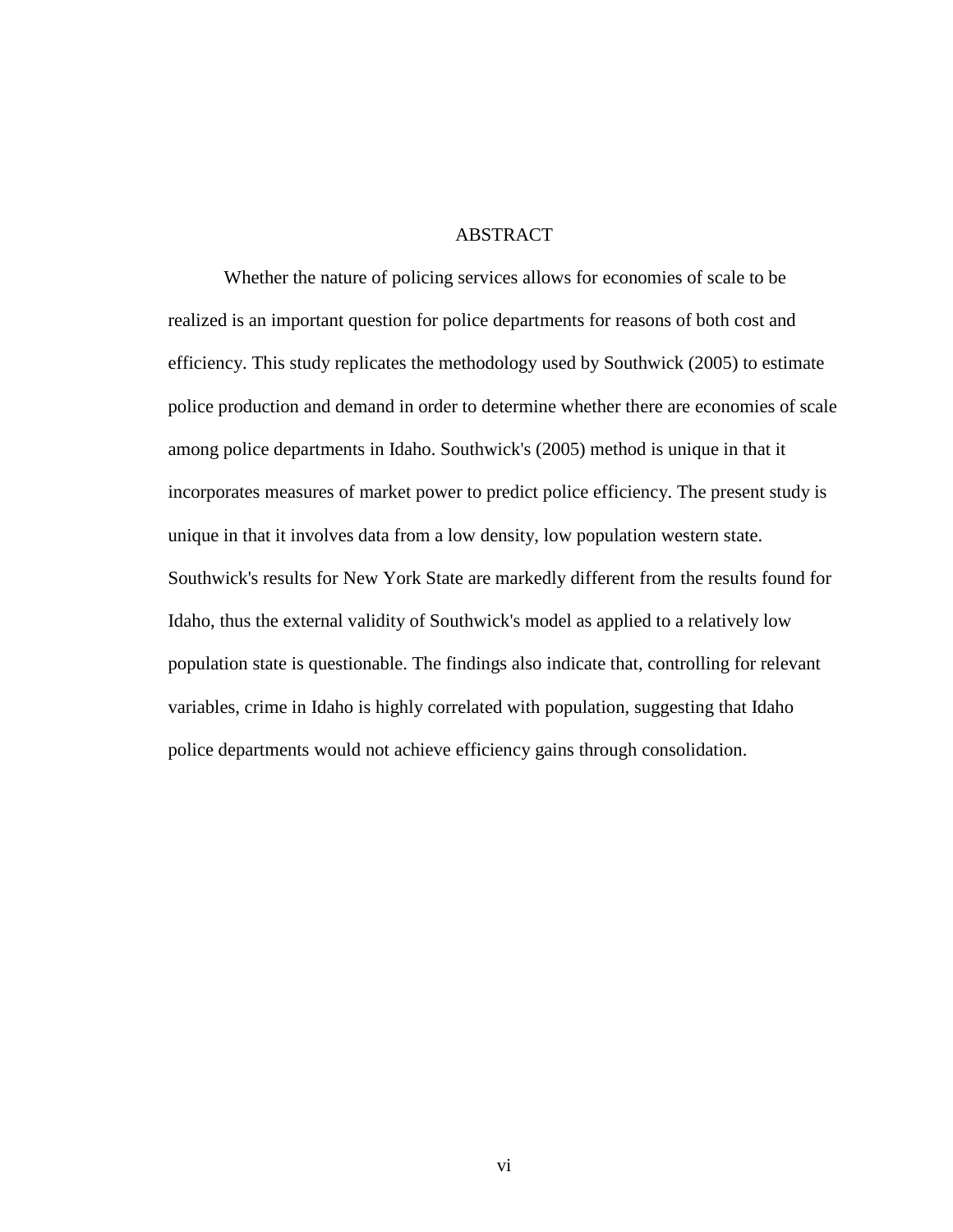# TABLE OF CONTENTS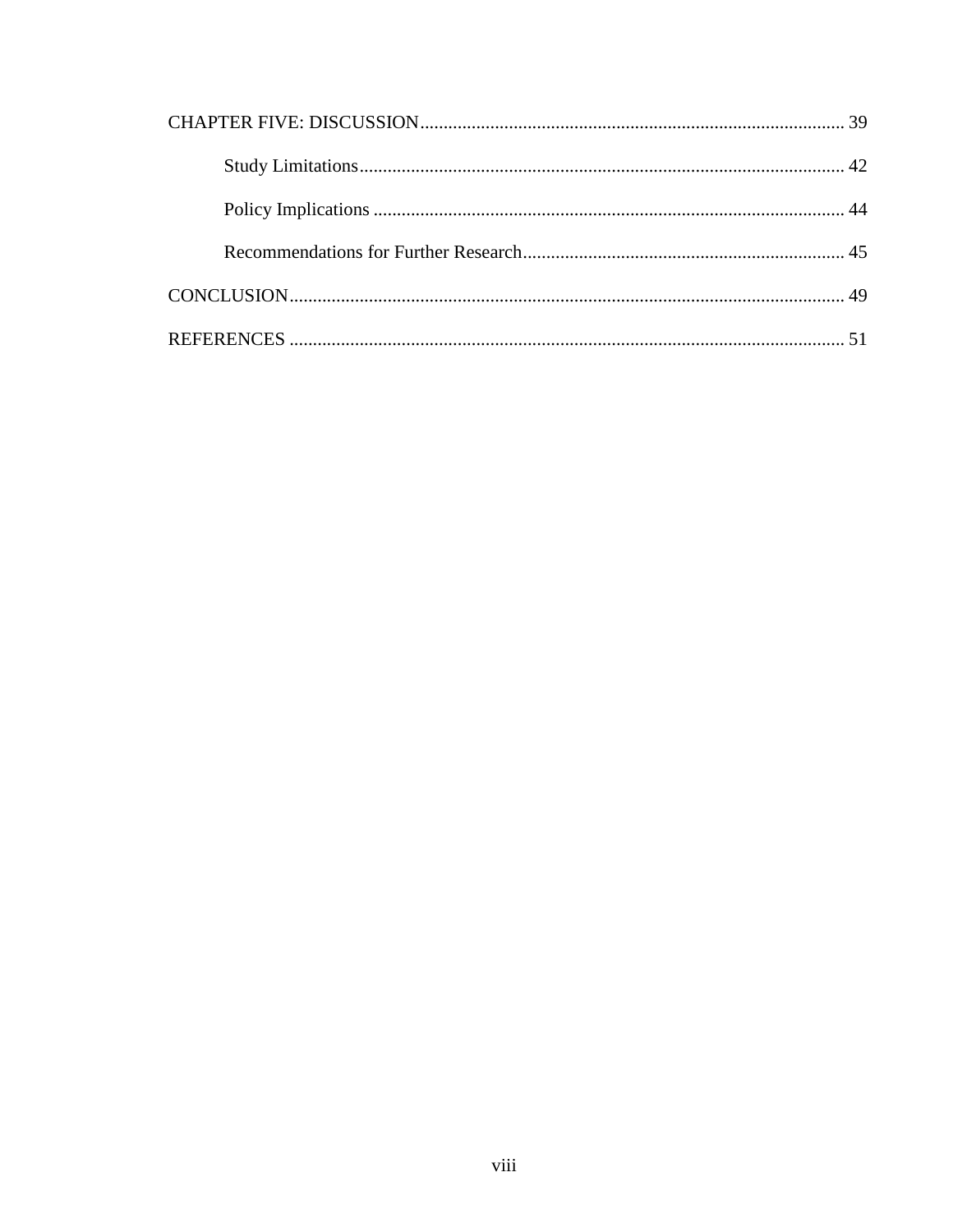# LIST OF TABLES

<span id="page-8-0"></span>

| Table 2. |                                                               |  |
|----------|---------------------------------------------------------------|--|
| Table 3. |                                                               |  |
| Table 4. |                                                               |  |
| Table 5. |                                                               |  |
| Table 6. |                                                               |  |
| Table 7. |                                                               |  |
| Table 8. | Comparison of New York and Idaho Datasets and Regressions  39 |  |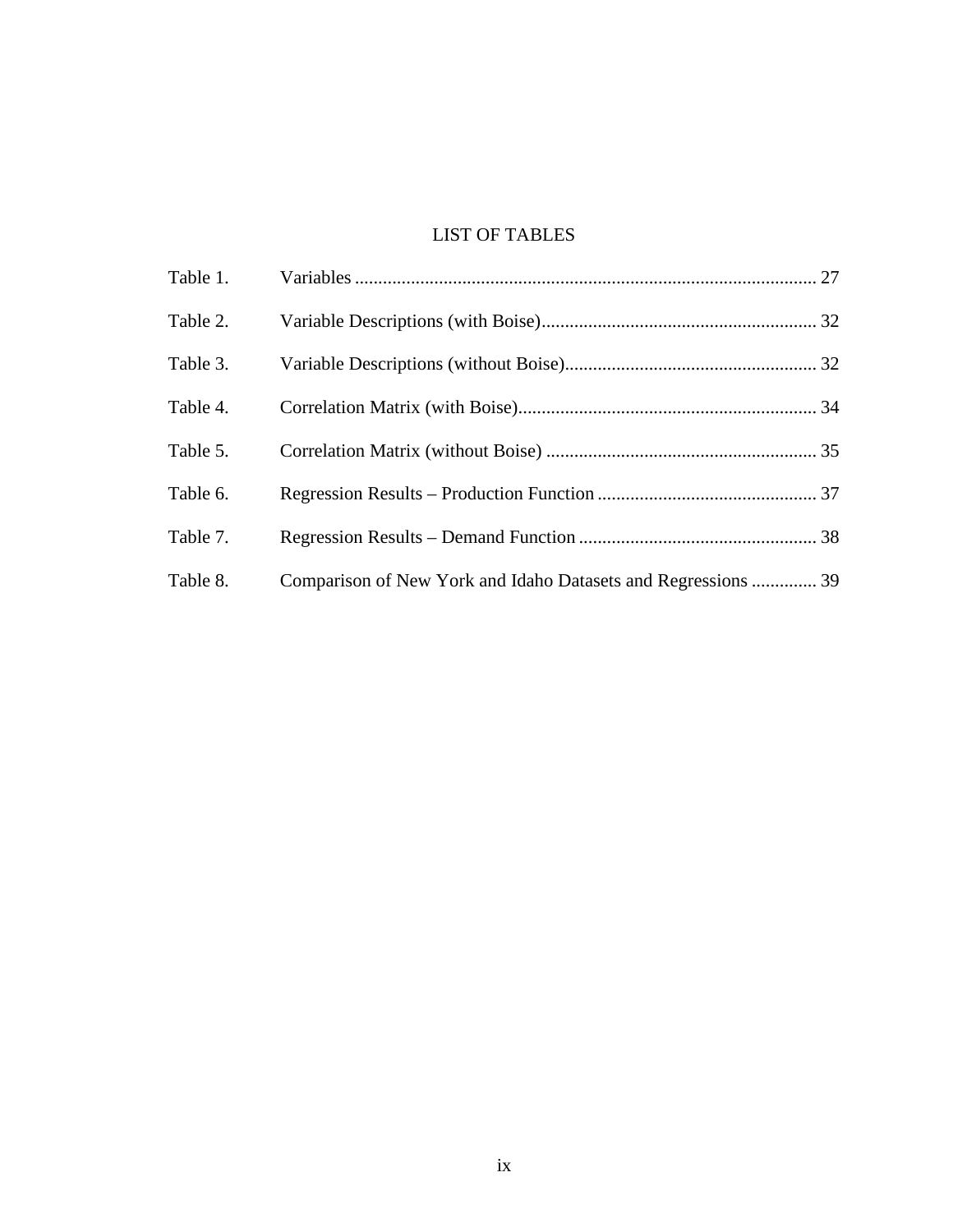# LIST OF ABBREVIATIONS

<span id="page-9-0"></span>

| A                | Assets                                                   |
|------------------|----------------------------------------------------------|
| C <sub>4</sub>   | Measure of the 4 FBI Index Violent Crimes                |
| C7               | Measure of all 7 FBI Index Crimes                        |
| <b>COP</b>       | <b>Community-Oriented Policing</b>                       |
| D                | Density                                                  |
| HH               | Herfindahl-Hirschman Index                               |
| <b>LEMAS</b>     | Law Enforcement Management and Administrative Statistics |
| <b>NIBRS</b>     | National Incident Based Reporting System                 |
| <b>POLPOP</b>    | Number of Police per 1,000 Population                    |
| <b>POP</b>       | Population                                               |
| POP <sub>1</sub> | Inverse of Population                                    |
| <b>WPOL</b>      | Total Expenditures on Police Divided by Number of Police |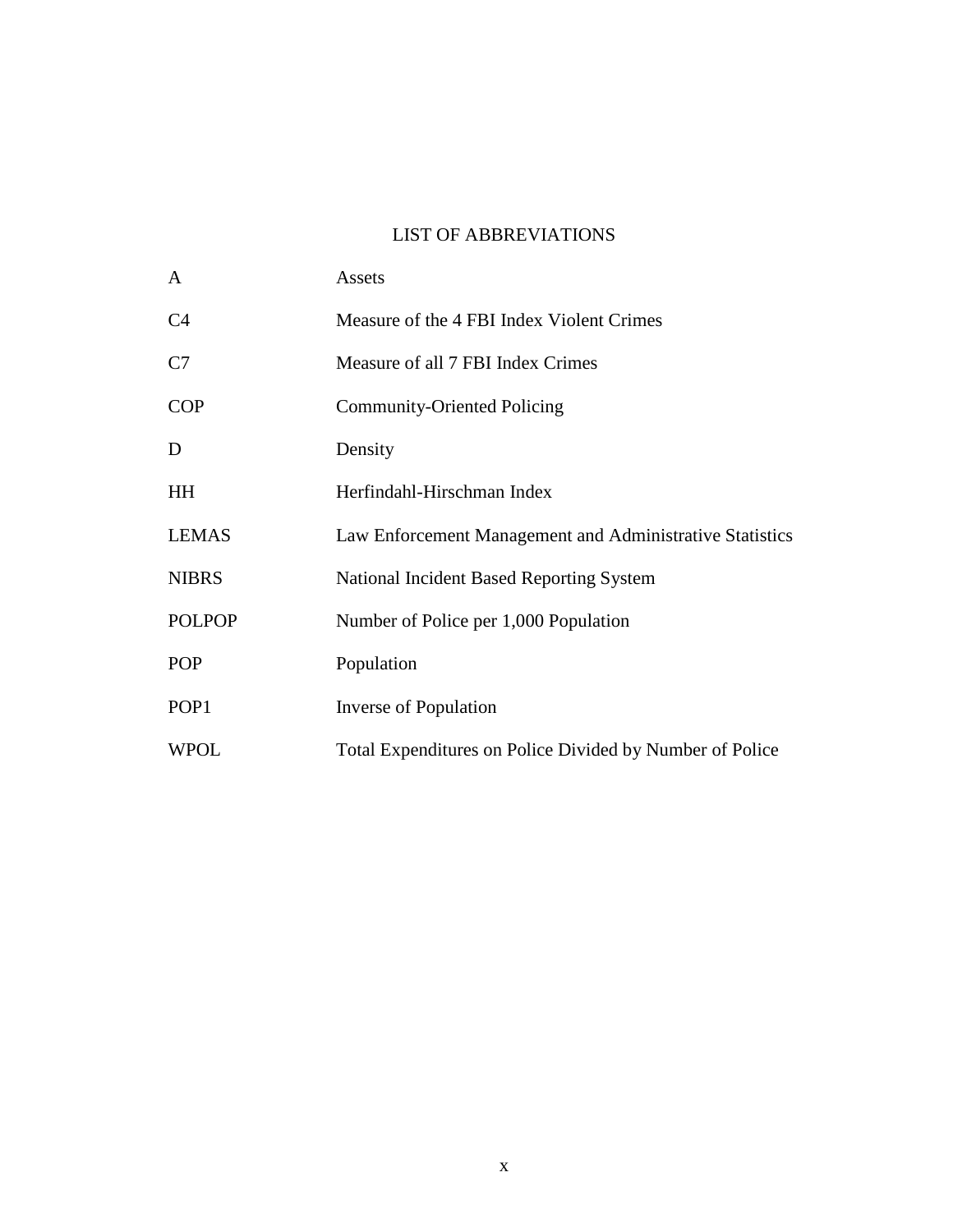#### CHAPTER ONE: INTRODUCTION

<span id="page-10-0"></span>Issues of cost and efficiency are important for local governments. Despite their ability to tax, there is a limit to how much revenue they can collect and allocate to certain uses. Policing is a service that many municipalities provide, though some choose to contract it out to private companies or neighboring governments, citing economies of scale as a cost savings justification. This is an efficient approach for services such as garbage collection, which many cities contract out instead of providing 'in-house', but does it work for policing?

The purpose of this study is to shed further light on the question, to what extent are there economies (or diseconomies) of scale in policing? This is an important question as public safety is one of the most crucial services that cities provide. Since all cities have a limited supply of funds, producing services in the most efficient way possible will allow them to maintain more or better quality services. In terms of policing, some smaller municipalities contract their policing services to county sheriffs' offices, justifying such a measure based on cost savings, assuming that larger county sheriffs' offices enjoy economies of scale over smaller municipal police departments (Finney, 1997). While there are intuitive reasons to expect that larger police departments enjoy cost savings in some areas, such as through the elimination of duplicate layers of management (Southwick, 2005), there are ways in which they may be less efficient in providing public safety. One example is that larger departments devote a smaller percentage of personnel to street patrol (Lithopoulos, 2015). Knowing at which point economies of scale are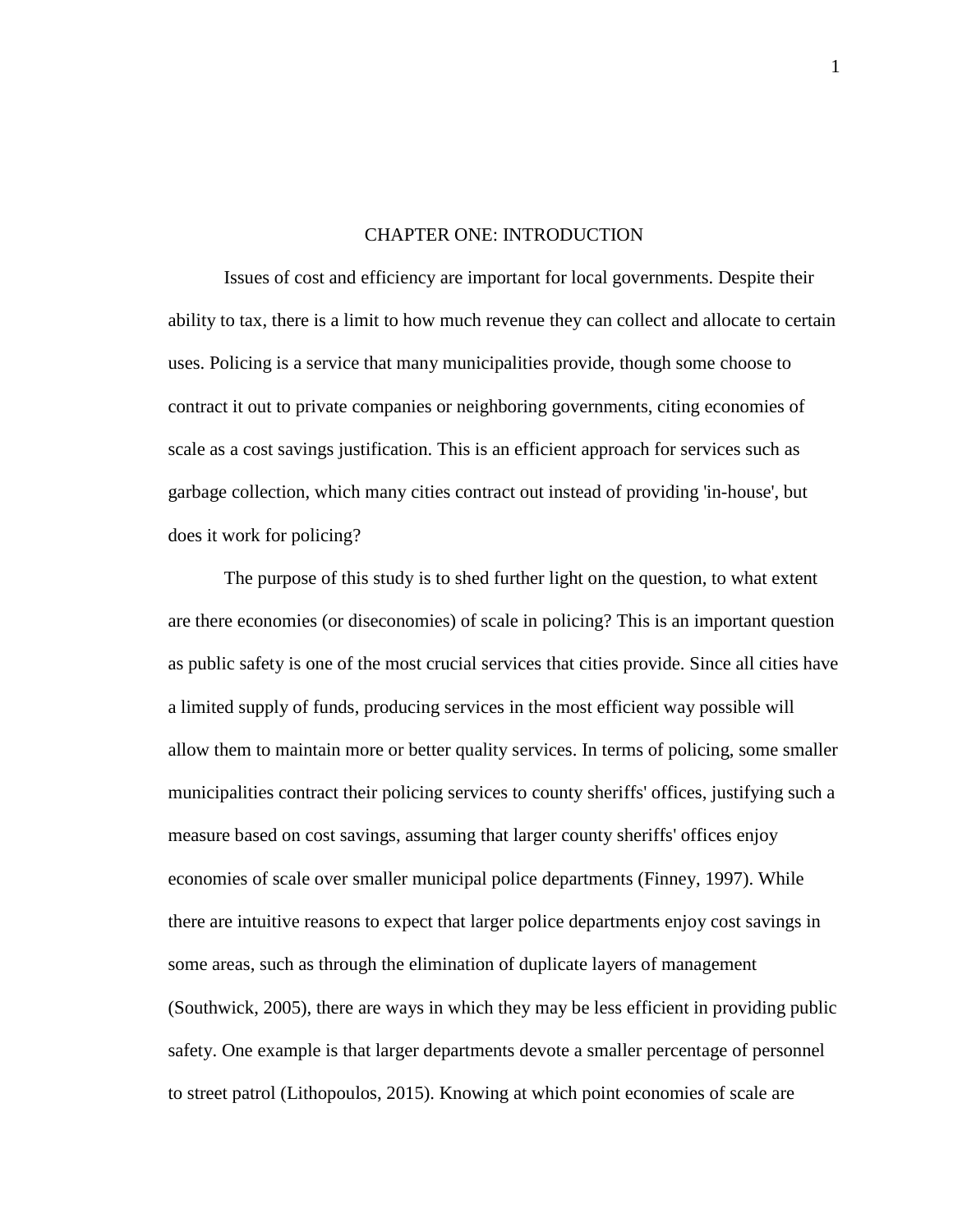maximized, or having an idea of when mergers incur diminishing (or even negative) returns to public safety, can help ensure that municipal governments have more optimal levels of policing subject to their budgetary constraints.

Another reason this research question is important is that, just like any other resource, public services are scarce and must be allocated to their most highly valued uses in order to achieve the efficient level of public safety. Police departments face an economic knowledge problem that most other industries deal with to a lesser extent. Although police departments are able to calculate the costs of providing their services, they do not receive revenue based on the type or number of services they provide, and, therefore, lack market feedback on which services are most highly valued by citizens in terms of what they are willing to pay. In other words, police departments do not have the benefit of the information profits and losses provide in making decisions on organizational size (Mises, 1998). They do not have the informational benefits provided by competition and market prices; rather, the scale of police departments is a bureaucratic decision made without the benefit of this information. Thus, due to the institutional framework in which they operate, police departments face greater hurdles than private industry in achieving the most efficient size.<sup>[1](#page-11-0)</sup> This research intends to address, but not necessarily serve as a substitute for, this lack of knowledge.

<span id="page-11-0"></span> <sup>1</sup>Due to the nature of policing and the local differences in expectations of police, the ideal scale for policing may be different depending on the location. Indeed, the International Association of the Chiefs of Police (2007) discourages using figures such as officers per thousand population to make staffing decisions.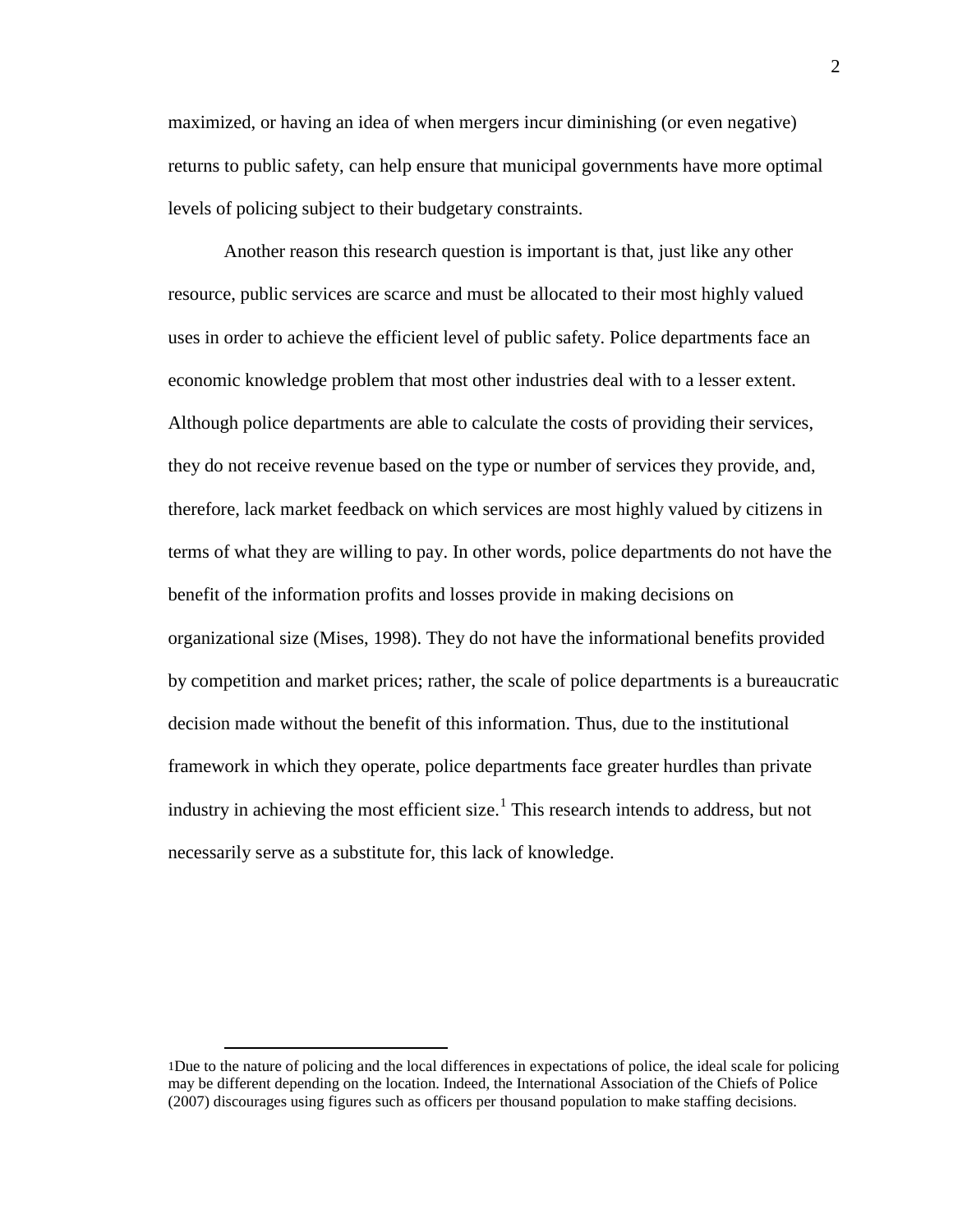#### CHAPTER TWO: LITERATURE REVIEW

#### <span id="page-12-0"></span>**The Purpose of American Policing and Measuring Police Output**

<span id="page-12-1"></span>In order to test whether there are economies of scale in policing, it is necessary to define the purpose of modern American policing. This section contains an extended discussion of how the role of the police has changed over time and, thus, how measures of their performance have (or have not) changed as well. This discussion is included in order to explain the complexities of the policing role and the corresponding difficulty of finding an accurate measure of police output for the purpose of measuring economies of scale.

Though scholars differ in the specifics of what police *should* do, there is widespread agreement on defining *who* the police are. Bittner (1979) describes the modern Western police force as arising during an era (in the late 19th century) in which "the quest for peace by peaceful means is one of the cultur[al] traits" (p. 36) of civilization. Instead of the police simply being the means by which kings or other heads of state enforce their will upon the governed, the police are to serve the function of maintaining the peace in a neutral manner so as to minimize the amount of violence in society. However, Bittner also describes the police in less lofty terms: "...police are nothing else than a mechanism for the distribution of situationally justified force in society" (1979, p. 39). In other words, police still serve as the arm of the state that fulfills its claim as a "monopoly on the legitimate use of physical force within a given territory" (Weber, Mills, & Gerth, 1965, p. 1).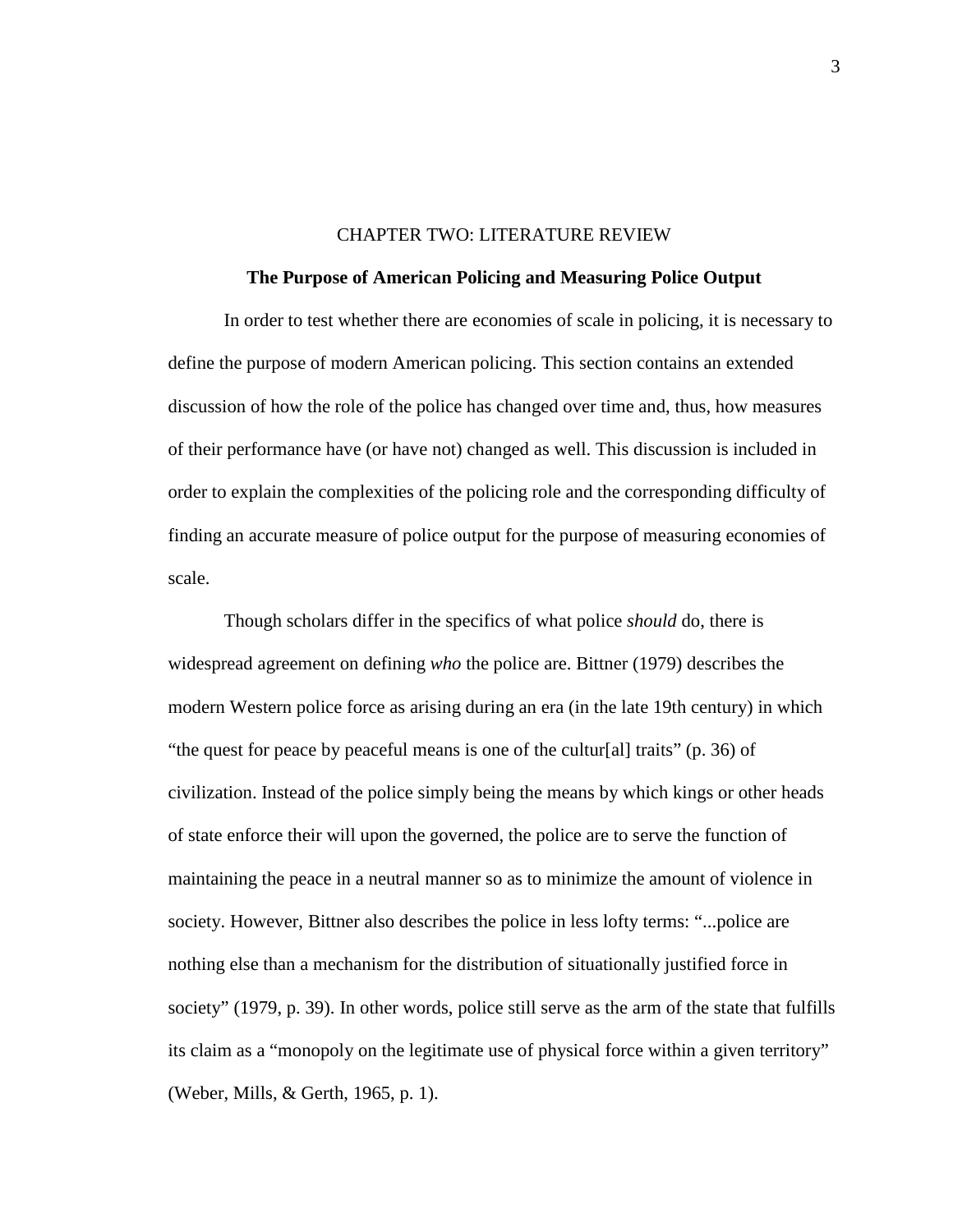Although this definition appears limited, the hope is that the police will play a wider public service role rather than strictly a law enforcement one. Indeed, Bayley (1979) argues that the scope of the police function is more than guarding life and property and enforcing laws. Despite attempts to neatly categorize all police functions, Bayley (1979) denies that these descriptions capture the full range of what police actually do, especially when considering the far greater number of administrative functions undertaken by police in continental Europe compared to the United States. In his "nearly exhaustive list of police functions, specifying at least one country where each is performed," Bailey (1979, p.111) includes "advising about crime prevention (Canada)...conducting prosecutions (Britain)...gathering information about political and social life (France)...[and] counseling juveniles (Netherlands)" (p.111-112) among a host of other activities. In order to accommodate all of these diverse responsibilities, Bayley confers upon police a rather elastic definition: "Police are a group authorized in the name of territorial communities to utilize force within the community *to handle whatever needs doing*" (1979, p. 113, emphasis added). This is consistent with Dunham and Alpert (2001), who note that the complexity of the role of the modern police officer has expanded, but the justification for the police remains largely the same: to ensure a civilized society, provide domestic safety, and to make sure people contribute to paying for public goods (though it is no longer the local police who enforce tax laws).

Eck and Rosenbaum (1994) describe four main traditional functions of police. The first function is crime control, even though most police activities are not directly related to crime control. The second is to provide emergency services to people in need. The third function, which most other scholars do not mention, is to serve justice; that is,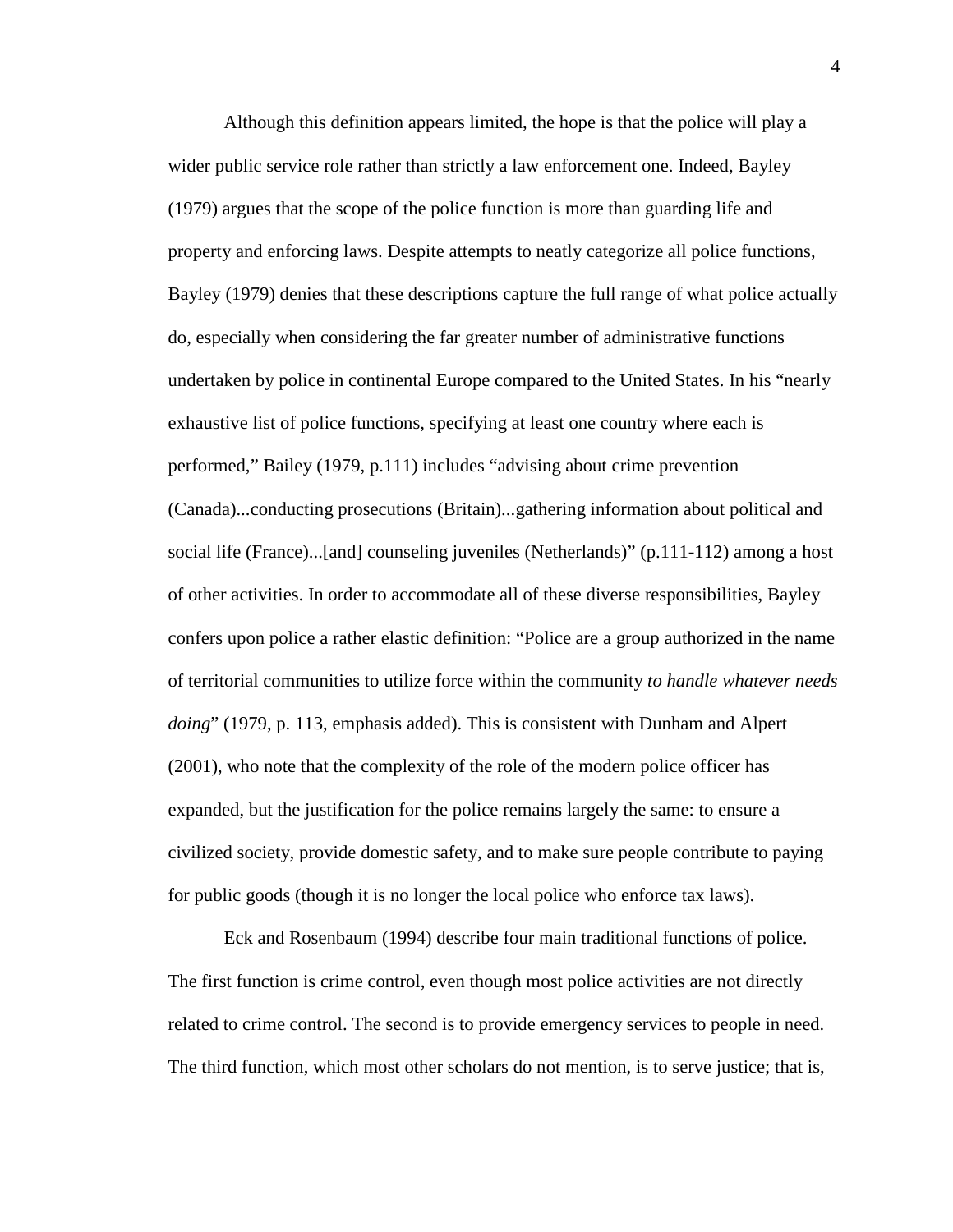to enforce the law even in situations where it is unclear that enforcement will serve a crime control function. Even if the efficacy of arrest in terms of serving the crime control function is questionable, it demonstrates that there are consequences for those who break the law, thus also serving a legitimizing function for the institution of the police. The fourth function is a catch-all: providing non-emergency services. In community-oriented policing<sup>[2](#page-14-0)</sup> (discussed below), all four of these traditional functions remain important, though with greater priority placed on the non-emergency service function. Some examples of these non-emergency service functions, according to Goldstein (1977), include ensuring individual constitutional protections such as the freedom of speech, facilitating flows of traffic, assisting individuals who cannot care for themselves (such as the intoxicated and the mentally ill), providing conflict resolution (between individuals as well as between individuals and the government), and identifying and solving problems that have the potential to grow into more serious issues.

As will be discussed below, the role of the police is intimately connected with both how police performance is measured and how a police organization is structured and managed. Many American police departments claim to have made the transition between the professional era of policing (with its emphasis on crime control, rapid response, and random patrol) to community-oriented policing (COP). Under COP, police are expected to do more than simply engage in preventive patrols, investigate crimes, and respond to calls for service. They are to take a more active, problem-solving approach, preventing the conditions in communities that can lead to more serious crime (Wilson  $&$  Kelling, 1982; Goldstein, 1979). But is this actually a change in the role of the police or merely a

<span id="page-14-0"></span><sup>&</sup>lt;sup>2</sup> Community-oriented policing (COP) is used here as a broad term to describe a number of distinct, yet similar, approaches to policing, including the Community Partnership Model (see Correia, 2000) and Problem-Oriented Policing (Goldstein, 1990).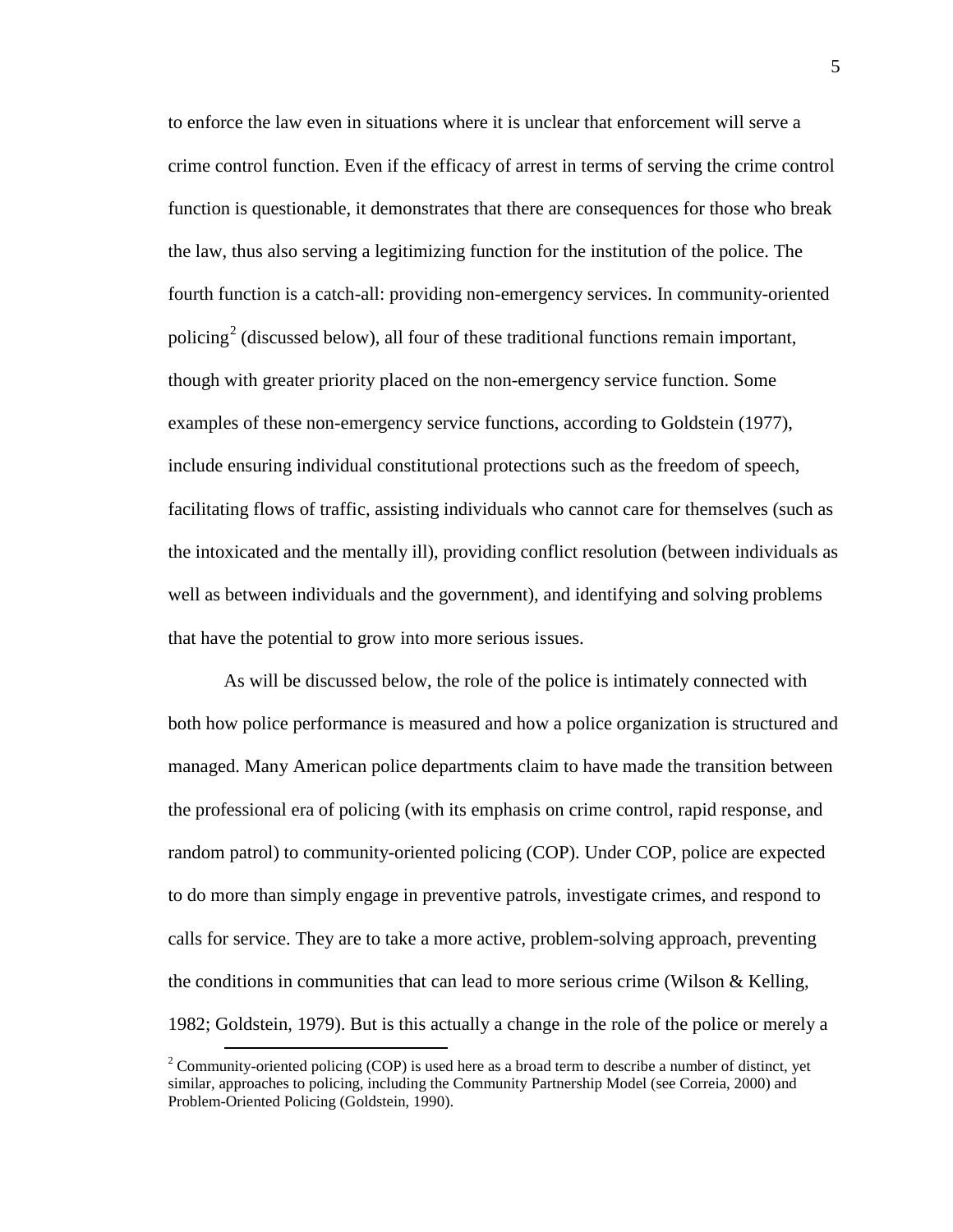different and (hopefully) more effective method for the traditional goal of reducing crime? Bittner (1979) notes that the role of the police always has been primarily associated with law enforcement such that when they engage in other activities, they have had to justify it by connecting it to serving the law enforcement function. Moore (1994, p. 292-293) describes community policing as establishing new goals, such as reducing fear of crime, 'enhancing security,' building police-community partnerships, and helping to provide communities with knowledge and resources in order for them to be involved in providing for their own safety. However, he says it is unclear from the community policing philosophy whether these are independent goals or whether they are primarily for the purpose of reducing crime (Moore, 1994).

Indeed, despite the claim that COP became the dominant strategy in American policing in the 1990s, and the fact that the 100,000 police officers hired as a result of the 1994 Crime Bill are legally required to be engaged in community policing, its lack of a precise definition has complicated measuring to what extent police departments have implemented community-oriented policing, as well as evaluation of its effectiveness (Cordner, 2015). While many police departments have utilized an assortment of innovations that they have labeled as community-oriented policing, it is unclear that the philosophical orientation of police departments has been radically altered, or that their assessments of performance have changed from the traditional measures of crime rates and arrests (Cordner, 2015).

It is clear that most policing scholars see a greater role for police than simply controlling crime, as do most citizens. Indeed, most calls to police are for non-crime related matters (Dunham & Alpert, 2015). Police are expected to maintain order, provide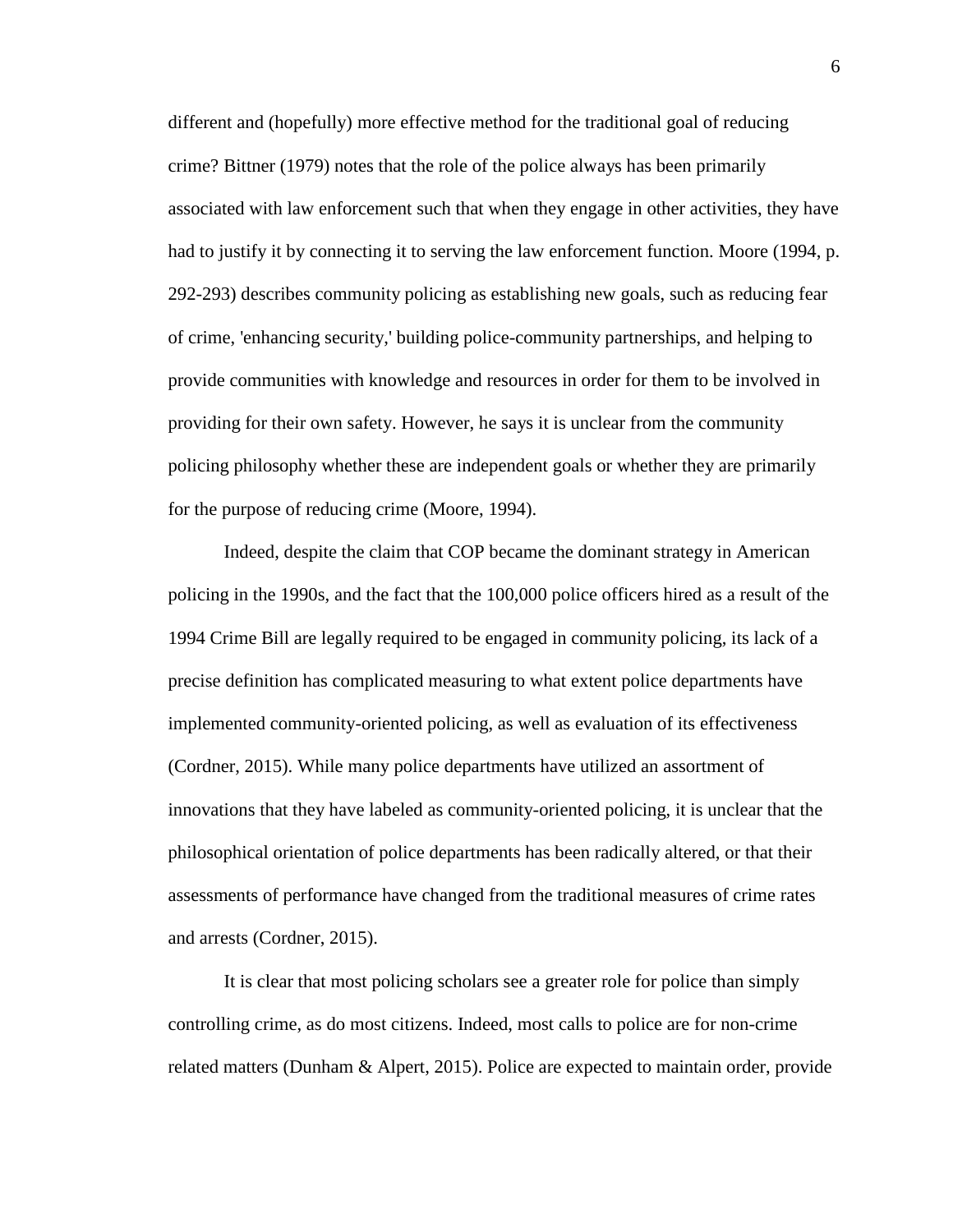a very wide range of services, and engage in actions that reduce fear of crime in neighborhoods. Regardless, crime control remains a primary function of the police.

#### **The Police Department as an Organization**

<span id="page-16-0"></span>Whether economies of scale exist can depend on technology and the organizational structure of a production unit. For example, organizations that are excessively bureaucratic or hierarchical can suffer from diseconomies of scale due to too many layers placed between upper-level management and front-line workers (Cowen and Tabarrok, 2015). Therefore, the issue of police organization is relevant to the question of economies of scale and will be considered in this section.

The traditional organizational model of policing in the professional era was characterized by a hierarchical structure used in an attempt to control and coordinate police efforts and standardize police procedure (Wilson & McLaren, 1963). Though this approach may seem outdated today, it was developed in response to the patronage era of policing, when police personnel were far more subject to the whims of elected officials. Thus, insulating police decision-making and policy from short-term political influence was at least partially responsible for police departments adopting a closed model of organization (Cordner, 1978). The closed model (also called bureaucratic, formal, rational and mechanistic) has some of the following characteristics:

Routine tasks occurring in stable conditions, task specialization, means (or the proper way to do a job) are emphasized, conflict within the organization is adjudicated from the top...one's primary sense of responsibility and loyalty are to the bureaucratic subunit to which one is assigned, knowledge is inclusive only at the top of the hierarchy. (Cordner, 1978, p. 23)

According to Cordner (1978), all of these aspects of the closed organizational model describe the typical police department, except for "routine tasks occurring in stable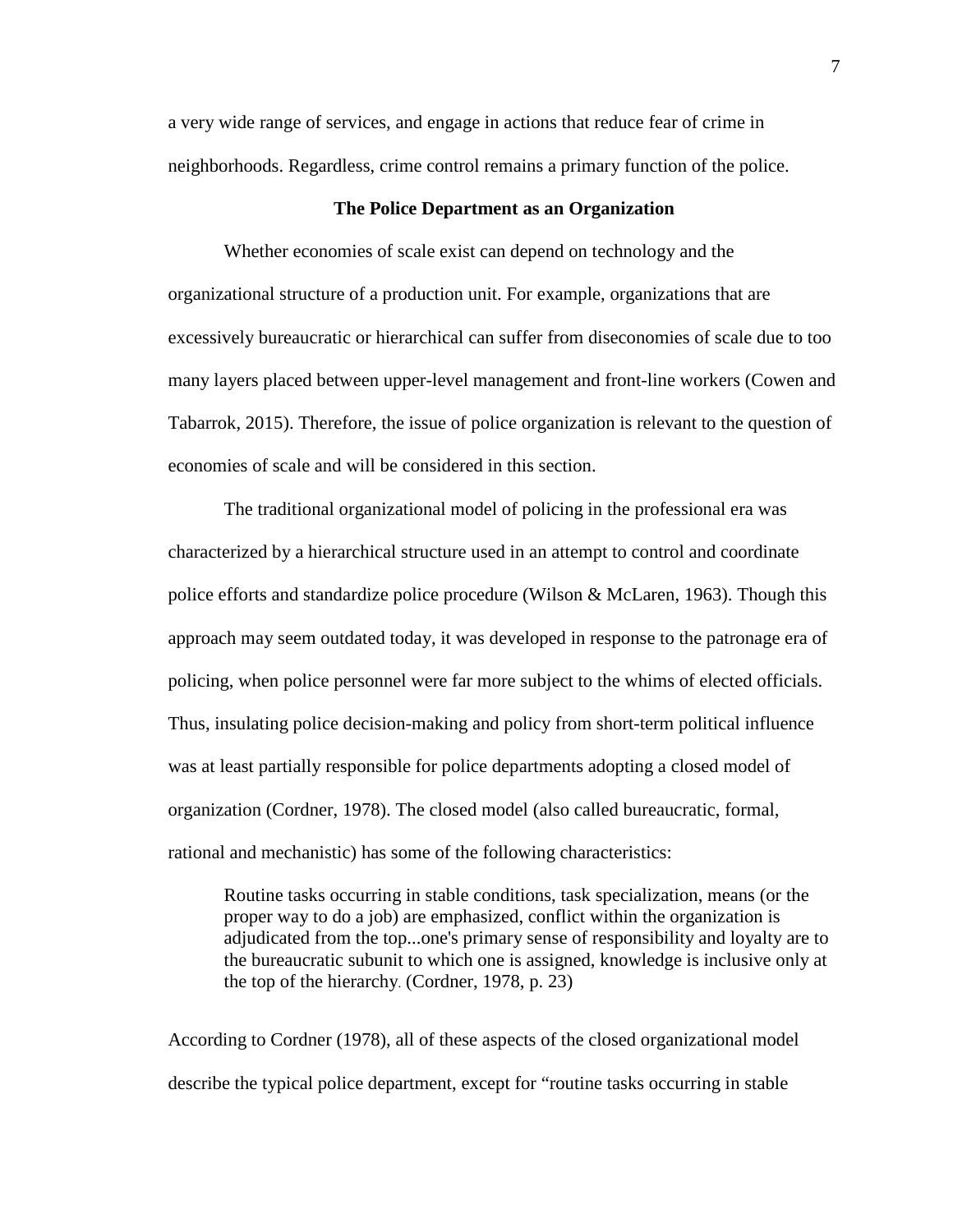conditions" (p. 23), and this exception is quite important. Most police labor is allocated to the patrol function, which often requires officers to face non-routine situations in unstable conditions (Cordner, 1978). Furthermore, police officers in these situations often do not have the benefit of managerial oversight and no procedural manual could possibly be developed to guide officers based on the contingencies of the variety of situations they encounter. Thus, if the closed organizational model is to be maintained or useful, the police function has to be narrow enough so that it is amenable to bureaucratic management. However, as previously discussed, such a narrow mission (crime control and order maintenance), a mission which in practice is often not narrow, falls short of what people expect from the police.

This leads Cordner (1978) to consider whether the open model of organizations would be more appropriate to the modern police function. The characteristics of the open model are:

Nonroutine tasks occurring in unstable conditions, specialized knowledge contributing to common tasks, ends (or getting the job done) are emphasized, conflict within the organization is adjusted by interaction with peers, one's sense of responsibility and loyalty are to the organization as a whole... (p. 29)

Police departments have embraced certain facets of the open model, such as utilizing knowledge at all levels of their organization, problem solving and conflict resolution as much as possible without direction from higher ranks (and thus encouraging horizontal interaction and not relying upon vertical interaction), and allowing for more discretion among the lower ranks (Cordner, 1978). Also, the open model's compatibility with nonroutine tasks taking place in unstable conditions is consistent with what police officers experience: a wide variety of situations that requires them to use their discretion in resolving a situation. However, there are certain aspects of policing that stand in the way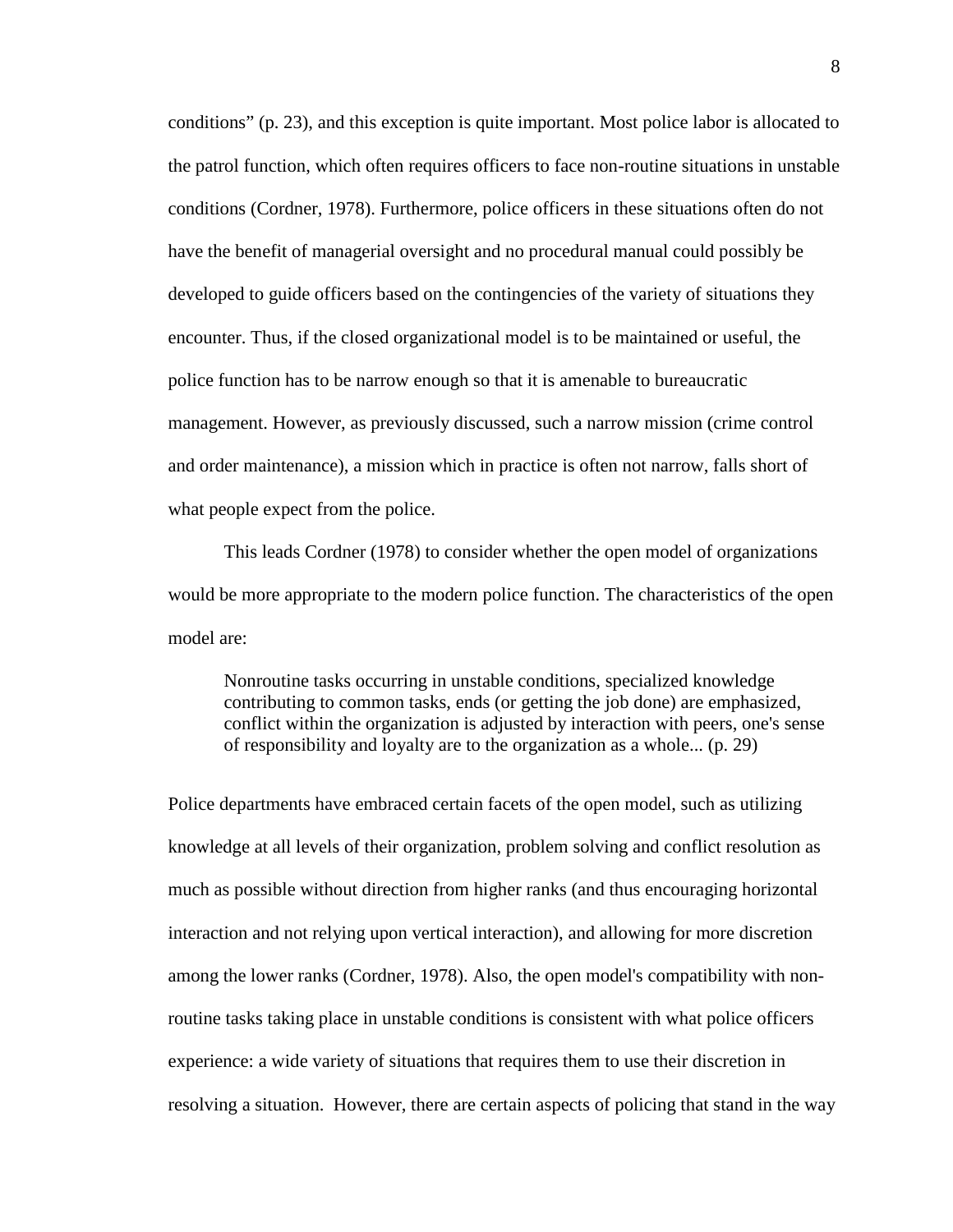of a full embrace of the open model. One of these is the legalistic emphasis on means, such as procedural due process. Although the goal of crime control may be hindered by adherence to procedural due process, these means are considered to serve more important ends (such as civil liberty) [Cordner, 1978]. There are dilemmas in what is expected of the police that leave full embrace of either model untenable. We cannot create a handbook of standardized responses to every situation the police encounter, though we desire high standards and equity. And although police are considered the primary party for controlling crime, there are limits placed on their power to do so. Despite this, Cordner (1978) concludes that there are management approaches associated with the open model (job enrichment, participatory management, and Theory  $Y$ )<sup>[3](#page-18-0)</sup> that are applicable to police management, particularly strategies like team policing. The nature of policing does not necessarily require a closed model.

Langworthy (1992) argues that the organizational structures in American policing arose in such a way to serve the ends that local governments had for the police. Early American policing organizations were much more decentralized than in the professional era,

reflecting their close ties to political machines and ward politics. The agenda for these police organizations was to do a minimum amount of law enforcement, keep the neighborhood relatively quiet, and serve the needs of entrenched political interests. (1992, p. 89)

This style of policing existed in an era before the widespread use of civil service protection laws and police department positions were patronage jobs to be distributed by

<span id="page-18-0"></span> <sup>3</sup>Theory Y style of management was developed by Douglas McGregor (1957). In contrast to Theory X, which assumes employees dislike work and will try to avoid it and therefore must be managed in an authoritarian style, Theory Y sees employees as self-motivated and generally enjoying work that allows them to be creative.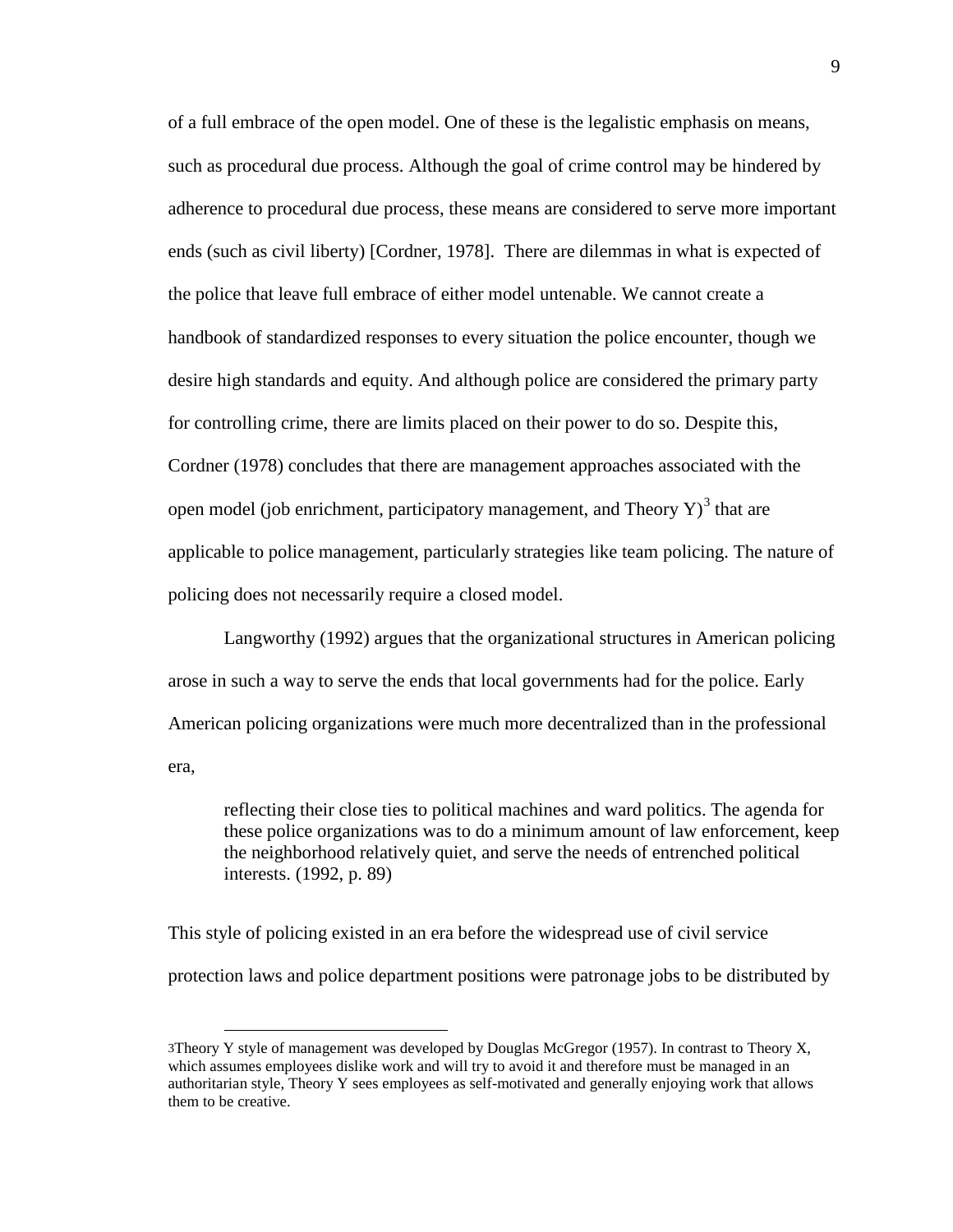the successfully elected. Thus, the role of the police was to do whatever (up to and including election rigging) to ensure that the incumbent maintained power. Furthermore, due to the cultural diversity of American cities where municipal police departments first arose, as well as the constraints of communication technology, a decentralized organizational structure was more appropriate for serving the police role at the time (Langworthy, 1992).

However, part of Progressive Era reform was to attack this intimate connection between politicians and the police (Langworthy, 1992). It was thought that a more bureaucratic orientation would sever this inappropriate tie between politicians and police officers, and that a narrower focus on law enforcement would better regulate police activities. These reforms led to the 'professional era' of policing, during which American police departments embraced the closed model of policing described above (Dunham & Alpert, 2015).

This model of police organization that characterizes the professional era, however, has since been found to be inadequate in serving all of the functions that are expected of police, including crime control (Thurman, Zhao, & Giacomazzi, 2001). The paramilitary structure and closed nature of the professional model are not ideal for fostering collaboration with communities to solve problems (Thurman, Zhao, & Giacomazzi, 2001). Due to the limitations of the closed, bureaucratic model, a number of policing scholars (Cordner, 1978; Langworthy, 1992; Brogden & Nijher, 2013) argue that police organizations would be better able to achieve their goals and solve unique problems by having a more flexible and less mechanistic organizational structure.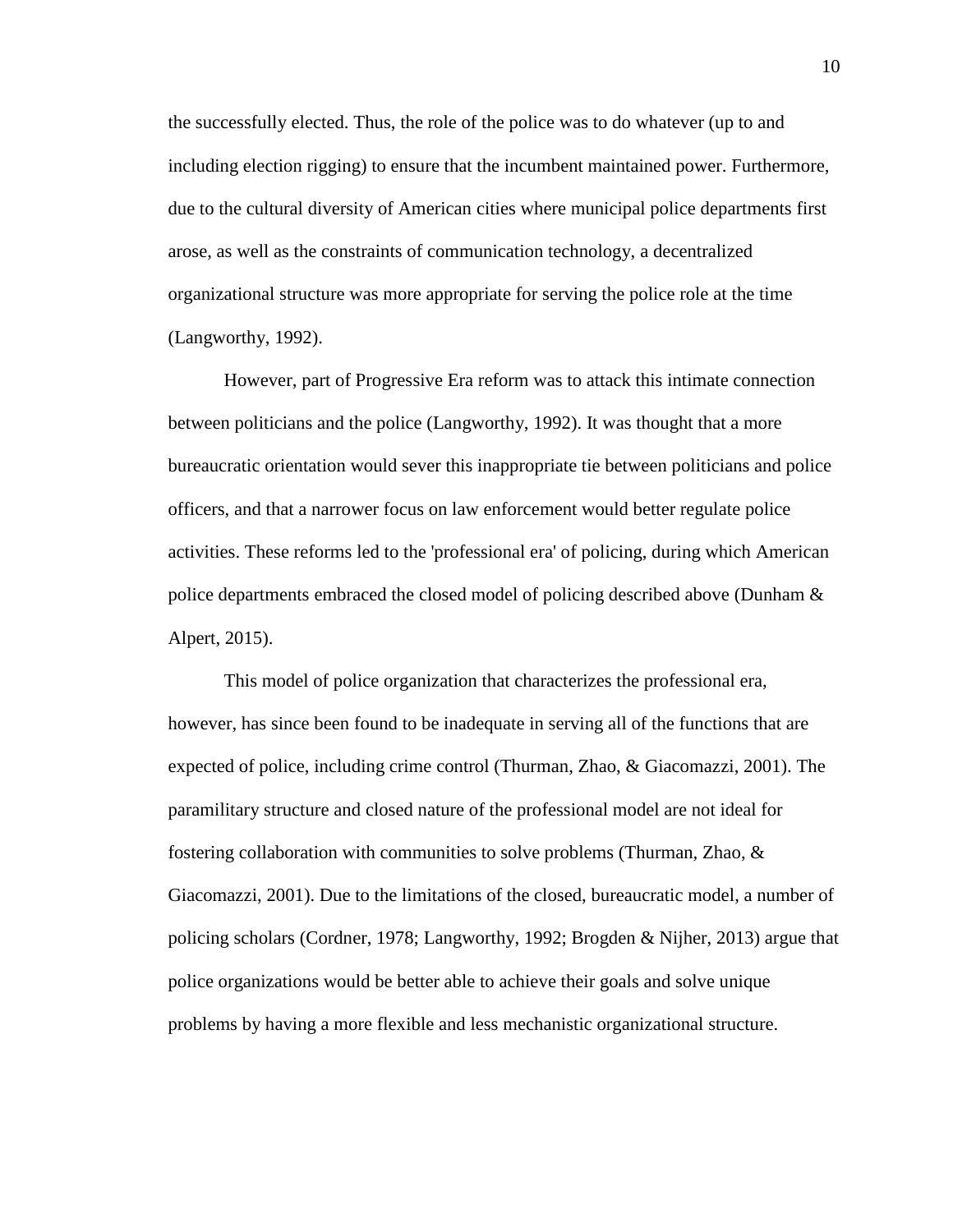However, despite the promises of having a more open organizational structure, there is a lack of empirical evidence that such changes will improve policing services (Cordner, 2015). As well, it is unclear how successful police organizations have been in reforming themselves. In a study assessing whether changes in policing have reduced violent crime, Eck and Maguire (1999) state that,

Although some police organizations have undoubtedly changed their structures, cultures, and management styles, evidence suggests that overall, such shifts are occurring glacially. Changes in structure are just now starting to occur nationally. Evidence suggests that changes in culture, if they are occurring at all, are probably not widespread. (p. 220-221)

And despite many police departments' claims to have implemented COP (which often goes no further than initiating a single community-oriented tactic), police performance is still heavily evaluated upon what can easily be measured: crime rates, clearance rates, tickets issued, and arrests (Dunham & Alpert, 2015).

The following section discusses how police performance has traditionally been measured, the shortcomings of these measures, and the data currently available.

#### **Determination of the Effectiveness of Policing**

<span id="page-20-0"></span>In this section, we arrive at the point of our extended discussion about the role of policing and police organizations: producing a measure of police performance (or output) in order to assess whether economies of scale exist. As discussed above, the role of American police goes beyond crime control and law enforcement. Regardless, police are still expected to reduce crime. Chaiken (1976) writes that the control of crime, both to the public and police administrators, is a dominant goal of the police. Despite the fact that officers spend most of their time dealing with issues that are not crime-related, police would have difficulty in defending their budgets in terms of benefits not related to crime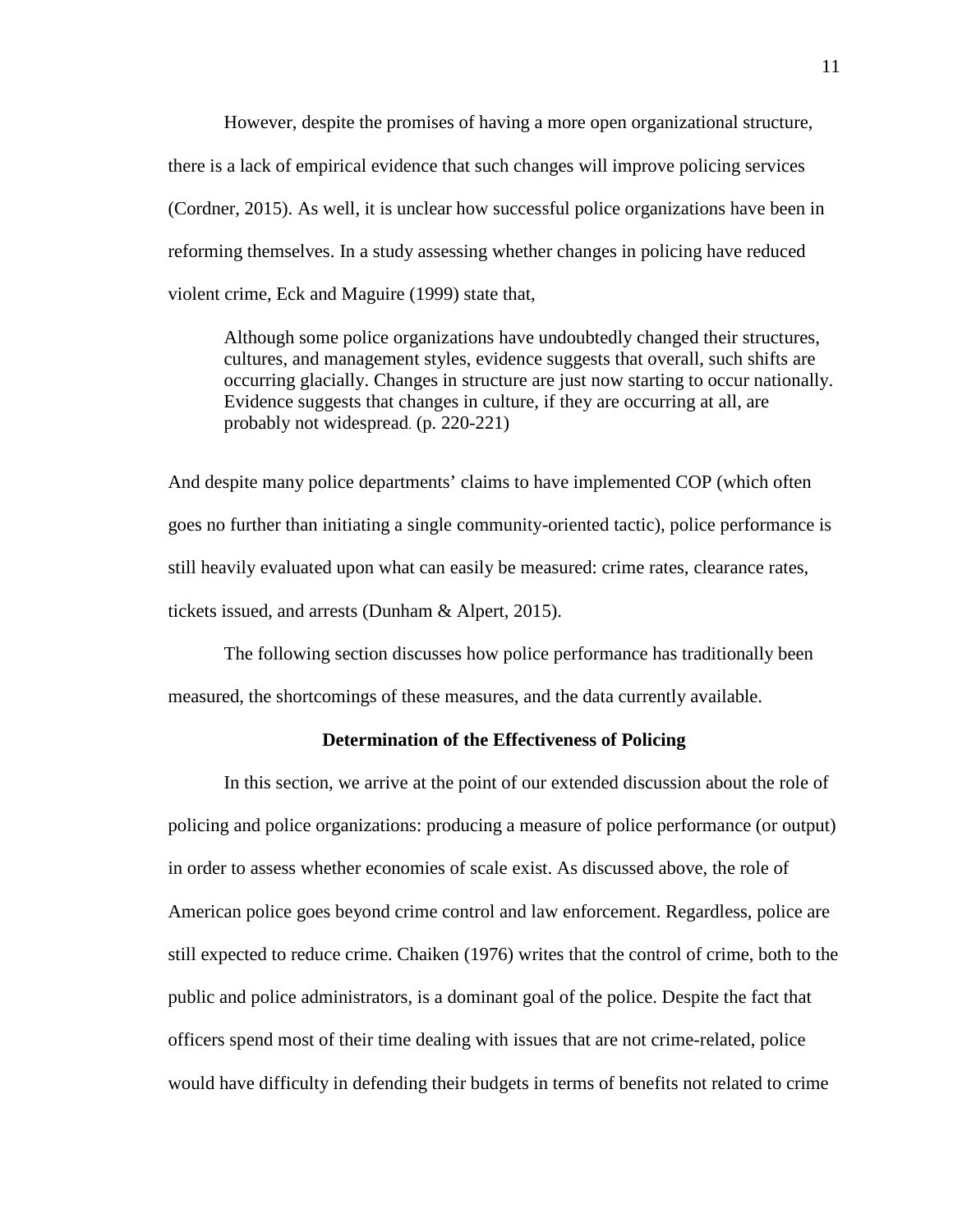reduction (Chaiken, 1976). Police departments themselves are not free from blame for this perception. In budget negotiations, police unions have used arrest numbers and crime rates in order to argue for higher budgets (Benson, Rasmussen, & Sollars, 1995). And even if crime rates were a conceptually accurate measure of police performance, they have serious validity issues:

Some crimes occur but are not reported to the police, while other crimes are reported to the police but are ignored or reclassified as to time, location, or crime type. When the police officers know that the crime counts will or may be used to evaluate the effectiveness of a particular activity, the incentives for discretionary alteration of the crime counts may be great. (Chaiken, 1976, p. 5)

Perversely, reported crime rates may increase if police are more effective; that is, if victims perceive that alerting the police could have a positive effect, they will be more likely to report than if they expected that police involvement would have a neutral or negative result (Kelling, 1999).

Arrest rates also present difficulties in terms of measuring police performance. Kelling (1999) offers an empirical example of this, comparing two types of responses to graffiti issues in the New York City subways. One strategy involved greater amounts of patrol during certain hours of the day and more arrests for those engaged in graffiti. The other strategy conducted by the Transportation Authority involved quickly painting over graffiti after it was discovered. Despite the latter strategy leading to fewer arrests, it was more effective in lowering the instances of unwanted graffiti (Kelling, 1999). Likewise, situations where an officer can intervene and resolve a conflict before a crime occurs will not show up in arrest statistics. Thus, traditional measures of police performance (crime rates, arrest rates, clearance rates) leave much to be desired.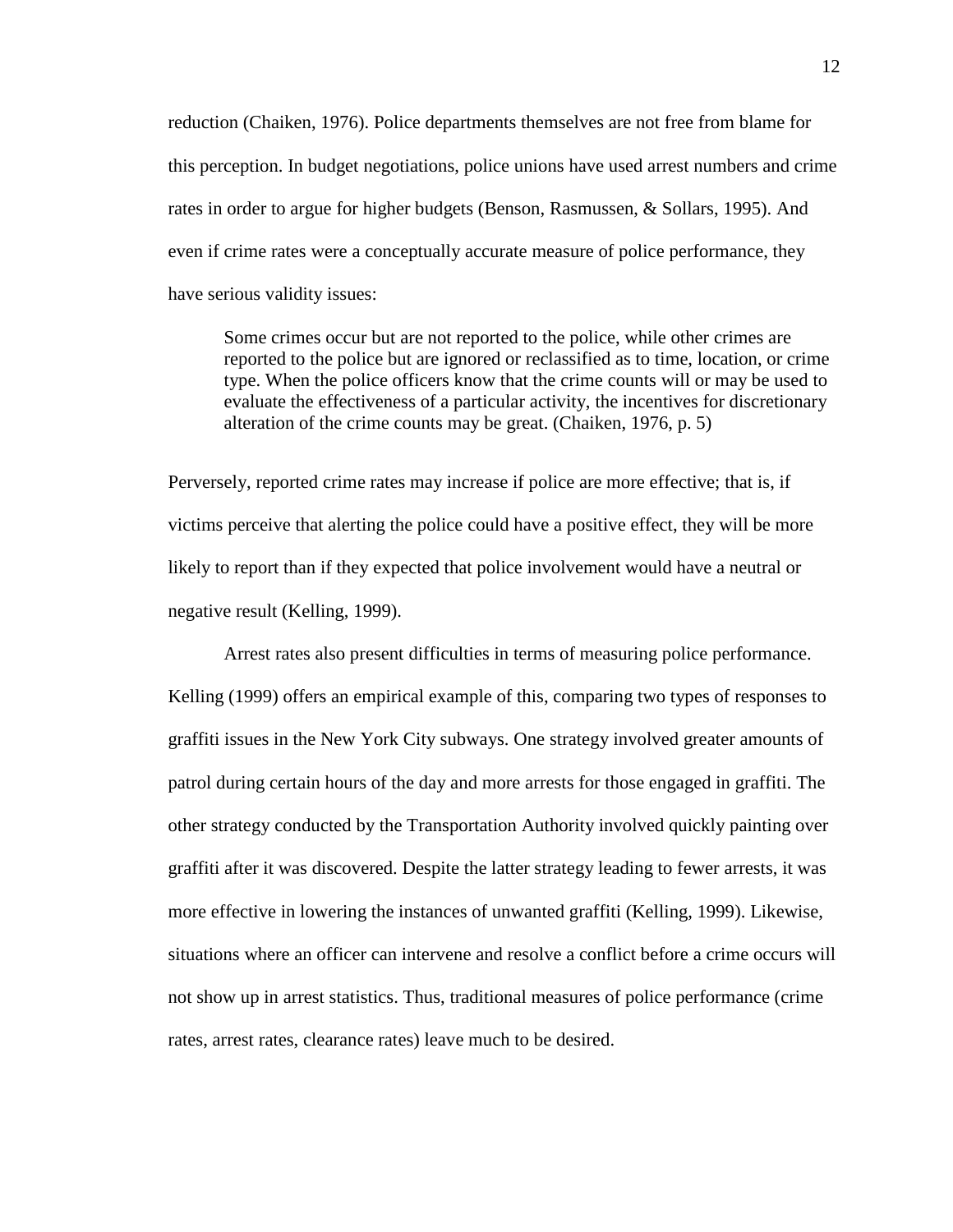Issues such as these have led researchers to propose radically different methods of measuring police performance. In their report for the National Institute of Justice, Whitaker, Mastrofski, Ostrom, Parks, and Percy (1982) describe many of the issues with proposed alternative measurements of police performance and offer their own recommendations. Problems that must be avoided are: collecting certain kinds of data simply because they are easier to collect, conflating service quality with quantity, failure to scrutinize the data collection process, and trying to develop one measure of output (or indexes of variables) despite the wide-ranging mandates of police departments that cannot be measured in a single output. Instead, Whitaker et al. (1982) suggest that performance measurement should be a learning process where problems are identified, programs are developed, and theories are formulated. Although this may not provide us with an objective, cardinal measure of police performance, it may be more realistic and helpful in informing police departments about how they can improve. Whitaker et al. (1982) comment,

Some observers, like Lipsky, believe that all attempts to measure police performance are misleading. We do not share this pessimism. We may not be able to say that one agency is twice as good at reducing burglary than another, and a single performance measure may be too little a basis for policy decision, but carefully constructed measures which are based on explicit, tested theories can provide useful knowledge about service quality as well as service quantity. To abandon measurement of police services, despite the many obstacles, would be to abandon a very essential component to the necessary and never-ending debate about what constitutes good police service. (p. 22)

Unfortunately, most departments have not radically changed the way they measure and evaluate their performance. According to the most recent Law Enforcement Management and Administrative Statistics (LEMAS) survey, less than a third of law enforcement agencies even bother to assess the community's opinion of the police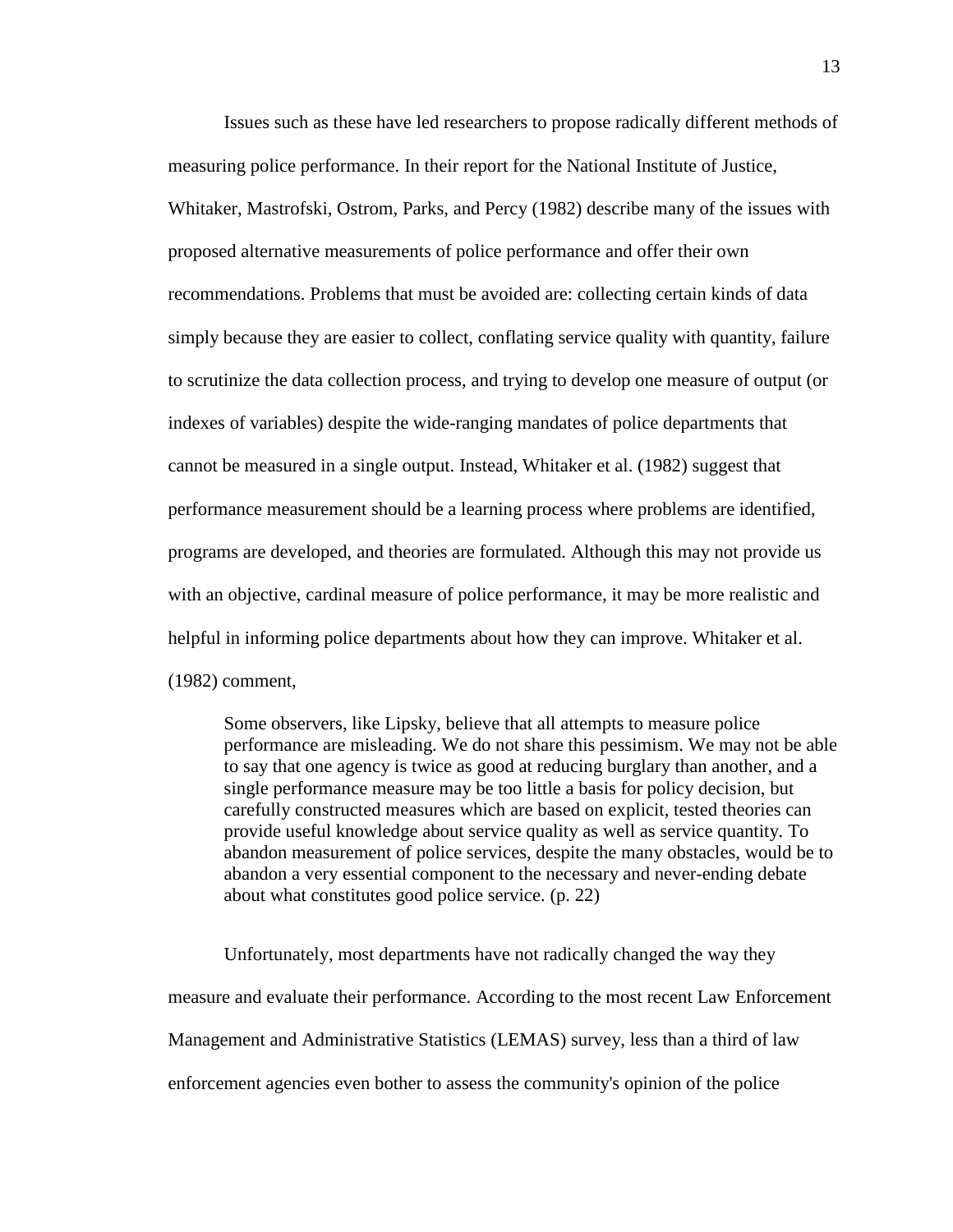department's efforts (Davis et al., 2015).<sup>[4](#page-23-1)</sup> Consider, for example, how important of a role 'fear of crime' plays as a component of quality of life outcomes the police are expected to improve under COP (Cordner, 2015). The fact that a sizable majority of police agencies do not attempt to collect even this relatively simple type of data strongly suggests that obtaining other alternative measures of performance is not a priority. Therefore, those attempting to measure police efficiency and economies of scale have to rely on data that is collected, such as crime rates, arrest rates, and clearance rates.

#### **Economies of Scale in Municipal Services**

<span id="page-23-0"></span>Economies of scale describe a situation in which an enterprise has increasing returns to scale; that is, an increase in inputs leads to a proportionately larger increase in output, and as a result, per unit costs fall (Cowen & Tabarrok, 2015). This can be the case in a firm where, say, a merger with a similar firm allows them to reduce duplicate inputs and yet maintain or increase their collective output. Diseconomies of scale describe the opposite situation: growth in inputs leads to a proportionately smaller increase in output. Considerations of economies of scale can apply to public as well as private enterprises (Cowen & Tabarrok, 2015).

At the turn of the twentieth century, several British scholars tested the relationship between a city's size and per capita municipal expenditures. Baker (1910) analyzed 72 English cities and discovered that the per capita expenditures minimized at around a 90,000 population. Beyond that size, all city services except for electricity and gas increased in cost per capita. Likewise, a study by Oxford University (1938) found diseconomies of scale for urban services in cities surpassing 250,000. The National

<span id="page-23-1"></span> <sup>4</sup>Davis et al. (2015) note that this figure includes not only agencies conducting large mail or telephone surveys, but also those doing nothing more than simply soliciting comments from visitors to their department websites.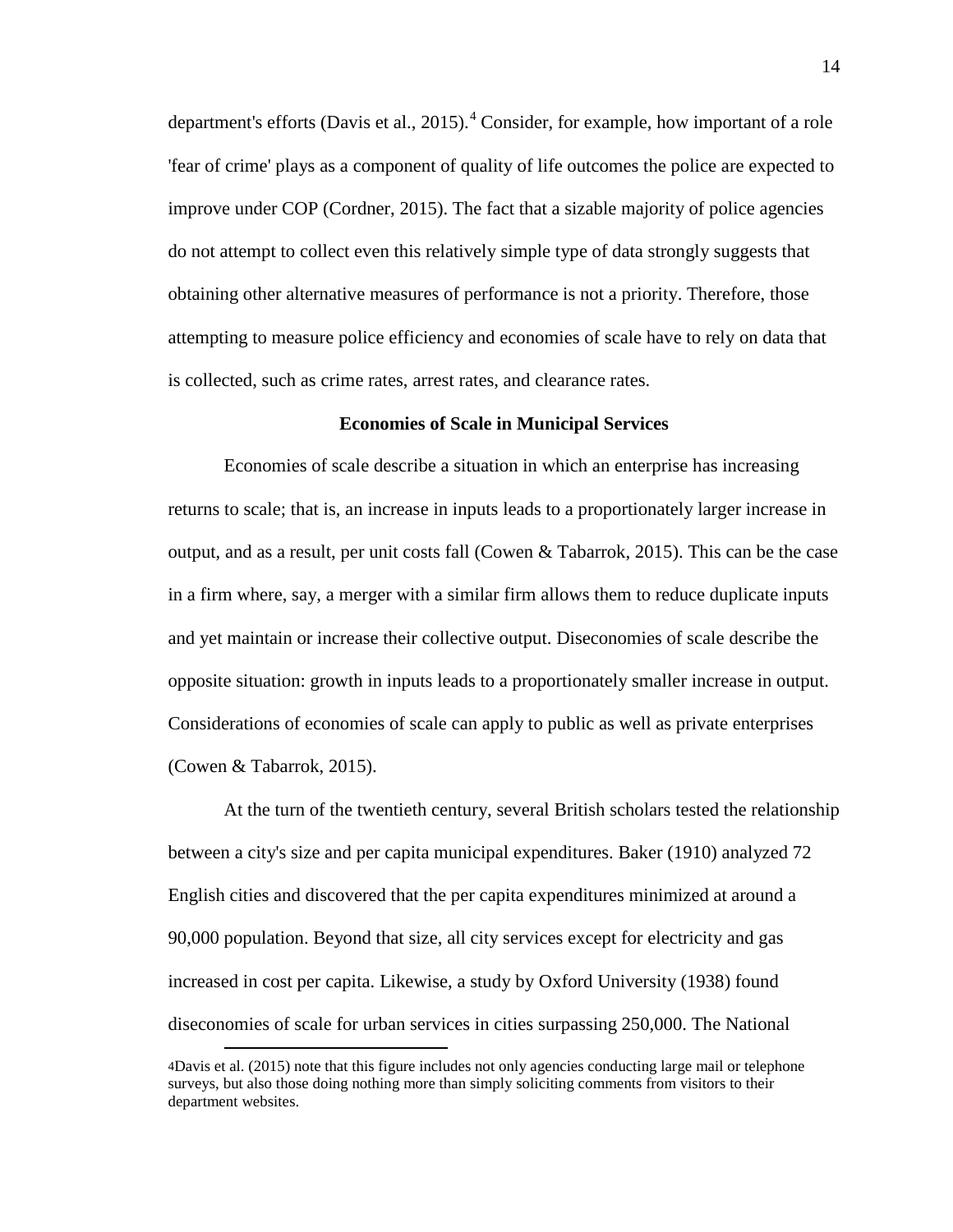Resources Committee (1939) observed an increase in per capita costs in city expenditures for municipalities greater than 275,000 population. Duncan (1956) analyzed municipal budget data for 1942 and noticed that per capita costs were minimized in cities with populations between 50,000 and 100,000. Hirsch (1959) tested 149 governmental units in the St. Louis metropolitan area and in Massachusetts to analyze what effects urban growth and municipal consolidation have on city service expenditures. His results indicated a \$1.24 decrease in per capita expenditures as population increased from 1,000 to 110,000. However, they also indicated a \$3.62 increase in per capita expenditures when population increases from 110,000 to 300,000 and a \$12.26 increase for 300,000 to 500,000. Thus, diseconomies of scale started at 110,000 and grew with additional population increases. In analyzing different types of services specifically, Hirsch (1959) concluded that the per capita costs of public education, fire and police protection, and garbage collection were unrelated to the size of the population, while government administrative costs tended to be minimized in a 'medium-sized' community, and water and sewage services have such large economies of scale that few cities have reached a point at which diseconomies start to occur.

Further studies continue to suggest that diseconomies of scale in municipalities exist. Ostrom (1972) considered thirteen studies of American cities; the primary conclusion was that there is no association between the size of the city and the average cost of city services. Derksen (1988) analyzed studies of Dutch consolidation, concluding that they resulted in no efficiency gains. Boyne's (1995) survey of studies in the United Kingdom found diseconomies of scale. Martin (1995) analyzed research in a variety of European cities that had mixed results and were therefore considered inconclusive. In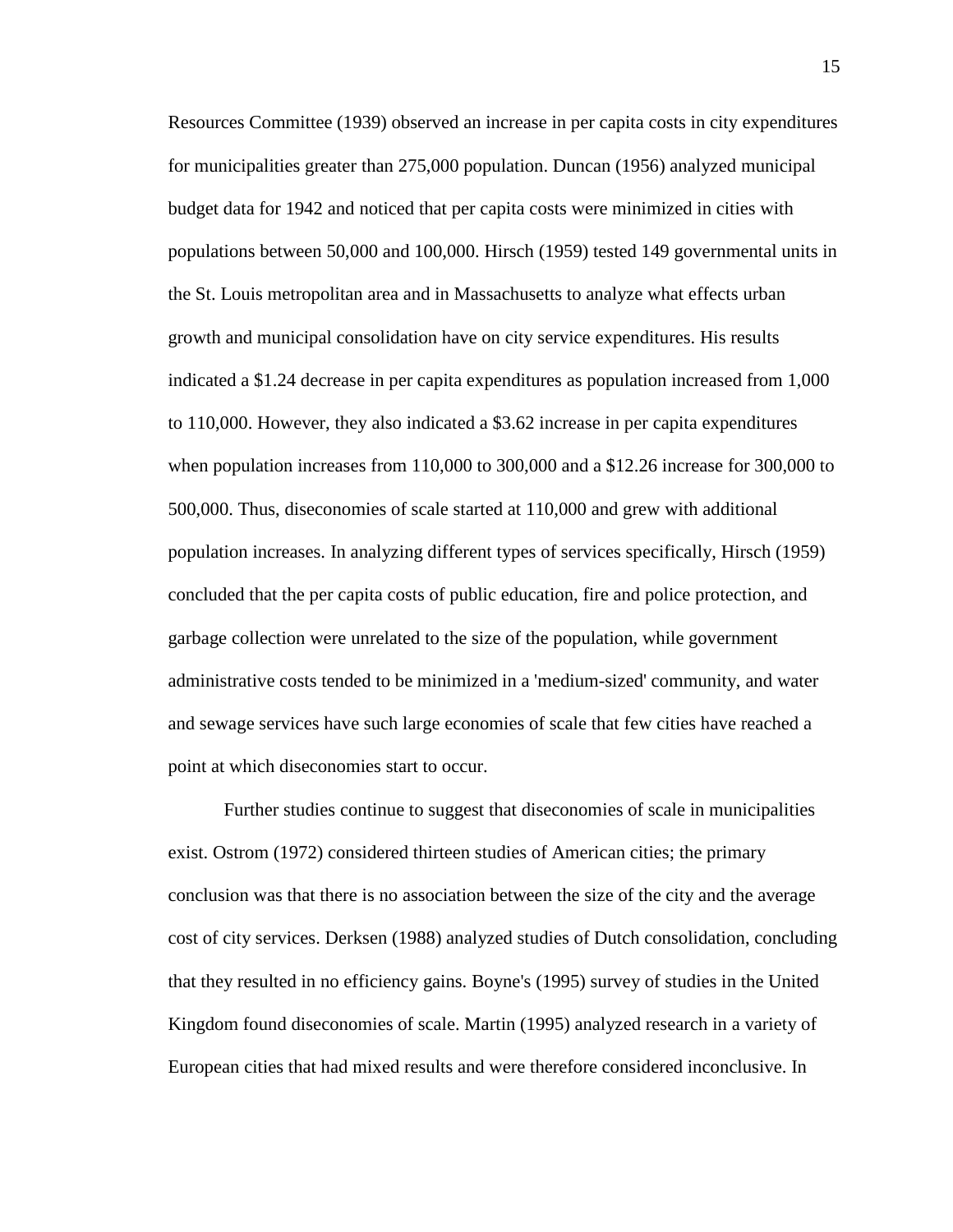reviewing studies of American and Canadian cities, Bish (2001) reported that most government activities at the local level do not have economies of scale beyond a small service area. Byrnes and Dollery (2002) found mixed results in their survey of thirty-two studies in America, the United Kingdom, and Australia. The weight of the evidence suggests that, overall, most municipal services are not subject to economies of scale and that municipalities minimize their per capita costs in populations less than 100,000.

Assuming this figure is accurate for policing, precisely where economies of scale are maximized is an important question for police agencies. The next section will further discuss police services and economies of scale.

### **Economies of Scale and Policing Services**

<span id="page-25-0"></span>In addition to analyzing municipal services more generally, researchers have also examined police departments specifically for economies (or diseconomies) of scale. As mentioned above, Hirsch (1959) included policing in his study of municipal services. Using 1955-1956 data from 64 St. Louis police departments, Hirsch (1959) estimated the total per capita cost of police protection as a function of night-time population, night-time population density, total miles of streets, percentage of population that was non-white, percentage of population under 25, income of business establishments, measurements of the scope and quality of police protection (based on independent ratings by a panel of police experts), and the assessed value of real estate. Despite variations in night-time populations, [5](#page-25-1) per capita expenditures did not vary much. Hirsch (1959, p.238) concluded: "it can be said that in this case relatively poor police services were offered at about equal

<span id="page-25-1"></span> <sup>5</sup>That is, populations that resided in the communities studied, as areas zoned solely for business do not have residential populations at night, and therefore lack the supervision that non-zoned or mixed use areas have (Jacobs, 1961).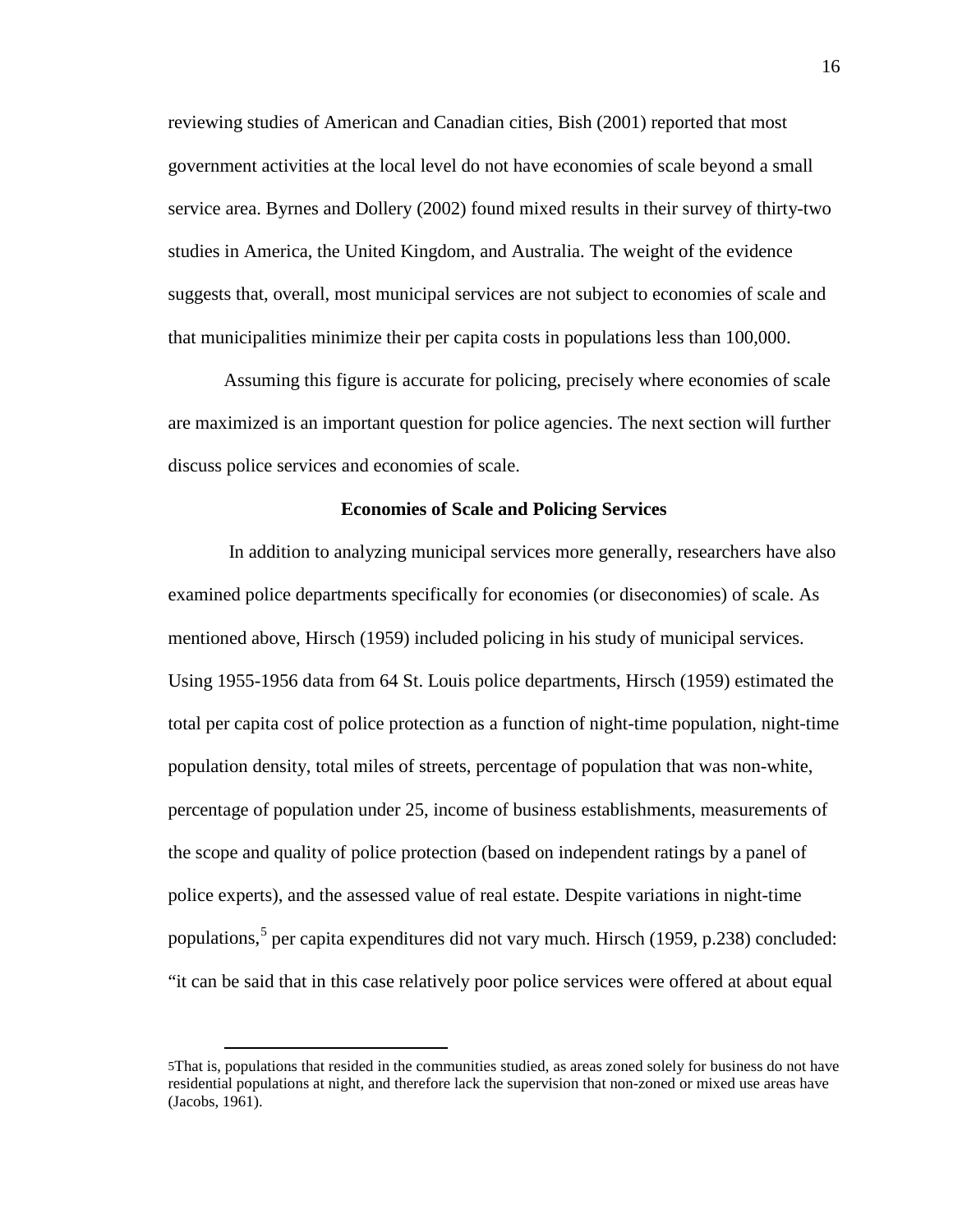per capita expenditures regardless of the size of the community, partialling out the effect of other factors". Thus, Hirsch claims to have found no economies of scale in policing.

Walzer (1972) used a linear regression equation to estimate the presence of economies of scale in Illinois police departments. In contrast to Hirsch (1959), he operationalized policing quality with an 'index of service' based on number of offenses cleared, number of accidents investigated, and the number of miles traveled by police vehicles as a proxy for general police services. In order to make these components of the index comparable, Walzer (1972) used a weighting system based on the amount of time required to complete these tasks.<sup>[6](#page-26-0)</sup> Although this methodology attempted to incorporate a measure of police service beyond that of only crime control, it is unclear that accidents investigated and miles traveled provide an accurate measure. Indeed, several community policing strategies, which involve police officers getting out of their vehicles and interacting with the community in a non-enforcement context, would not be measured by Walzer's methodology, and would actually result in a lower index of service due to the opportunity cost of logging miles traveled. Therefore, it is doubtful that Walzer's (1972) index of service provides a superior measure of police performance to more popular measures such as crime rates (Davis et al, 2015).

Like Hirsch (1959), Walzer (1972) used a cost function. He found a positive relationship between average cost of police protection and city size, as well as average cost of police protection and population density, suggesting that diseconomies of scale exist. Walzer (1972) attributed this latter relationship to the idea that these areas contain

<span id="page-26-0"></span> <sup>6</sup>Walzer's (1972) estimated average time to investigate and resolve a traffic accident is 80 minutes. Converting miles traveled into an approximated time involved calculating average speed and then dividing total miles traveled by that figure to estimate a time. However, Walzer (1972) is not clear on how he produced a figure for average time involved in clearing criminal offenses.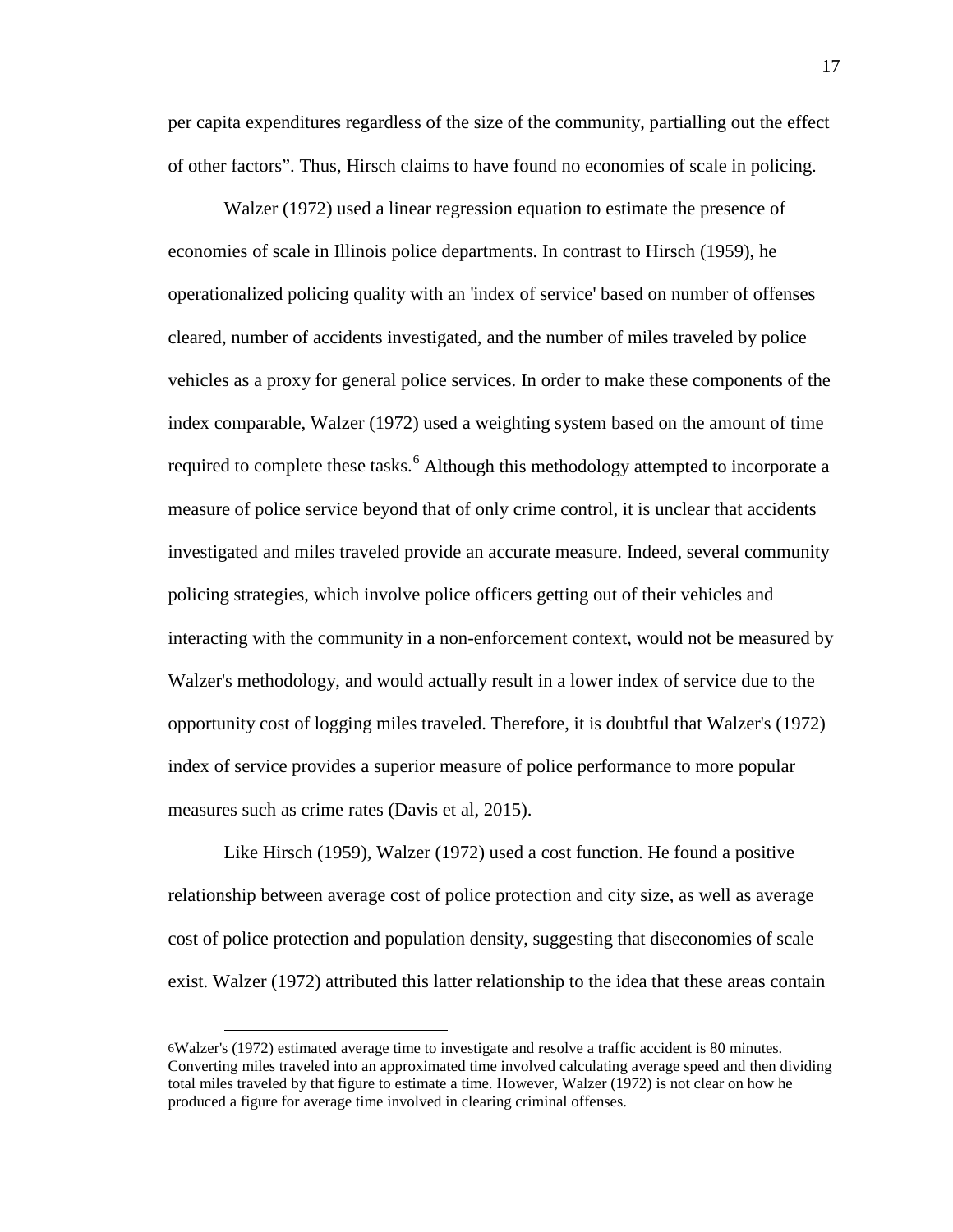closely tied minority groups who make it easier for suspects to disappear as well as higher density areas having greater traffic congestion, leading to slower police response times. A concern he had with this methodology is that some police activities, such as record keeping, may be more conducive to centralization than others, such as neighborhood patrol. He recommended studying what happens to specific service costs individually as scale expands (Walzer, 1972).

Beaton (1974), similar to Hirsch (1959), investigated the effect population has on per capita police expenditures. His data were from New Jersey cities, and he controlled for rate of population change, per capita tax base, density, crime rate, per capita debt service, per capita municipal pension costs, population employed as blue collar craftsmen versus service occupations versus professional/managerial, age of population, and level of commercial and industrial activity. Using a single equation least squares multiple regression analysis, he found economies of scale for populations below 2,000 and diseconomies for larger populations. However, Beaton stated that,

The purpose of this report is to show that the use of the model employing a single equation least squares estimation of the determinants of per capita police expenditures for intrastate systems of cities is likely to lead to incorrect results. (1974, p. 346)

If his results appear unlikely (i.e., the size for which the per capita costs of running a municipal police department is minimized in a service area of about 2,000 population), that is the point. Beaton (1974) was trying to demonstrate that use of a single equation least squares estimation is inappropriate for this research question. One reason is that, in his analysis, cities with over 2,000 population had widely disparate patterns of regression estimates between cities growing and declining in population. Thus, his results do not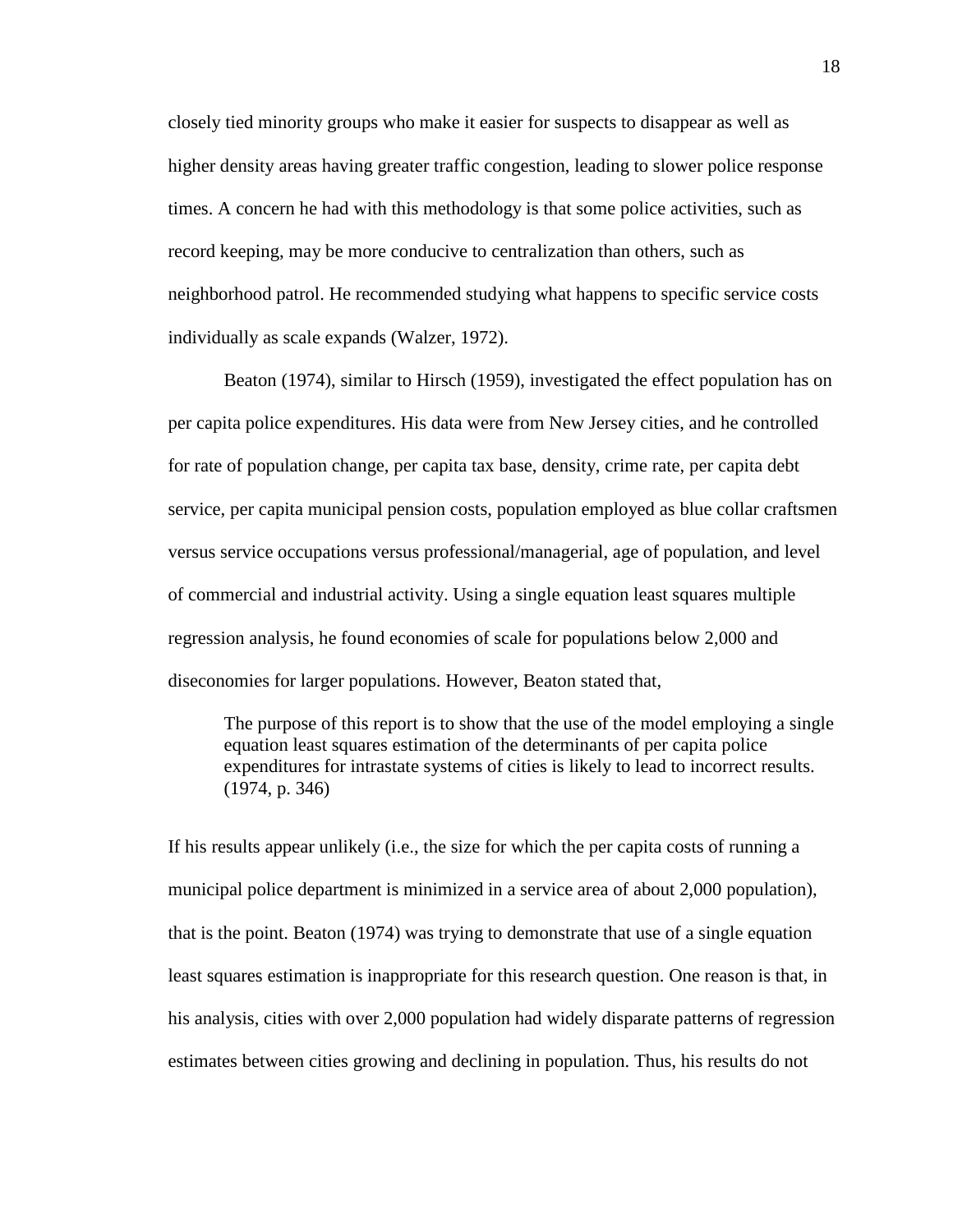shed much light on the question of economies of scale in policing, but do pose questions of the validity of the previous results using this method (Beaton, 1974).

Criticizing earlier studies for using a single output aggregate, including Walzer (1972), Darrough and Heineke (1979) estimated a multiple output function, calculating the average and marginal costs of solving burglary, larceny, robbery, auto theft, and crimes against the person, the marginal rates of transformation between these outputs, and determined an estimate of economies of scale based on how these various police activities affect total cost. They used a translog cost function model<sup>[7](#page-28-0)</sup> with a sample of approximately 30 cities nationwide. Their results suggested that scale economies vary widely over the sample cities, which ranged in population from around one third of a million to just over one million, with decreasing, then constant, then increasing returns to scale with increasing output. This suggests that larger cities (of around 1 million population) have economies of scale in the provision of police services (Darrough  $\&$ Heineke, 1979). The conclusions drawn from their findings, however, are questionable since the smallest city in their dataset – Birmingham, AL – had a population of 300,000, therefore excluding the possibility of finding economies of scale being maximized at a smaller city size.

Using data from Florida police departments, Gyimah-Brempong (1987) based his methodology on Darrough and Heineke's (1979), using a translog cost function. However, he defined slightly different measures of police performance: five of the outputs are based on the seven FBI index crimes with all personal crimes consolidated into one output, property crimes into four outputs, and the remaining output used

<span id="page-28-0"></span> <sup>7</sup>Darrough and Heineke's (1979) reason for employing a translog function was "due primarily to the fact that most past studies of law enforcement agency production technology have adopted linear logarithmic functions which are special cases of the translog function" (p. 182).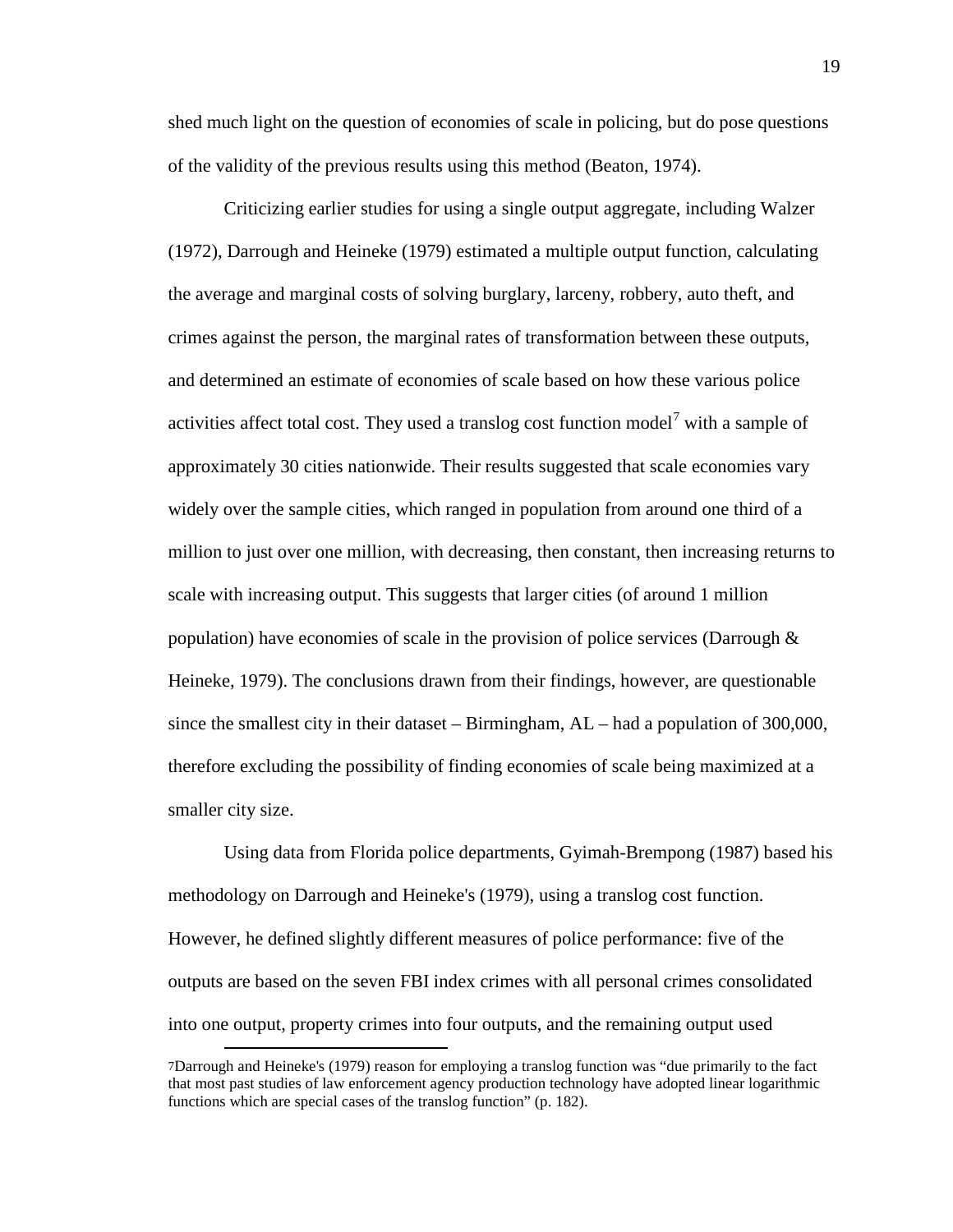population as a proxy to represent all other police activities unrelated to arrest. Gyimah-Brempong (1987) found that economies of scale were maximized in cities with populations between 25,000 and 50,000.

Finney (1997) analyzed Los Angeles County, which is characterized by a relatively large degree of intergovernmental integration, where over 45% of jurisdictions are provided police services by other governments. Finney used a single product translog cost function, modeling police departments as maximizing output (which Finney defined as the inverse of the crime rate and arrests) subject to cost constraints. Results indicated that the average cost of producing more of these outputs grows at an increasingly faster rate. Whereas the average per capita expenditure for the 14 police departments in the sample was \$177.36, Finney (1997) estimated that consolidating them into one department (with their arrest output remaining the same) would result in a per capita cost of \$472.78.

Drake and Simper (2002) determined that there are significant scale effects in policing among departments in England and Wales. They used a multiple output translog cost function with the output being defined in terms of clearance rates for each police force, traffic offenses that resulted in prosecutions, warnings or fines, and total breathalyzer tests administered (the issue of drunk driving being an increasing priority for the English and Welsh police). Drake and Simper (2002) acknowledged that, though less than half of what police do in the community can be modeled based on quantifiable data, they can still estimate a production function. They argued that since the probability of arrest is linked to number of arrests (and convictions), clearance rate should serve as a good proxy for crime prevention and repression activities. They found that the largest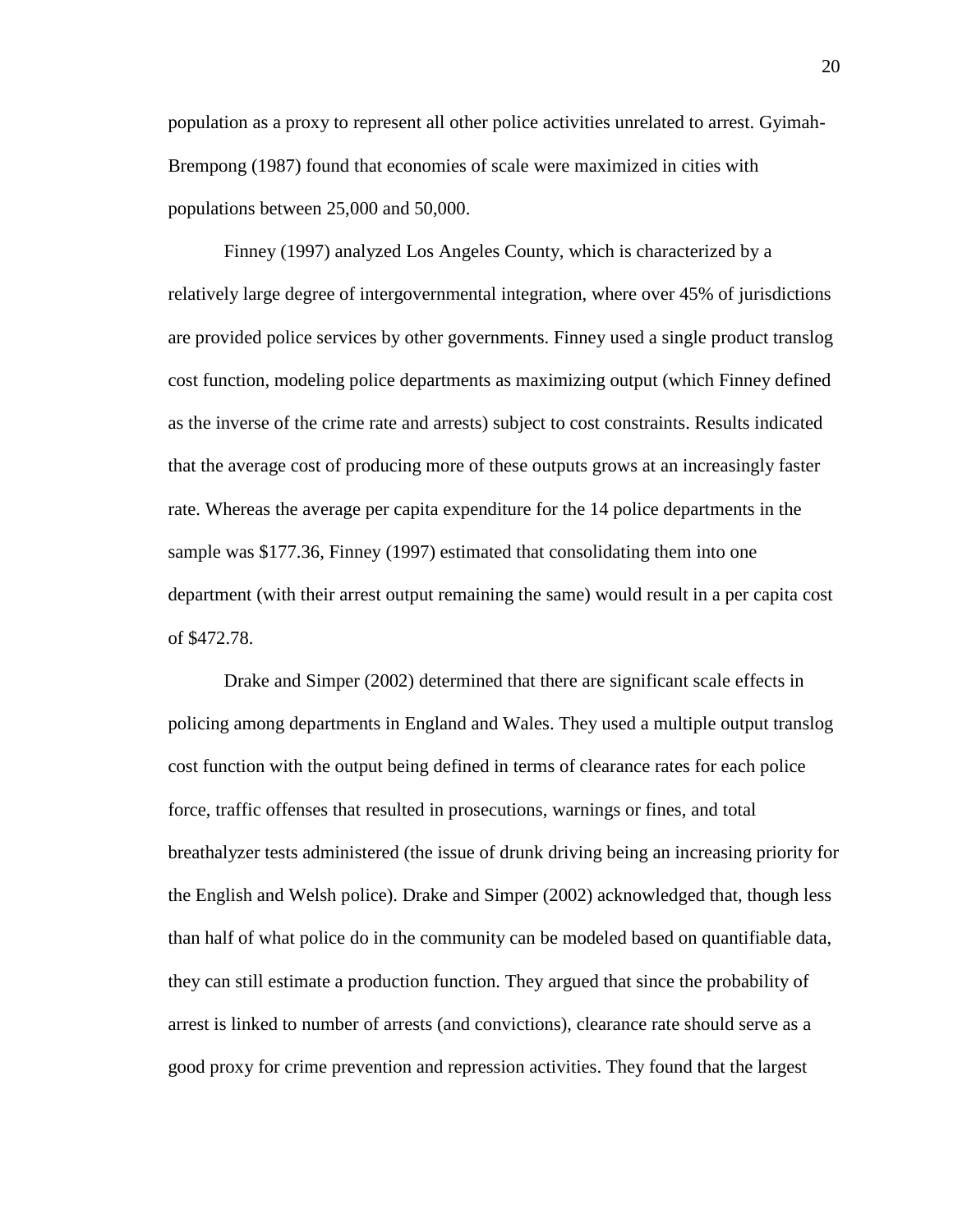police forces (with over 4,500 employees) displayed significant diseconomies of scale, while those departments with under 3,000 employees had economies of scale (Drake  $\&$ Simper,  $2002$ ). $8$ 

Southwick (2005) examined cities in New York (excluding New York City) that choose to provide police services on their own (i.e., did not contract out). Unique to Southwick's study is a measure of market power, wherein he tried to determine whether market power affects costs. While firms in the private sector with sufficient market power will tend to have higher prices, municipal police do not charge prices and do not try to maximize profits. Rather, the effect of greater market power is likely to be realized in the form of slacking, or reduced effort towards efficiency (Wyckoff, 1990). Also differentiating Southwick's study is that he took the number of police personnel, both sworn and non-sworn, into account. This was to test the question of whether mergers of police service areas lead to cost savings due to elimination of duplicate positions (Southwick, 2005).

Southwick (2005) used a two stage least squares simultaneous equations model of production and demand functions. The production function models the production of safety (in terms of absence of crime), while the demand function models demand for policing services. Southwick's (2005) sample included 150 communities in New York state who provide their own policing services. His data are from the years 1995 through 2000. Each observation in his dataset ( $n = 669$ ) describes a city during a particular year, i.e. one city can serve as six observations in the dataset. His findings indicate that, at

<span id="page-30-0"></span> <sup>8</sup>Having under 3,000 employees includes a very wide range of police department sizes and gives little guidance as to what the optimum-sized police department is, especially in the American context. According to the most recent Census of State and Local Law Enforcement Agencies, 49% of American police agencies employed fewer than 10 full-time officers (Reaves, 2011).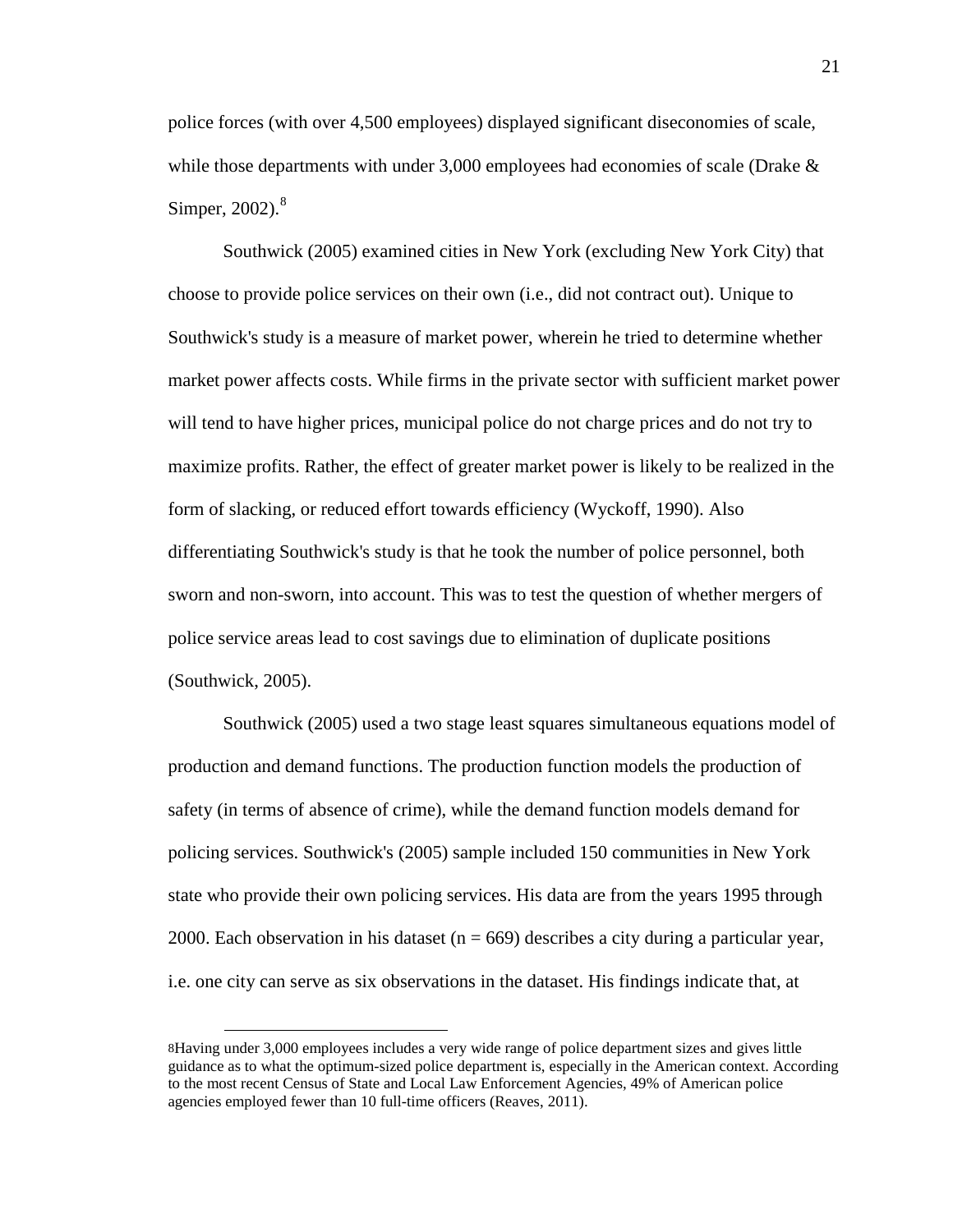population levels below 22,350, both crime rates and police per population are higher than they could be at a larger community size and therefore could benefit from mergers with nearby communities. The same applies to populations above 36,000, implying that they may realize efficiency gains by separating into smaller communities. Southwick also found a positive relationship between market power and crime, as well as between market power and size of police department. Southwick concluded that, if the goal is to save money, police mergers should not take place if the resulting police organization would be protecting a population greater than 50,000. If the goal is to minimize crime, the resulting community subsequent to a police merger should not be much larger than 35,000 (Southwick, 2005). Southwick (2005) also concluded that the cost savings from mergers due to eliminated redundant job positions are outweighed by the greater costs of management. Lithopoulos (2015) suggested that a reason why this may be the case is that the ratio of officers assigned to patrol decreases as agency size increases.

As mentioned in the introduction, and as is evident from this review of the literature, research on scale economies in policing has neglected considering police departments in low population, low density states. This is somewhat ironic, considering the fact that the majority of American police departments are small, with almost half employing ten or fewer full-time officers (Reaves, 2011). It is precisely these types of cities for which research on scale economies in policing is most relevant, as police departments of major cities are the least likely to have their departments replaced by outside contractors based on economies of scale justifications. Furthermore, their lower population levels (and the consequently fewer opportunities available to attract incoming residents) mean that these cities face comparatively greater competition and must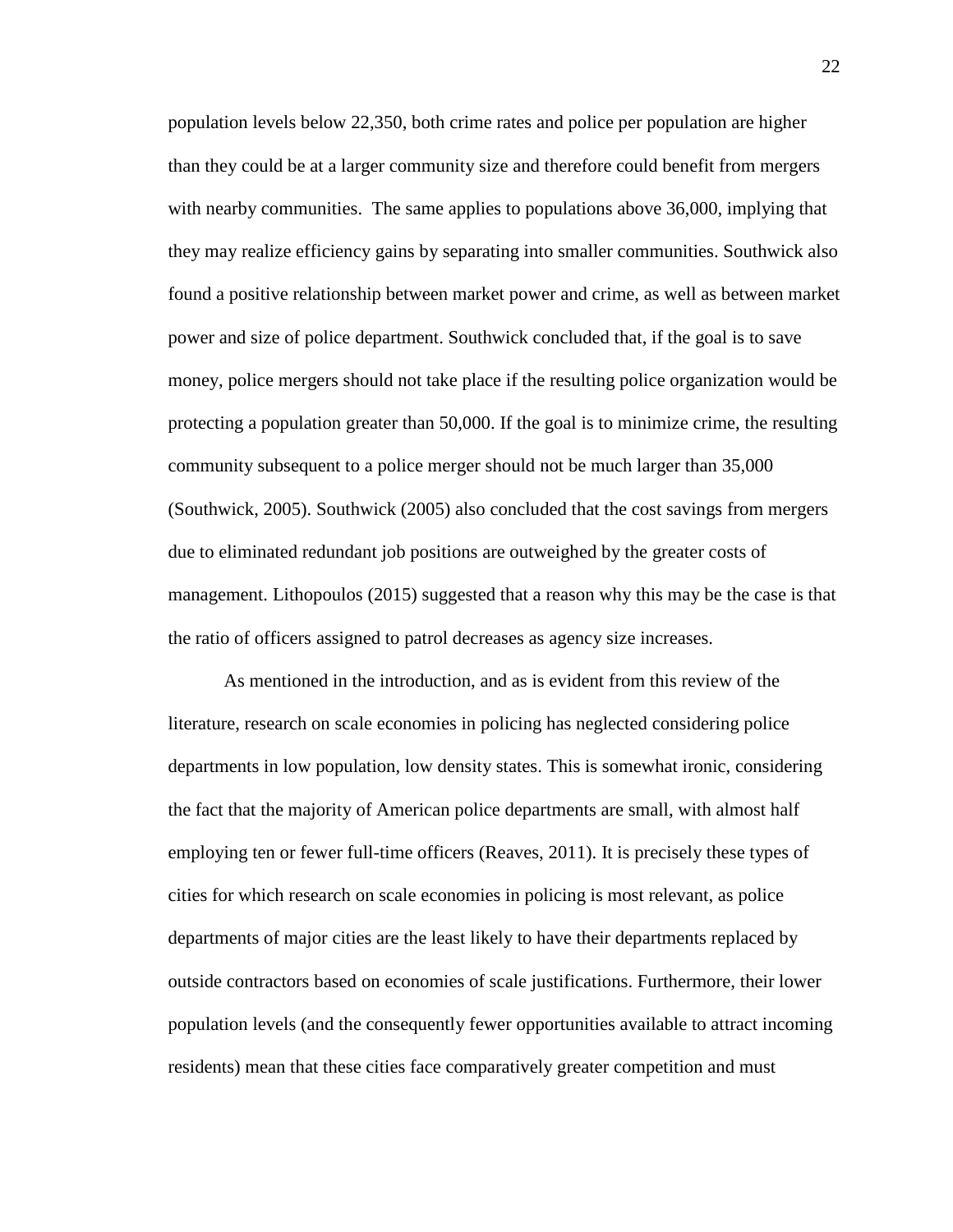maintain efficiency in their services in order to retain residents. High tax burdens can create a vicious cycle in which the taxes contribute to some residents choosing to emigrate, leaving the remaining residents to shoulder a proportionally greater burden, which, along with deteriorating city services, may cause even further emigration. Among Idaho cities that have their own municipal police department, the average population they serve is 16,753, whereas the average population of the counties in which those cities are located is 64,582 (U.S. Census Bureau, 2015). This means that, even if diseconomies of scale occur at a relatively small population, as long as that figure is significantly larger than 16,325, some Idaho municipalities may benefit from contracting out their services to their county sheriffs. Therefore, this research is important for those cities that wish to provide quality services in an efficient manner.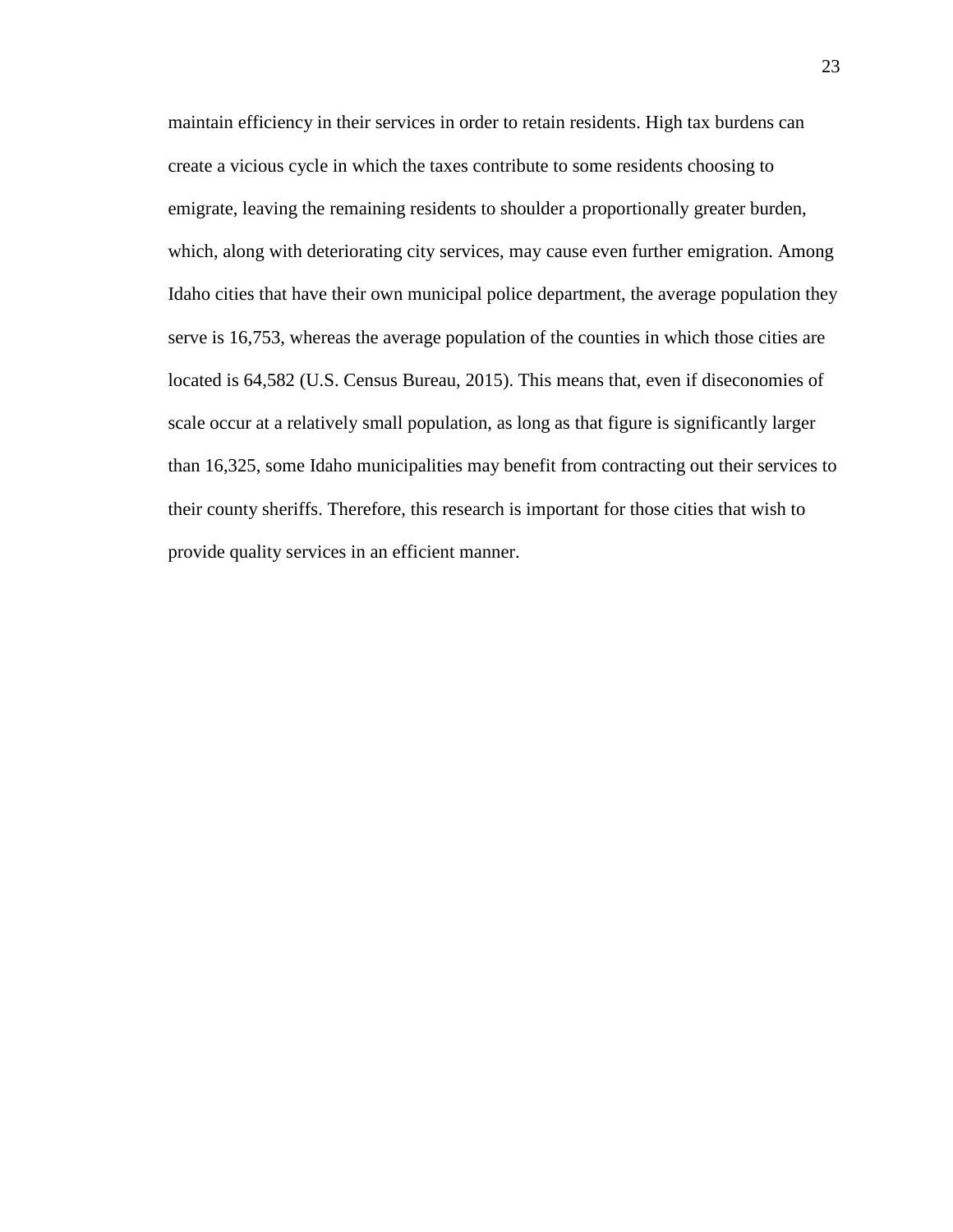### CHAPTER THREE: METHODOLOGY

<span id="page-33-0"></span>In order to further explore the question of economies of scale in policing, this study proposes to test a sample of municipal policing agencies in less populated, rural areas. The bulk of the literature suggests that the optimally-sized police department, in terms of minimizing per capita cost, serves a population between 20,000 and 50,000 citizens. The present study replicates the method used by Southwick  $(2005)$ , whose methodology is described above.

### **Sample and Sampling Design**

<span id="page-33-1"></span>The dataset for the current study consists of all cities in Idaho that produce policing services on their own, i.e., do not contract their services from the county sheriff, and had the pertinent data available  $(n = 57)$ .<sup>[10](#page-33-4)</sup> The unit of analysis is cities – there are five observations (one observation per year for 2010-2014) for each city in the dataset, resulting in 285 total observations.<sup>[11](#page-33-5)</sup>

#### **Model**

<span id="page-33-2"></span>This method uses the following simultaneous equation model, where the police's production of safety, or production function, (based on crime rate), is modeled as

<span id="page-33-3"></span> <sup>9</sup>That is, with one exception: race. Whereas one of Southwick's (2005) variables – percentage of population that is non-white – is used as a proxy to represent likelihood of criminal victimization, such a proxy is not likely to be very helpful in a relatively racially homogeneous state such as Idaho. Therefore, this variable is replaced with an index of socioeconomic status (SES) based on poverty rates. Criminal victimization is correlated with SES (Shaw & McKay, 1942; Chilton, 1964; Bursik & Webb, 1982; Bunch, Clay-Warner, & Lei, 2015); therefore, SES is an appropriate substitute.

<span id="page-33-4"></span> $10$ Some cities in the dataset either did not provide their report crimes to the FBI in certain years or did not have budget data available upon request.

<span id="page-33-5"></span><sup>11</sup> The actual number of observations for particular estimations will be fewer than the total because some of the observations have incomplete data for certain variables.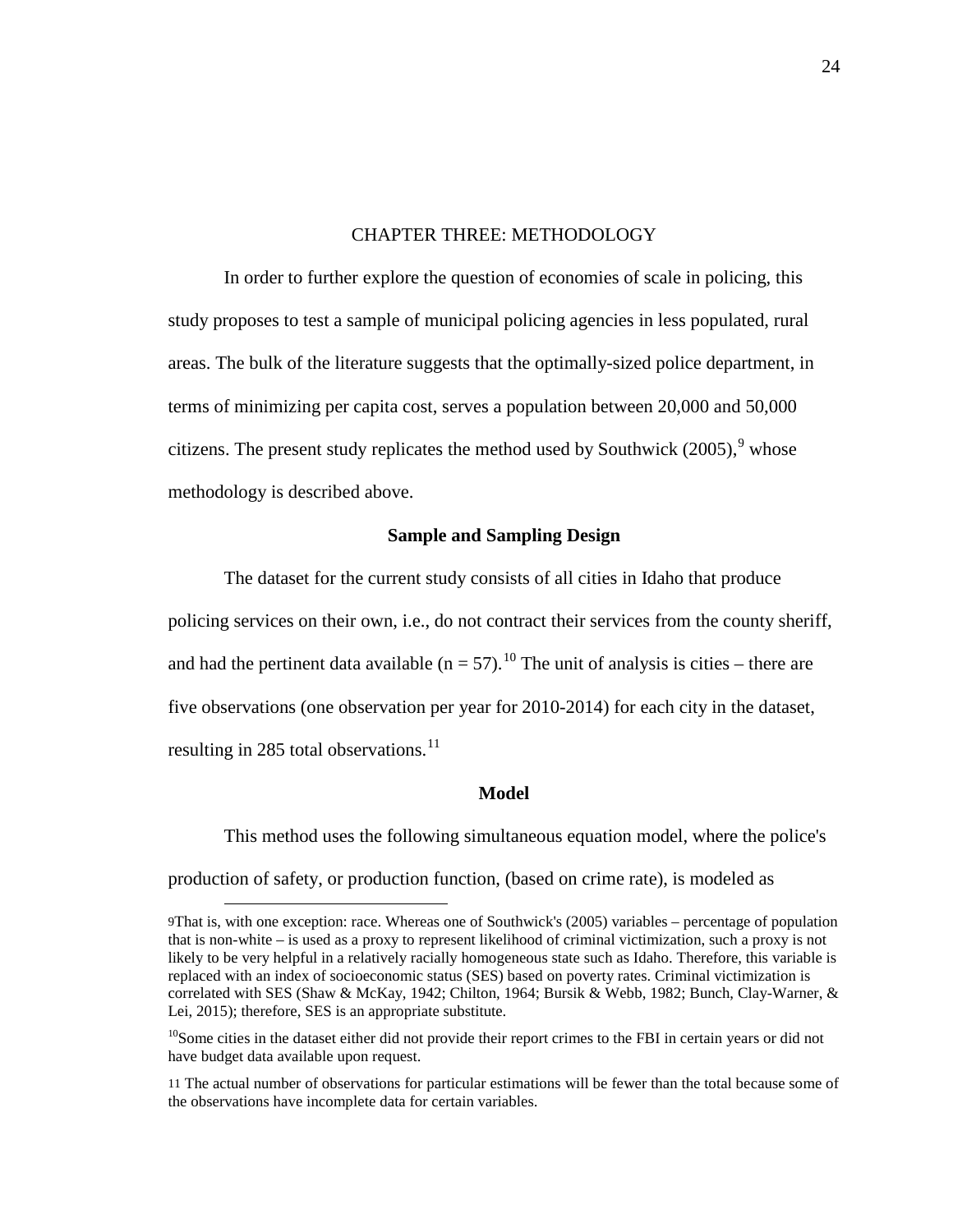Crime = f(police, density, socioeconomic status, population, HH) where HH is the Herfindahl-Hirschman Index of market power (defined in more detail below). The demand for police services, or demand function, is defined as

Police  $=$  f(crime, assets, unit cost, population, HH)

where unit cost is the wage rate of police personnel (both sworn and non-sworn) and assets are assessed (taxable) property values. Crime is defined by the FBI's Index Crimes: murder, rape, robbery, aggravated assault, burglary, larceny, and motor vehicle theft.<sup>[12](#page-34-1)</sup> Since the total number of incidences for these various crimes varies widely, an averaging method is used to better estimate the above equations. The averaging method employed operates as follows: the average number of incidences of each crime across all municipalities in the study will be calculated for each year. Each city's percentage of that average will be used as a measure of that type of crime for that city. This will be calculated for each type of crime in each city. Then, the average of each city's percentages of each type of crime will be calculated to create a single measure for the relative crime level in that city. This is to make each type of crime equal in terms of its relative effect on the overall average, so that a more serious but rarer crime, such as murder, has a greater effect on a city's average than a robbery.

#### **Data Sources and Variables**

<span id="page-34-0"></span>The equations will be estimated based on data for the five year period of 2010- 2014. The National Incident Based Reporting System (NIBRS) provides the data on crime rates. Number of police employees is from *Crime in Idaho* (Idaho State Police,

<span id="page-34-1"></span> <sup>12</sup> Although the limitations of using crime rates to evaluate police performance was noted in the previous chapter, they are used here to remain a faithful replication of Southwick (2005), who states, "There are traffic control objectives and service objectives as well, but the focus here will be on crime as the leading measure of success or failure by the police" (p. 462).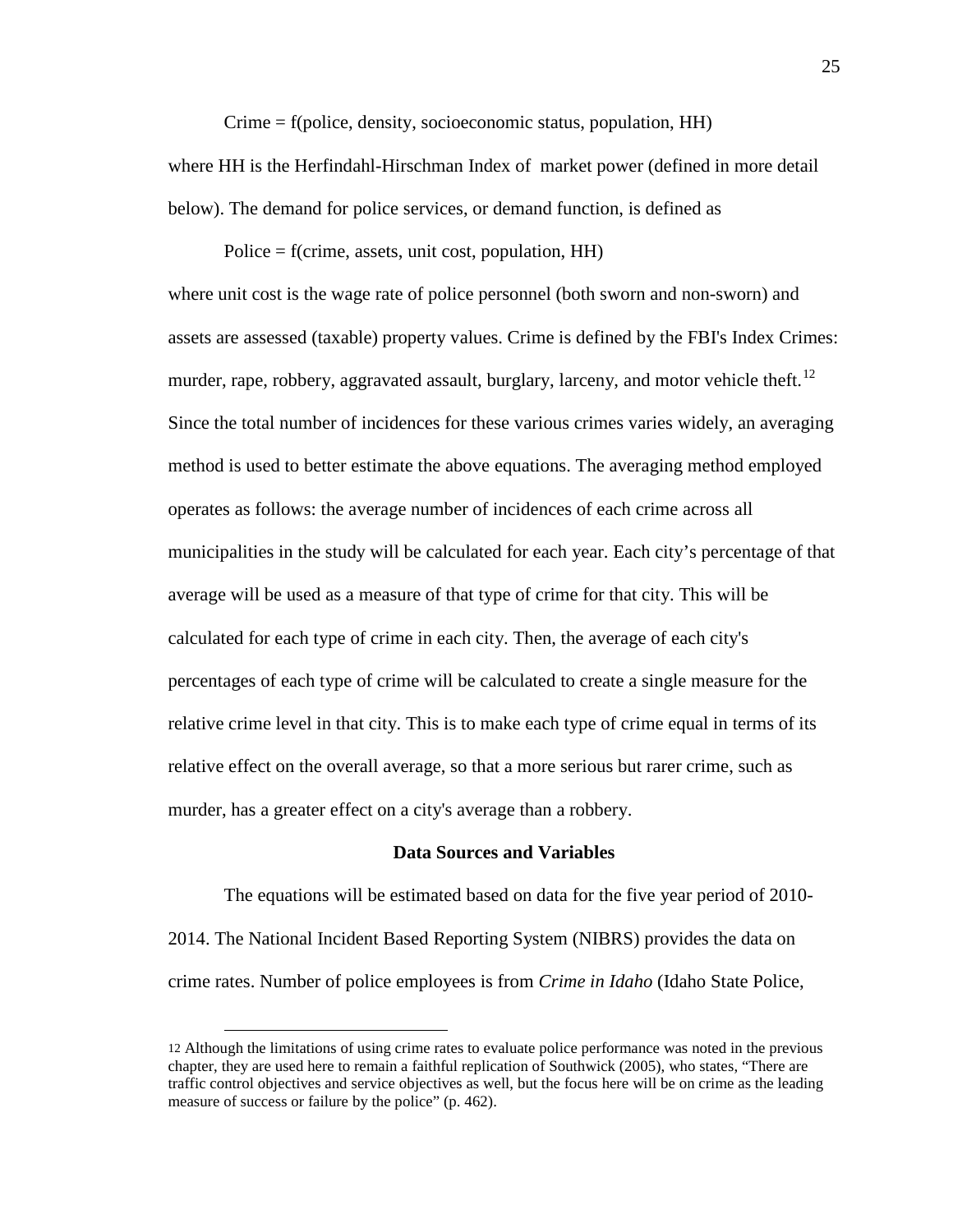2011, 2012, 2013, 2014, 2015). The data regarding police expenditures was collected through public records requests to individual cities. The data for variables regarding population, density, socioeconomic status are from the 2010 U.S. Census. Data from the Idaho Tax Commission is used for the assets variable.

The dependent variables are levels of crime and police population. The independent variables tested for their effect on levels of crime are population density, socioeconomic status, population, and police market power. The independent variables tested for their effect on levels of police are crime, wage rate for police personnel (both sworn and unsworn), total property value per population, population, and police market power.

Thus, the equations to be estimated are

$$
C = a_0 + a_1 D + a_2 SES + a_3 P + a_4 POP + a_5 / POP + a_6 HH
$$

and

$$
P = b_0 + b_1 C + b_2 W + b_3 A + b_4 POP + {}_{b5} / POP + b_6 HH
$$

where the variables are defined as

**a)** C4 or C7 = crime = a community's average percentage of the average number of crimes for all communities for that year. Computed respectively for violent crimes and for all seven index crimes.

**b**)  $P = \text{POLPOP} = \text{policy} = \text{number of police divided by the city's population}$ in thousands.

 $c)$  D = DENSITY = city's population in thousands per square mile.

**d)** SES = Socioeconomic status, based on the poverty rate of each community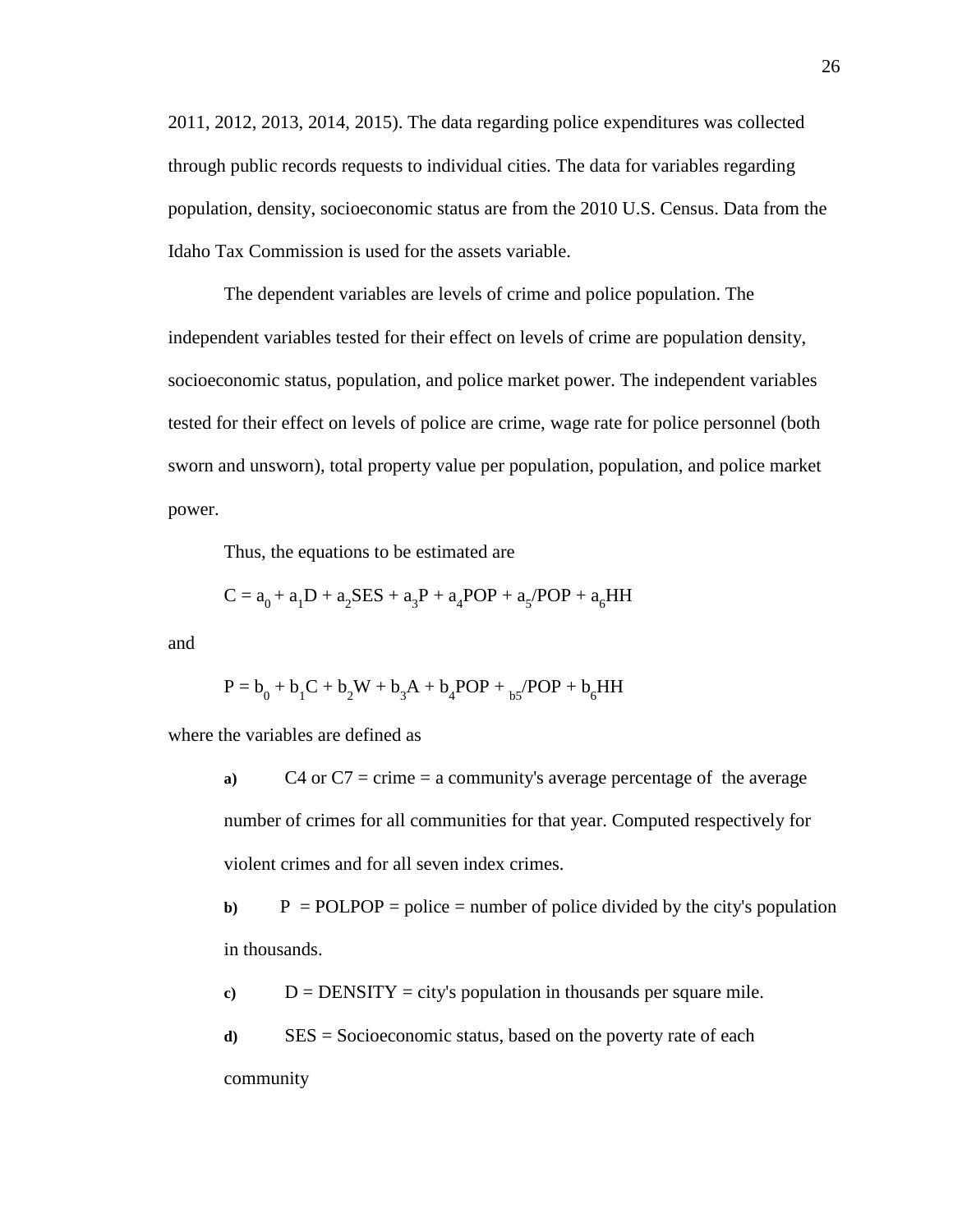**e**)  $W = WPOL = wage rate = total real (inflation adjusted) expenditures for$ police personnel, divided by the number of police.

 $f$   $A = ASSETS = real (inflation adjusted) full property value divided by the$ population in thousands.

**g)** POP = population = total population protected by the particular police department.

**h)** 1/POP = POP1 = inverse of population, added to make the equation quadratic (the equation is made quadratic to estimate optimal size).

**i)** HH = Herfindahl-Hirschman Index = the market share of a police department is calculated by dividing the city population protected by a police department by the total population in the county and squaring this figure. This is done for all the cities with municipal police departments in a particular county, as well as for the county sheriff. These figures are then added together to estimate the market power city police departments have in each county.

| Variable          | Source              | Reported As Level of | Analysis | Level of<br>Measurement | Variable Type                |
|-------------------|---------------------|----------------------|----------|-------------------------|------------------------------|
| C4/C7             | <b>NIBRS</b>        | Rate                 | City     | Ratio                   | Independent $&$<br>Dependent |
| <b>POLPOP</b>     | Crime in<br>Idaho   | Rate                 | City     | Ratio                   | Independent $&$<br>Dependent |
| DENSITY 2010 U.S. | Census              | Rate                 | City     | Ratio                   | Independent                  |
| <b>SES</b>        | 2010 U.S.<br>Census | Rate                 | City     | Ratio                   | Independent                  |

<span id="page-36-0"></span>**Table 1. Variables**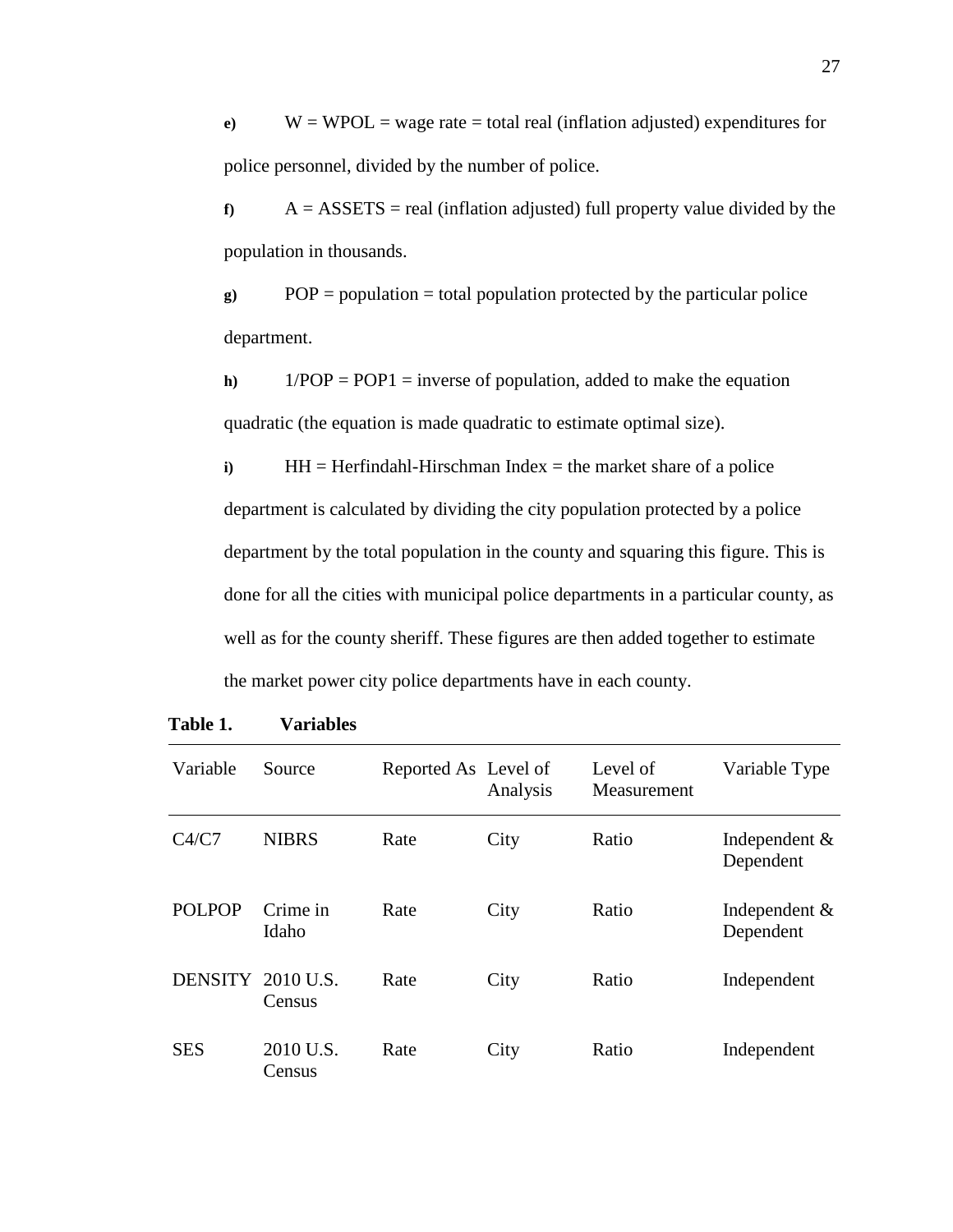| <b>WPOL</b>   | Public<br>Records<br>Requests             | Rate          | City   | Ratio    | Independent |
|---------------|-------------------------------------------|---------------|--------|----------|-------------|
| <b>ASSETS</b> | <b>Idaho Tax</b><br>Commission            | Rate          | City   | Ratio    | Independent |
| <b>POP</b>    | 2010 U.S.<br>Census                       | Raw<br>Number | City   | Ratio    | Independent |
| <b>HH</b>     | 2010 U.S.<br>Census/<br>Crime In<br>Idaho | Raw<br>Number | County | Interval | Independent |

### **Internal and External Validity**

<span id="page-37-0"></span>The internal validity of a research design is concerned with questions of how confident we can be regarding the causal effect the independent variables have upon the dependent variable (Crano, Brewer, & Lac, 2014). There are issues with the causality implicitly theorized by the production function since variation in crime rates over time has a wide range of theoretical causes, from immigration (Bell, Fasani, & Machin, 2013) to the demographic changes resulting from court decisions regarding abortion (Levitt & Dubner, 2006), that are not accounted for in the model. It is possible that outside variables other than changes in the numbers of police, population, population density, poverty rates, or police department market power affect crime rates. Similar considerations apply to the demand for police services equation. Another issue is the implicit assumption that police departments do not differ in terms of their culture and service orientation, or that these differences are irrelevant in terms of their ability to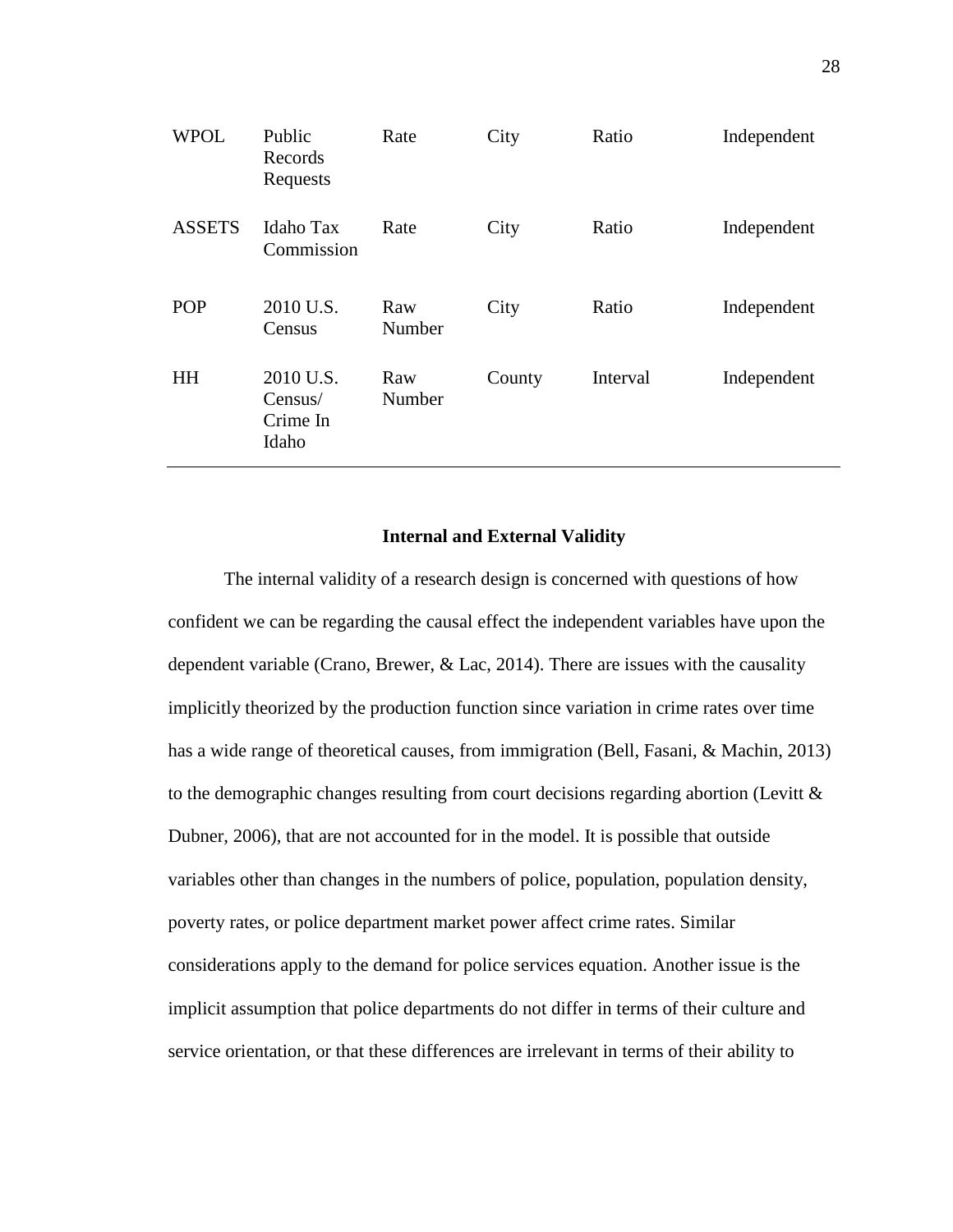prevent crime. Given the assumption that a police department's market power can affect its performance, one would expect that its policing strategies would as well.

The external validity of this Southwick's (2005) methodology is actually the question at hand in this study. The source of Southwick's (2005) dataset is New York, a state that is far more populous and dense than Idaho. Although Southwick's (2005) results suggest that the optimal size of a population protected by a city police department in terms of lowest cost is between 25,000 and 50,000, and between 17,500 and 22,000 for lowest levels of crime, it is unclear whether these population sizes are optimal for policing in Idaho. The simultaneous equations model fails to explain much of the variance in crime and numbers of police in Idaho cities, and thus is of doubtful use in estimating optimal population sizes a sparsely populated state. The purpose of this study is to test the applicability of Southwick's (2005) model in a state that is much different than New York.

#### **Explication of Two Stage Least Squares Model**

<span id="page-38-0"></span>Two stage least squares (2SLS) regression is used in this model because of the assumed bidirectional relationship between crime (C4 and C7) and number of police per population (POLPOP) [Southwick, 2005]. 2SLS uses instrumental variables that are uncorrelated with the error term in order to compute estimates for endogenous predictor variables and requires at least as many instrumental variables as there are predictor variables (Wooldridge, 2015). For each regression, the following were used as instrumental variables: population (POP), socioeconomic status (SES), density (D), assets (A), police wage rate (WPOL), and Herfindahl-Hirschman Index rating (HH).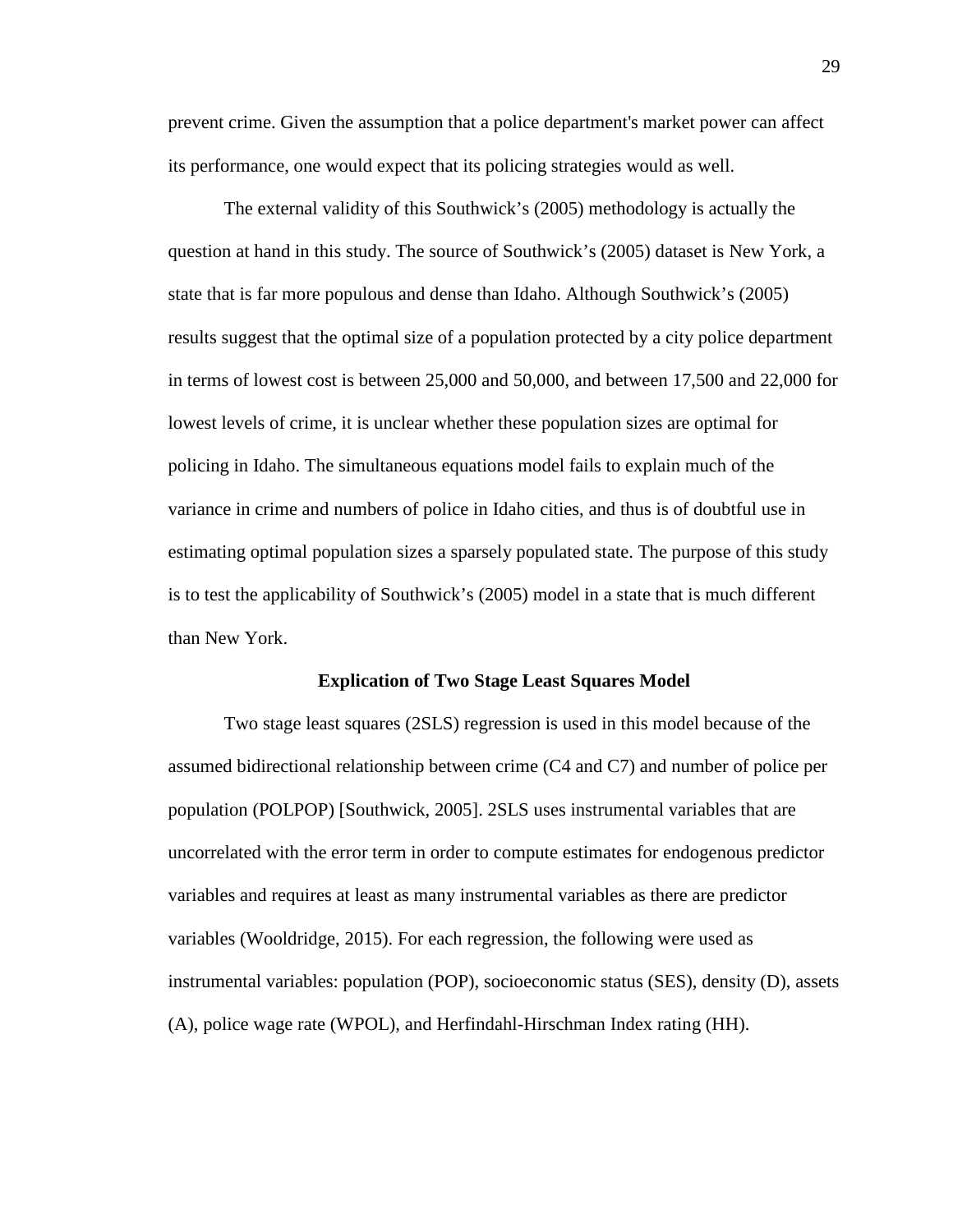The raw data presented a number of issues for running the regressions. One of them was the outlier of the city of Boise, which in 2014 had a population of 216,282 whereas the median population in the dataset is 3,979 citizens. To see how this biased the model, the regression was run both with and without Boise in the data set. Even without Boise, a histogram of the data showed that population in Idaho is severely skewed to a few outlier cities. Since linear regression assumes that the data being tested is normally distributed (Blalock, 1979; Berry & Feldmen, 1985), the natural log of the population variable was used in the regression. Similarly, there were concerns about skewness for the measures of crime. Because of Southwick's (2005) averaging method for calculating an index of crime, greater variability in crime figures between cities was created than would exist using standard crime rates. To correct for this, the natural log of C4 and C7 were calculated and used in the regression analysis.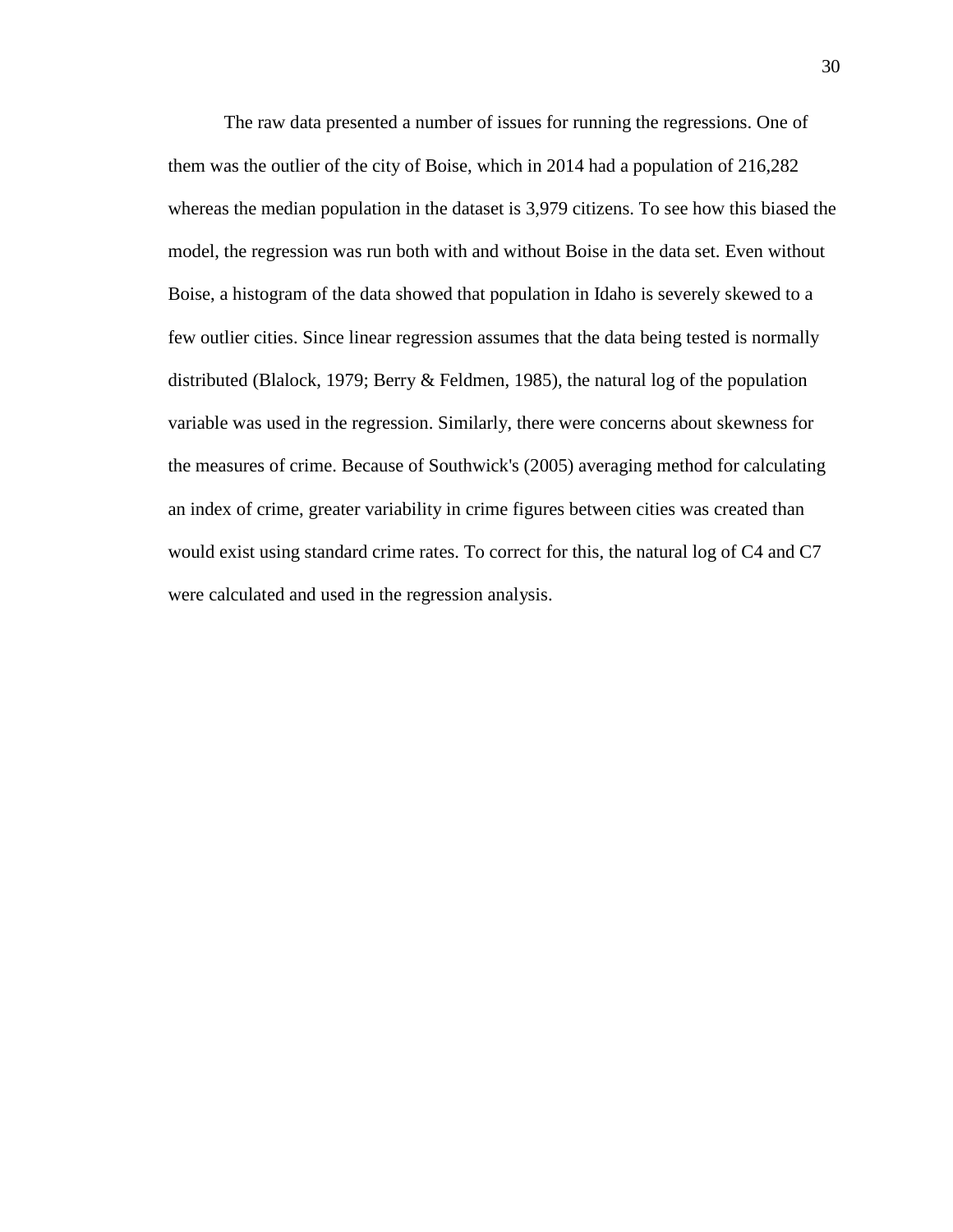#### CHAPTER FOUR: RESULTS

<span id="page-40-0"></span>This section includes tables of the descriptive statistics of the dataset, correlations between the variables, and the results of the two stage least squares regressions. The value ranges for the variables are provided in Tables 2 (with Boise) and 3 (without Boise). The highest crime community, Boise, has a crime rating 13,999 times the lowest, using the seven index crimes. Eleven communities in the dataset experienced years where no index violent crimes were reported. The population ranges from a low of 895 in Cascade to a high of 216,282 in Boise, with Nampa being the second largest city in the dataset at 88,211 citizens. Taxable property values divided by the population ranged from \$11,708.80 in Wilder to \$1,825,347.51 in Sun Valley.

The average HH value is 4769 (4784 without Boise), whereas in Southwick's (2005) New York dataset, the average was  $2786$ <sup>[13](#page-40-1)</sup> This much higher number is likely due to just how relatively sparsely populated Idaho is. Due to the fact that a police department's 'market share' is calculated based on the ratio of population they serve relative to the county's total population and that most of the counties in the dataset have only two or three police agencies in the entire county, their HH value is quite high. The way HH is calculated, a county with one municipal police department and a county sheriff would be considered a duopoly. This is the modal type of county in the dataset.

<span id="page-40-1"></span> <sup>13</sup>According to the U.S. Department of Justice (2015), markets with an HH index rating greater than 2,500 are considered highly concentrated.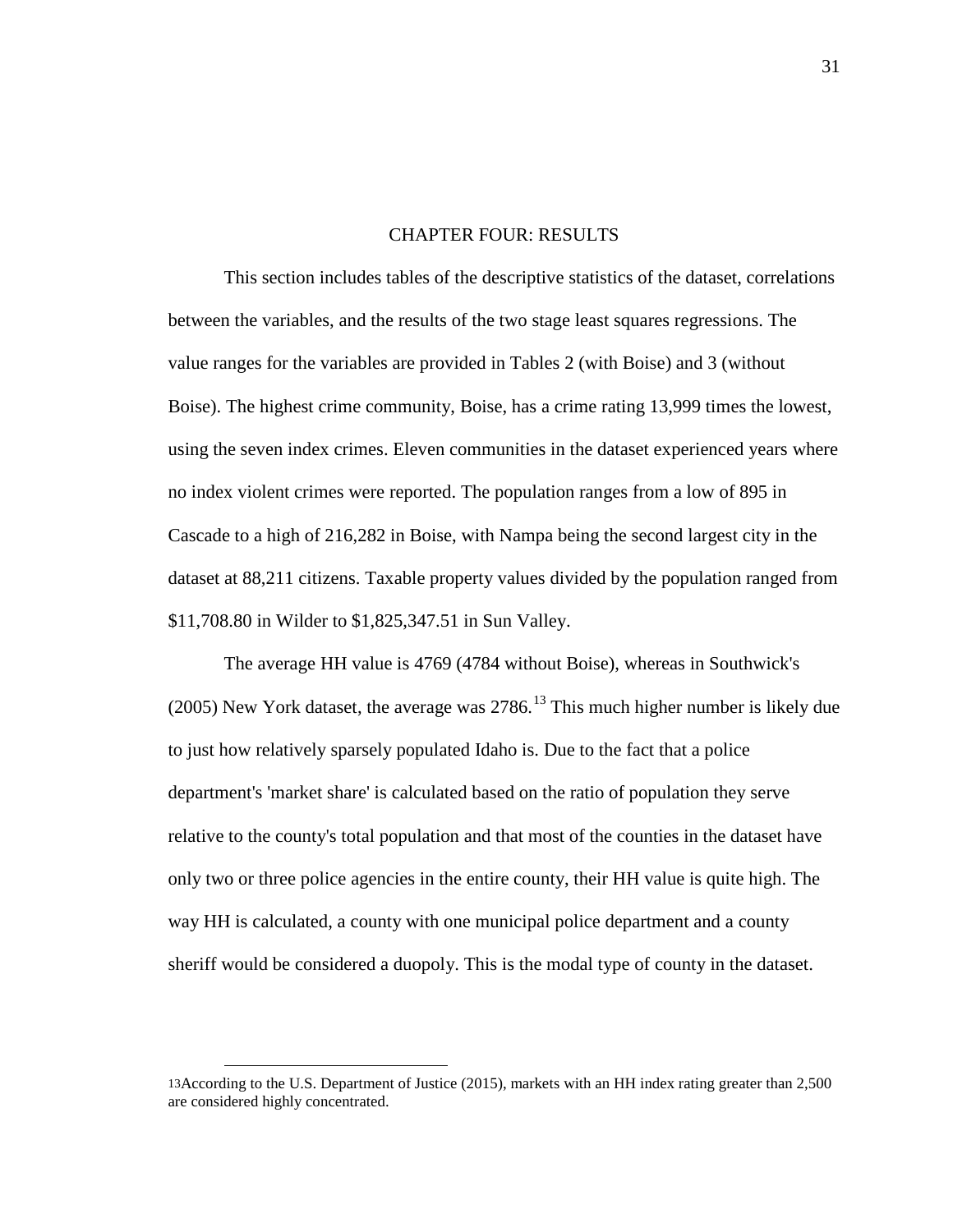| Variable       | Mean     | Std. Dev. | Minimum<br>Maximum |            | Cases |
|----------------|----------|-----------|--------------------|------------|-------|
| C <sub>4</sub> | 1.00002  | 2.3       | 0.000              | 16.36      | 270   |
| C7             | 1.00004  | 2.15      | 0.001              | 13.99      | 270   |
| <b>POLPOP</b>  | 2.41     | 1.24      | 0.618              | 7.9        | 283   |
| <b>SES</b>     | 0.038    | 0.01      | 0.016              | 0.0853     | 285   |
| <b>DENSITY</b> | 1805.29  | 795.44    | 140.6              | 3615.62    | 285   |
| <b>ASSETS</b>  | 86756.48 | 200515.84 | 11708.18           | 1825347.51 | 285   |
| <b>WPOL</b>    | 65004.80 | 17094.89  | 26828.5            | 106781.05  | 276   |
| <b>HH</b>      | 4769     | 1021      | 3165               | 7458       | 285   |
| <b>POP</b>     | 16325.13 | 32664.94  | 895                | 216282     | 285   |

<span id="page-41-0"></span>**Table 2. Variable Descriptions (with Boise)**

<span id="page-41-1"></span>

| Variable       | Mean     | Std. Dev. | Minimum  | Maximum    | Cases |
|----------------|----------|-----------|----------|------------|-------|
| C <sub>4</sub> | 1.00002  | 1.89      | 0.000    | 10.44      | 265   |
| C7             | 0.99998  | 1.79      | 0.002    | 9.53       | 265   |
| <b>POLPOP</b>  | 2.42     | 1.24      | 0.618    | 7.9        | 278   |
| <b>SES</b>     | 0.038205 | 0.01      | 0.016    | 0.09       | 280   |
| <b>DENSITY</b> | 1790.26  | 794.43    | 140.61   | 3615.62    | 280   |
| <b>ASSETS</b>  | 86740.78 | 202303.02 | 11708.18 | 1825347.51 | 280   |
| <b>WPOL</b>    | 64299.77 | 16432.5   | 26828.5  | 106672.07  | 271   |
| <b>HH</b>      | 4784     | 1023      | 3165     | 7458       | 280   |
| <b>POP</b>     | 12836.74 | 19743.04  | 895      | 88211      | 280   |

Table 4 provides the correlation across the variables for the whole dataset (Table 5 for the dataset without Boise). The two measures of crime, C4 and C7, are highly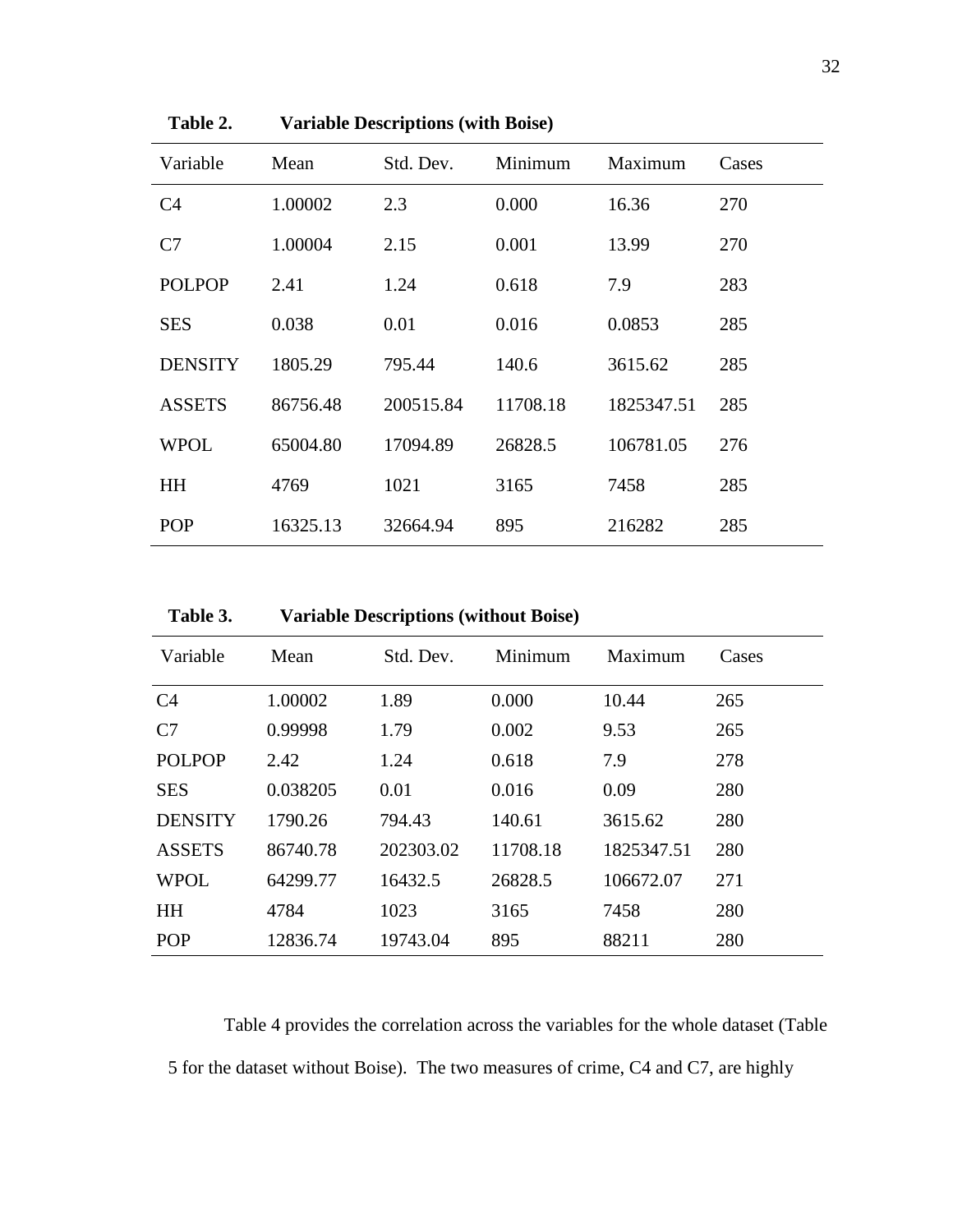correlated at 0.99, which is to be expected. Crime is highly correlated with population at 0.95 and 0.96 for C4 and C7, respectively, with Boise. Even without Boise, however, the correlation remains high at 0.88 and 0.91. Berry and Feldman (1985) state that multicollinearity can be considered minor until it reaches 0.8. But, if the purpose of the model is prediction, rather than explanation, multicollinearity is not problematic for the model as a whole, but only for individual variables. Regardless, the relationship between crime and population is addressed through the two stage least squares process. As well, the collinearity between C4 and C7 poses no problem because they are always used in separate regressions.

The next highest correlation is between assets and number of police per population at 0.66. Police protection appears to be a normal good.<sup>[14](#page-42-0)</sup> There is also a relatively high negative correlation between density and number of police (-0.60). Apparently, populations living in greater densities require (or are perceived to require) fewer police officers per person to maintain public safety. When communities are more densely populated, police have to cover less ground to respond to calls. Other than population, there were no further collinearity concerns.

<span id="page-42-0"></span> <sup>14</sup> In economics, a 'normal good' is defined as a good for which the quantity demanded increases as one's income increases (Cowen & Tabarrok, 2015).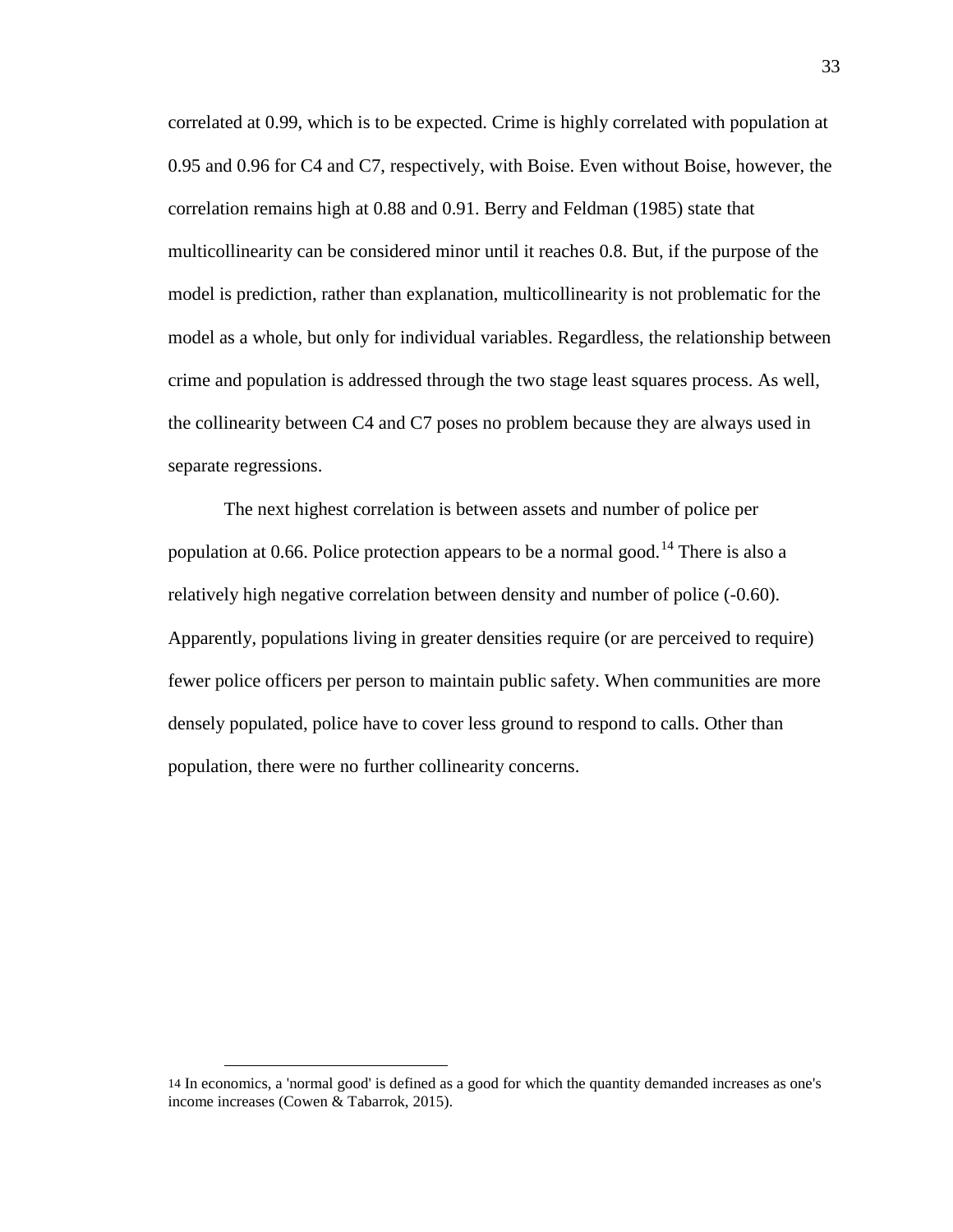|                | C <sub>4</sub>     | C7                 | ${\bf P}$          | <b>SES</b>         | D                  | $\mathbf{A}$       | W                  | HH                 | POP                |
|----------------|--------------------|--------------------|--------------------|--------------------|--------------------|--------------------|--------------------|--------------------|--------------------|
| C <sub>4</sub> | 1.00               | $0.99*$<br>(.000)  | $-0.15*$<br>(.014) | $-0.14*$<br>(.025) | $0.33*$<br>(.000)  | $-0.04$<br>(.554)  | $0.49*$<br>(.000)  | $0.30*$<br>(.000)  | $0.95*$<br>(.000)  |
| C7             | $0.99*$<br>(.000)  | 1.00               | $-0.16*$<br>(.010) | $-0.14*$<br>(.018) | $0.35*$<br>(.000)  | $-0.04$<br>(.510)  | $0.50*$<br>(.000)  | $0.33*$<br>(.000)  | $0.96*$<br>(.000)  |
| $\mathbf{P}$   | $-0.15*$<br>(.014) | $-0.16*$<br>(.010) | 1.00               | $-0.19*$<br>(.002) | $-0.60*$<br>(.000) | $0.66*$<br>(.000)  | $-0.05$<br>(.384)  | $-0.20*$<br>(.001) | $-0.19*$<br>(.001) |
| <b>SES</b>     | $-0.14*$<br>(.025) | $-0.14*$<br>(.018) | $-0.19*$<br>(.002) | 1.00               | 0.12<br>(.050)     | $-0.26*$<br>(.000) | $-0.39*$<br>(.000) | $-0.45*$<br>(.012) | $-0.19*$<br>(.002) |
| D              | $0.33*$<br>(.000)  | $0.35*$<br>(.000)  | $-0.60*$<br>(.000) | 0.12<br>(.050)     | 1.00               | $-0.34*$<br>(.000) | 0.11<br>(.071)     | $0.48*$<br>(.000)  | $0.39*$<br>(.000)  |
| $\mathbf{A}$   | $-0.04$<br>(.554)  | $-0.04$<br>(.510)  | $0.66*$<br>(.000)  | $-0.26*$<br>(.000) | $-0.34*$<br>(.000) | 1.00               | $0.23*$<br>(.000)  | $-0.06$<br>(.281)  | $-0.04$<br>(.481)  |
| W              | $0.49*$<br>(.000)  | $0.50*$<br>(.000)  | $-0.05$<br>(.384)  | $-0.39*$<br>(.000) | 0.11<br>(.071)     | $0.23*$<br>(.000)  | 1.00               | $0.24*$<br>(.000)  | $0.49*$<br>(.000)  |
| HH             | $0.30*$<br>(.000)  | $0.33*$<br>(.000)  | $-0.20*$<br>(.001) | $-0.15*$<br>(.012) | $0.48*$<br>(.000)  | $-0.06$<br>(.281)  | $0.24*$<br>(.000)  | 1.00               | $0.38*$<br>(.000)  |
| <b>POP</b>     | $0.95*$<br>(.000)  | $0.96*$<br>(.000)  | $-0.19*$<br>(.001) | $-0.19*$<br>(.002) | $0.39*$<br>(.000)  | $-0.04$<br>(.481)  | $0.49*$<br>(.000)  | $0.38*$<br>(.000)  | 1.00               |

<span id="page-43-0"></span>**Table 4. Correlation Matrix (with Boise)**

\*Correlation is significant at the 0.05 level (2-tailed)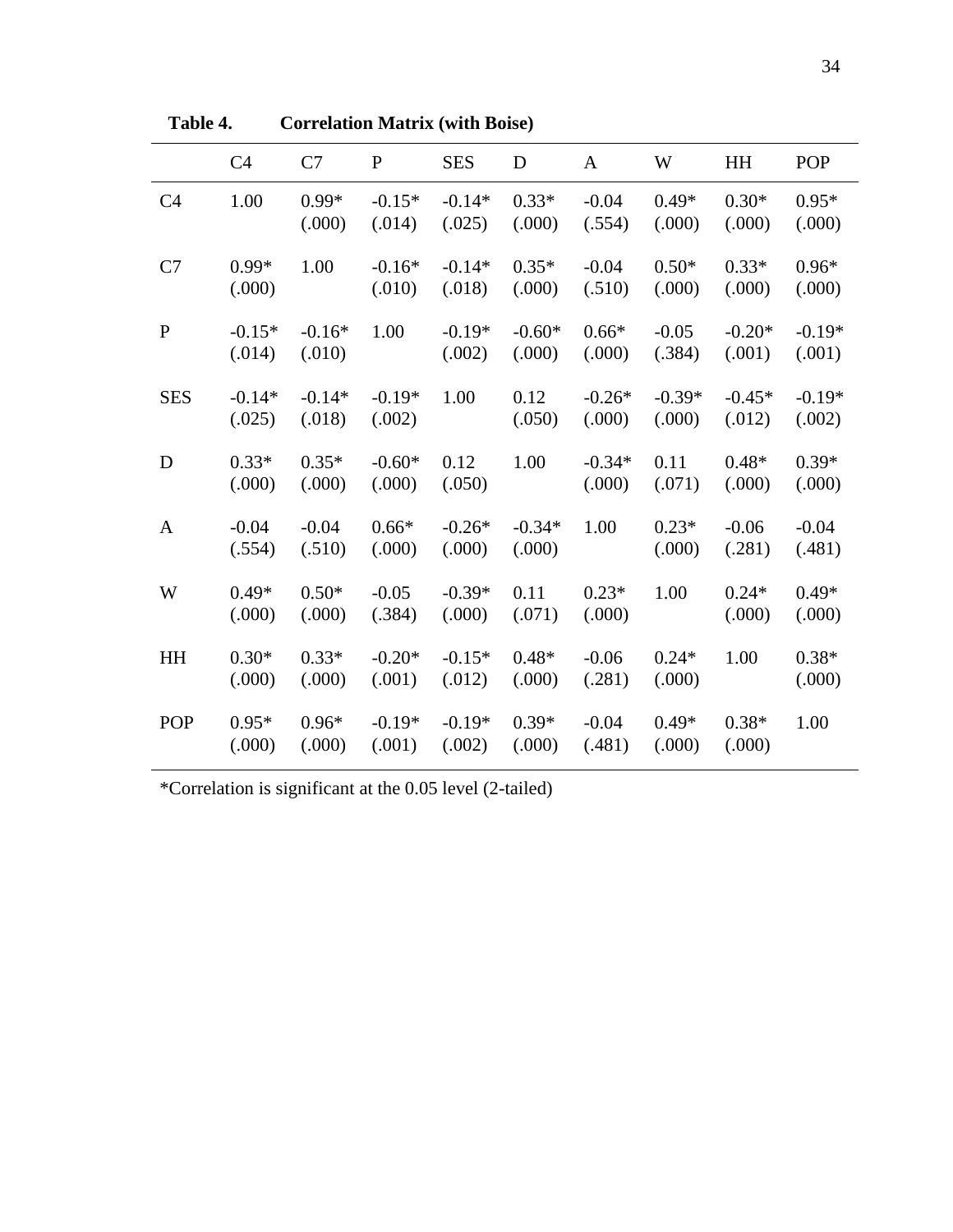|                | C <sub>4</sub>     | C7                 | ${\bf P}$          | <b>SES</b>         | D                  | $\mathbf{A}$       | W                  | HH                 | POP                |
|----------------|--------------------|--------------------|--------------------|--------------------|--------------------|--------------------|--------------------|--------------------|--------------------|
| C <sub>4</sub> | 1.00               | .99*<br>(.000)     | $-0.15*$<br>(.017) | $-0.01$<br>(.901)  | $0.37*$<br>(.000)  | $-0.06$<br>(.335)  | $0.41*$<br>(.000)  | $0.33*$<br>(.000)  | $0.88*$<br>(.000)  |
| C7             | $0.99*$<br>(.000)  | 1.00               | $-0.15*$<br>(.013) | $-0.02$<br>(.705)  | $0.39*$<br>(.000)  | $-0.06$<br>(.307)  | $*0.43$<br>(.000)  | $0.37*$<br>(.000)  | $0.91*$<br>(.000)  |
| $\mathbf{P}$   | $-0.15*$<br>(.017) | $-0.15*$<br>(.013) | 1.00               | $-0.20*$<br>(.001) | $-0.60*$<br>(.000) | $0.66*$<br>(.000)  | $-0.03$<br>(.618)  | $-0.19*$<br>(.001) | $-0.22*$<br>(.000) |
| <b>SES</b>     | $-0.01$<br>(.901)  | $-0.02$<br>(.705)  | $-0.20*$<br>(.001) | 1.00               | $0.14*$<br>(.017)  | $-0.26*$<br>(.000) | $-0.37*$<br>(.000) | $-0.13*$<br>(.028) | $-0.09$<br>(.122)  |
| D              | $0.37*$<br>(.000)  | $0.39*$<br>(.000)  | $-0.60*$<br>(.000) | $0.14*$<br>(.017)  | 1.00               | $-0.35*$<br>(.000) | 0.07<br>(.258)     | $0.47*$<br>(.000)  | $0.47*$<br>(.000)  |
| $\mathbf{A}$   | $-0.06$<br>(.335)  | $-0.06$<br>(.307)  | $0.66*$<br>(.000)  | $-0.26*$<br>(.000) | $-0.35*$<br>(.000) | 1.00               | $0.24*$<br>(.000)  | $-0.07$<br>(.281)  | $-0.07$<br>(.238)  |
| W              | $0.41*$<br>(.000)  | $0.43*$<br>(.000)  | $-0.03$<br>(.618)  | $-0.37*$<br>(.000) | 0.07<br>(.258)     | $0.24*$<br>(.000)  | 1.00               | $0.21*$<br>(.000)  | $0.43*$<br>(.000)  |
| HH             | $0.31*$<br>(.000)  | $0.37*$<br>(.000)  | $-0.19*$<br>(.001) | $-0.13*$<br>(.028) | $0.47*$<br>(.000)  | $-0.07$<br>(.281)  | $0.21*$<br>(.000)  | 1.00               | $0.48*$<br>(.000)  |
| POP            | $0.88*$<br>(.000)  | $0.91*$<br>(.000)  | $-.215*$<br>(.000) | $-0.09$<br>(.122)  | $0.47*$<br>(.000)  | $-0.07$<br>(.238)  | $0.43*$<br>(.000)  | $0.48*$<br>(.000)  | $\mathbf{1}$       |

<span id="page-44-0"></span>**Table 5. Correlation Matrix (without Boise)**

\*Correlation is significant at the 0.05 level (2-tailed).

Tables 6 and 7 list the regression results, with the production function (crime) being provided in Table 6, demand function (police per population) shown in Table 7, results with Boise displayed on the left, and results without Boise listed on the right. Each column represents one of the systems of equations, with the production function on the upper half and the corresponding demand function on the bottom half. The only statistically significant predictor variable for crime across all regressions was population, indicating that in Idaho, as population grows, so does crime. In the model with Boise, the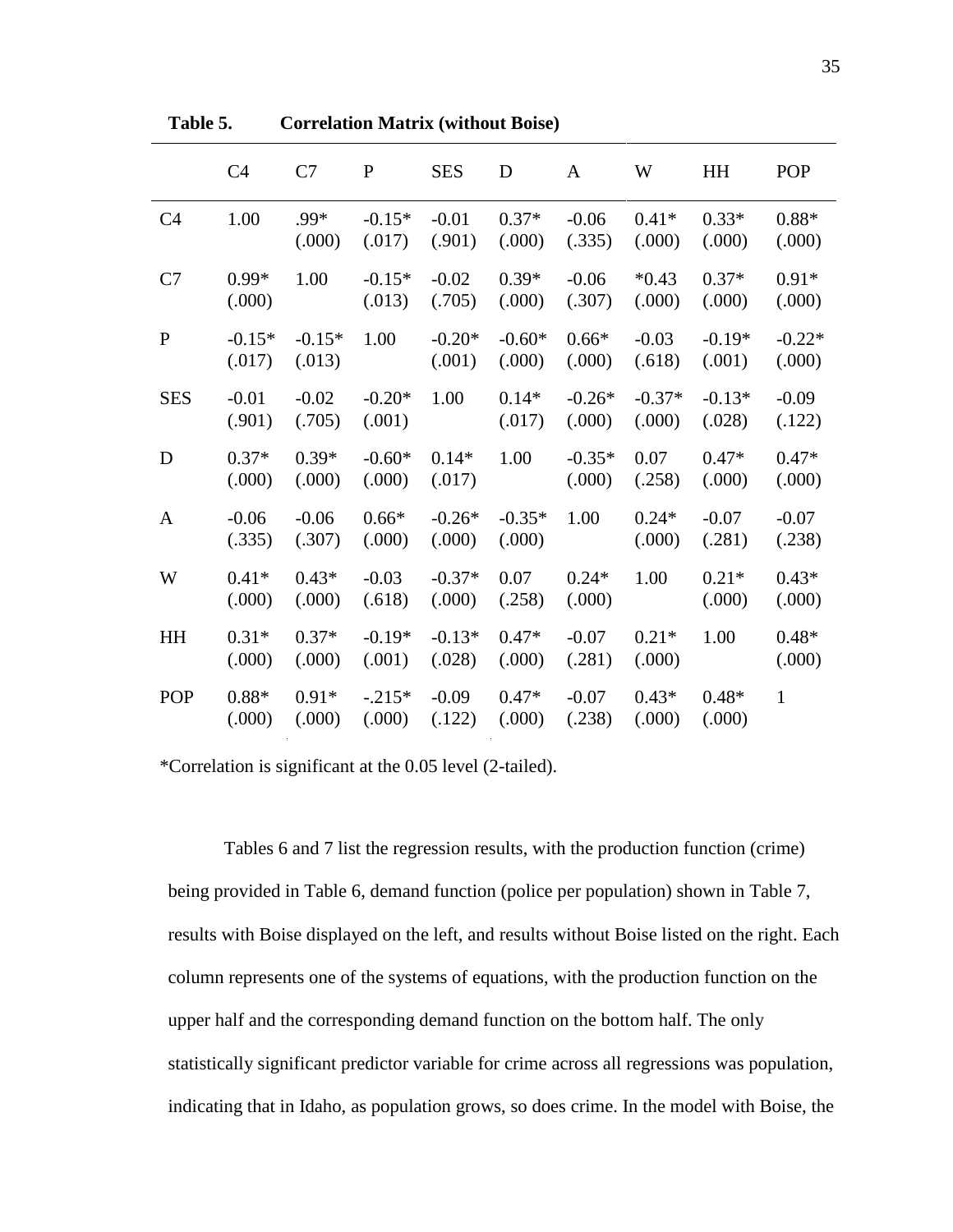slope for POP was 1.425 and 1.415 for C4 and C7, respectively. For the model without Boise, POP's slopes for C4 and C7 were 1.533 and 1.552, respectively. POLPOP was statistically significant as a predictor for C7 in both models (with a slope of -.172 with Boise and -.192 without), suggesting that greater numbers of police have a small effect on property crime, but not on violent crime. This makes sense based on the fact that a sizable portion of property crime occurs in the public sphere where police patrol and can have a deterrent effect, whereas violent crime tends to happen in the private sphere outside of the view of the police (Sherman & Weisburd, 1995). For the demand functions, police wages were the only statistically significant predictor of police per population for all four regressions, with assets being statistically significant as a predictor for POLPOP in every regression except for violent crime with Boise. As one would expect, the quantity demanded for police per population decreases as the price increases, and as assets per population increase, so does police per population. However, their effect sizes are small; the absolute value of the largest slope is 3.594E-5, indicating that while police wage and assets are statistically significant variables, only large changes in them will correspond with a noticeable change in police per population. The inverse of the population also was a statistically significant predictor of POLPOP in the models without Boise, indicating that cities with smaller populations will tend to have a greater number of police per population.

All models of both functions were statistically significant at  $p < 0.05$ . Of the production function models, the one predicting C7 with Boise included in the dataset explained the greatest percentage of the variance  $(R^2 = .685)$ . Of the demand function models, the one with C4 as a predictor of POLPOP was the strongest ( $\mathbb{R}^2 = .275$ ). As a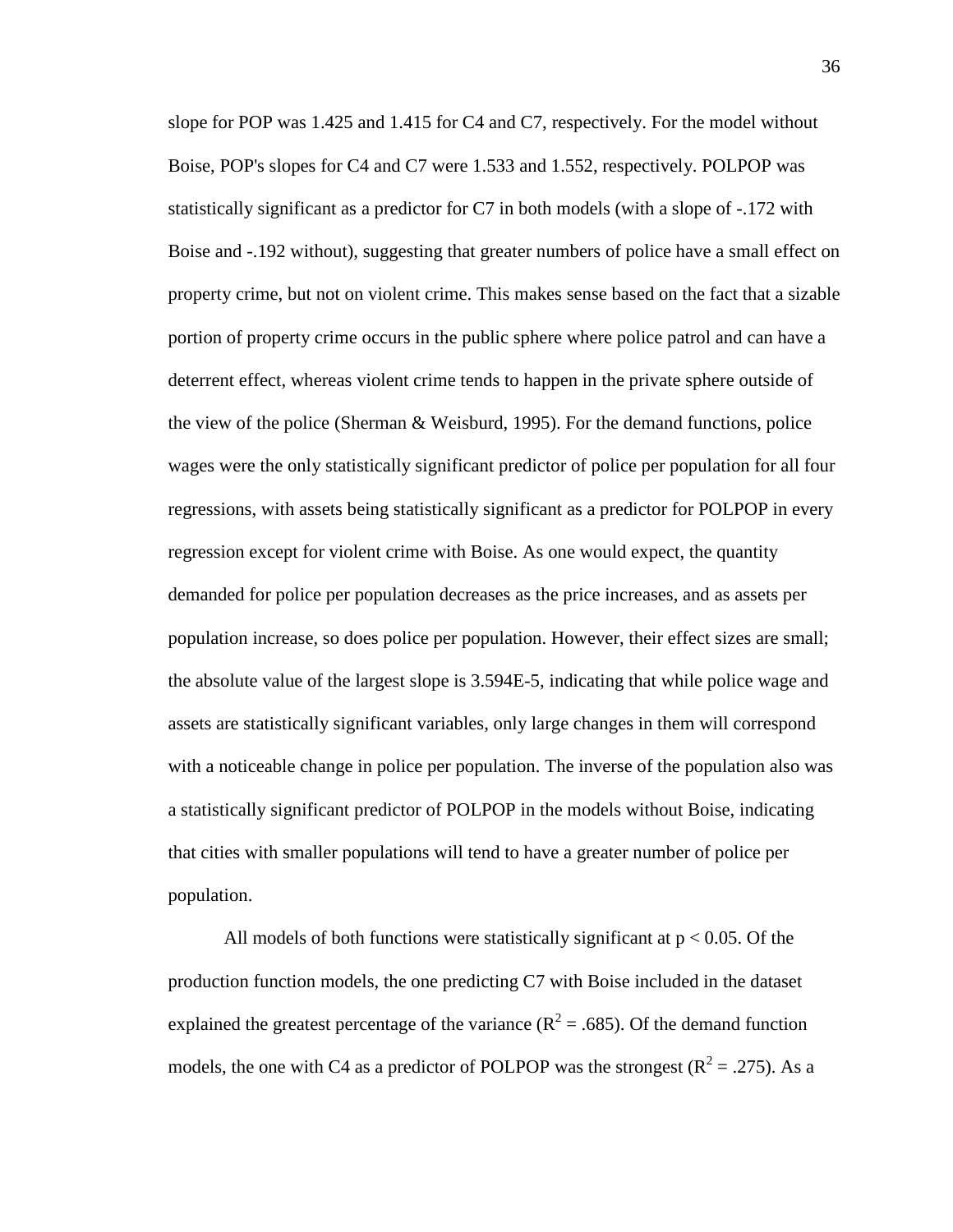whole, the models predicting crime were much stronger than those predicting police per population. Therefore, we can have greater confidence in Southwick's (2005) model in predicting the ideal size for Idaho police departments in terms of minimizing crime than we can for minimizing cost. Further analysis and comparison with Southwick's (2005) results will be addressed in the following section.

|                | With Boise     |                | <b>Without Boise</b> |                |
|----------------|----------------|----------------|----------------------|----------------|
|                | $R = .827$     | $R = .886$     | $R = .803$           | $R = .869$     |
|                | $F = 92.650*$  | $F = 155.894*$ | $F = 76.107*$        | $F = 129.526*$ |
|                | C <sub>4</sub> | C7             | C <sub>4</sub>       | C7             |
| Constant       | $-13.299*$     | $-12.968*$     | $-13.993*$           | $-13.992*$     |
|                | (.009)         | (.000)         | (.036)               | (.002)         |
| POP            | $1.425*$       | $1.415*$       | $1.533*$             | $1.552*$       |
|                | (.001)         | (.000)         | (.009)               | (.000)         |
| <b>SES</b>     | $-4.039$       | $-3.462$       | $-5.170$             | $-3.512$       |
|                | (.613)         | (.520)         | (.520)               | (.512)         |
| <b>DENSITY</b> | .000           | .000           | .000                 | .000           |
|                | (.373)         | (.105)         | (.372)               | (.108)         |
| <b>POLPOP</b>  | $-.077$        | $-172*$        | $-.090$              | $-.192*$       |
|                | (.514)         | (.032)         | (.476)               | (.023)         |
| HH             | $-6.041E-5$    | $-3.351E-5$    | $-5.808E-5$          | $-3.902E-5$    |
|                | (.456)         | (.539)         | (.486)               | (.482)         |
| POP1           | 296.168        | 1324.014       | 766.498              | 1963.456       |
|                | (.919)         | (.498)         | (.834)               | (.421)         |

<span id="page-46-0"></span>

| Table 6. | <b>Regression Results – Production Function</b> |  |  |  |
|----------|-------------------------------------------------|--|--|--|
|----------|-------------------------------------------------|--|--|--|

\*Statistically significant at  $p < 0.05$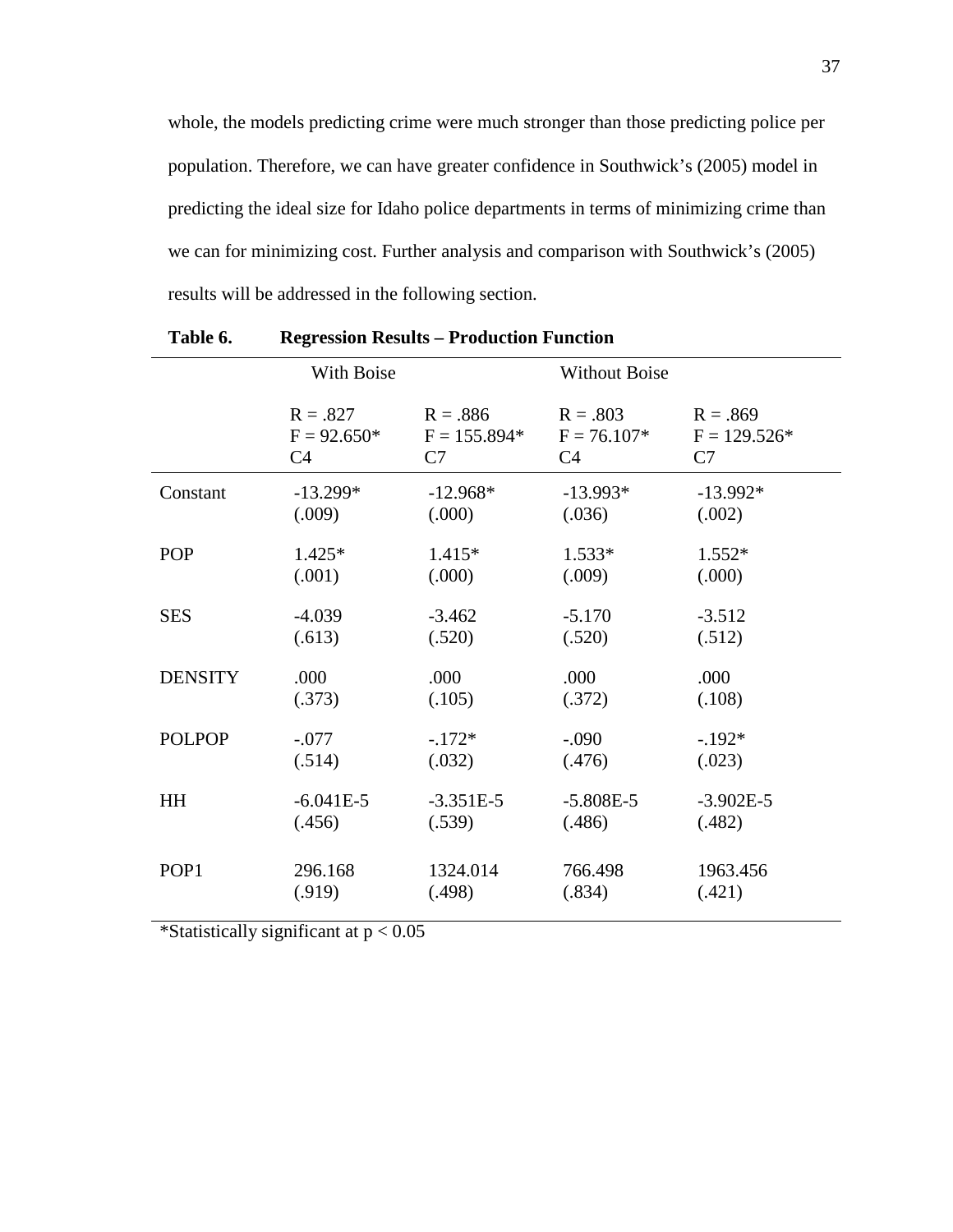|                  | With Boise     |                  | <b>Without Boise</b> |                  |  |
|------------------|----------------|------------------|----------------------|------------------|--|
|                  | $R = .525$     | $R = .492$       | $R = .447$           | $R = .446$       |  |
|                  | $F = 16.223*$  | $F = 16.456*$    | $F = 10.433*$        | $F = 10.380*$    |  |
|                  | <b>POLPOP</b>  | <b>POLPOP</b>    | <b>POLPOP</b>        | <b>POLPOP</b>    |  |
| Constant         | $-12.000$      | $-4.805$         | $-24.994$            | $-25.268$        |  |
|                  | (.871)         | $(-.083)$        | (.086)               | (.105)           |  |
| <b>POP</b>       | 1.500          | 0.809            | 2.833                | 2.861            |  |
|                  | (.839)         | (.139)           | (.073)               | (.090)           |  |
| C <sub>4</sub>   | .296<br>(.939) |                  | $-112$<br>(.815)     |                  |  |
| C7               |                | 0.717<br>(0.219) |                      | $-124$<br>(.815) |  |
| <b>ASSETS</b>    | 3.043E-6       | 3.321E-6*        | 2.686E-6*            | 2.681E-6*        |  |
|                  | (.050)         | (.000)           | (.001)               | (.002)           |  |
| <b>WPOL</b>      | $-3.467E - 5*$ | $-3.594E-5*$     | $-3.278E-5*$         | $-3.268E-5*$     |  |
|                  | (.034)         | (.001)           | (.004)               | (.004)           |  |
| <b>HH</b>        | 9.154E-5       | 8.561E-5         | 5.404E-5             | 5.762E-5         |  |
|                  | (.576)         | (.238)           | (.737)               | (.705)           |  |
| POP <sub>1</sub> | 11736.641      | 10543.905        | 15652.617*           | 15730.252*       |  |
|                  | (.389)         | (.919)           | (.014)               | (.017)           |  |

# <span id="page-47-0"></span>**Table 7. Regression Results – Demand Function**

\*Statistically significant at  $p < 0.05$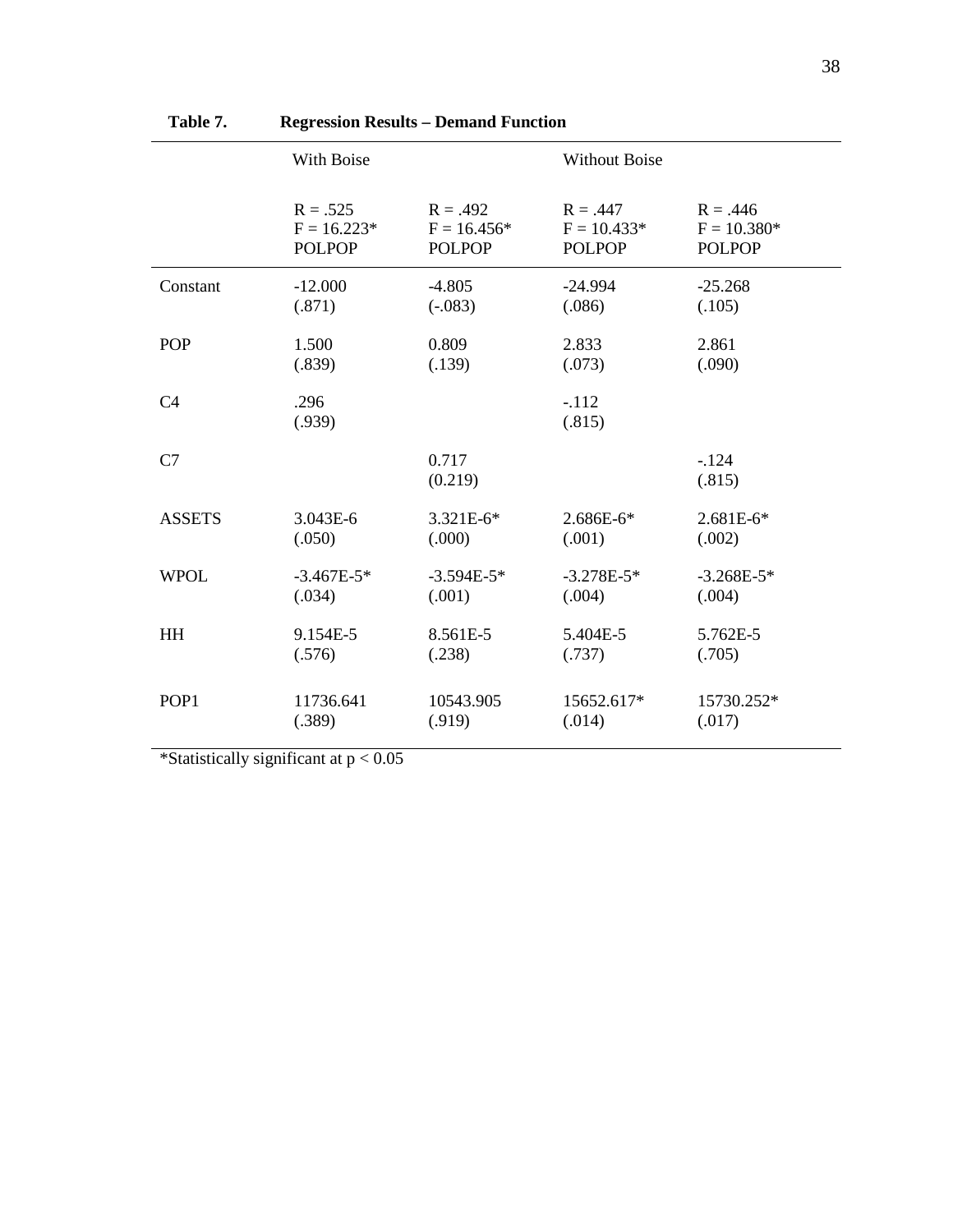### CHAPTER FIVE: DISCUSSION

<span id="page-48-0"></span>The estimation results from the Idaho dataset are quite unlike the results from Southwick's (2005) New York dataset. In Southwick's crime estimation, all variables were statistically significant at .05, except density in the C7 estimation. In his estimation for police per population, all variables except wages, the HH index, and the inverse of the population were statistically significant. This could be attributed to a number of reasons. Southwick analyzed 150 communities; this analysis covers 57 towns and cities. Southwick's crime rating for the seven index crimes ranged from 0.054 to 5.253; Idaho's ranged from .001 to 13.992. Southwick had several communities in his dataset that had HH ratings that would not automatically be flagged by the Department of Justice if they occurred in the private sector; Idaho has none. These differences lead to a dataset that describes a very different state and to a regression analysis that puts the external validity of Southwick's (2005) methodology into question.

|                                                                               | New York                                              | Idaho                                 |
|-------------------------------------------------------------------------------|-------------------------------------------------------|---------------------------------------|
| Number of communities in<br>dataset                                           | 150                                                   | 57                                    |
| Range in crime rates                                                          | 0.054 to 5.253                                        | .001 to 13.992                        |
| Statistically significant<br>variables in explaining<br>crime                 | Every variable except<br>density in the C7 estimation | Population, police per<br>populations |
| Statistically significant<br>variables in explaining<br>police per population | Every variable except<br>WPOL, HH, and POP1           | WPOL, Assets, and POP1                |
| Mean HH rating                                                                | 2786                                                  | 4769                                  |

<span id="page-48-1"></span>

| Table 8. | <b>Comparison of New York and Idaho Datasets and Regressions</b> |  |  |  |
|----------|------------------------------------------------------------------|--|--|--|
|----------|------------------------------------------------------------------|--|--|--|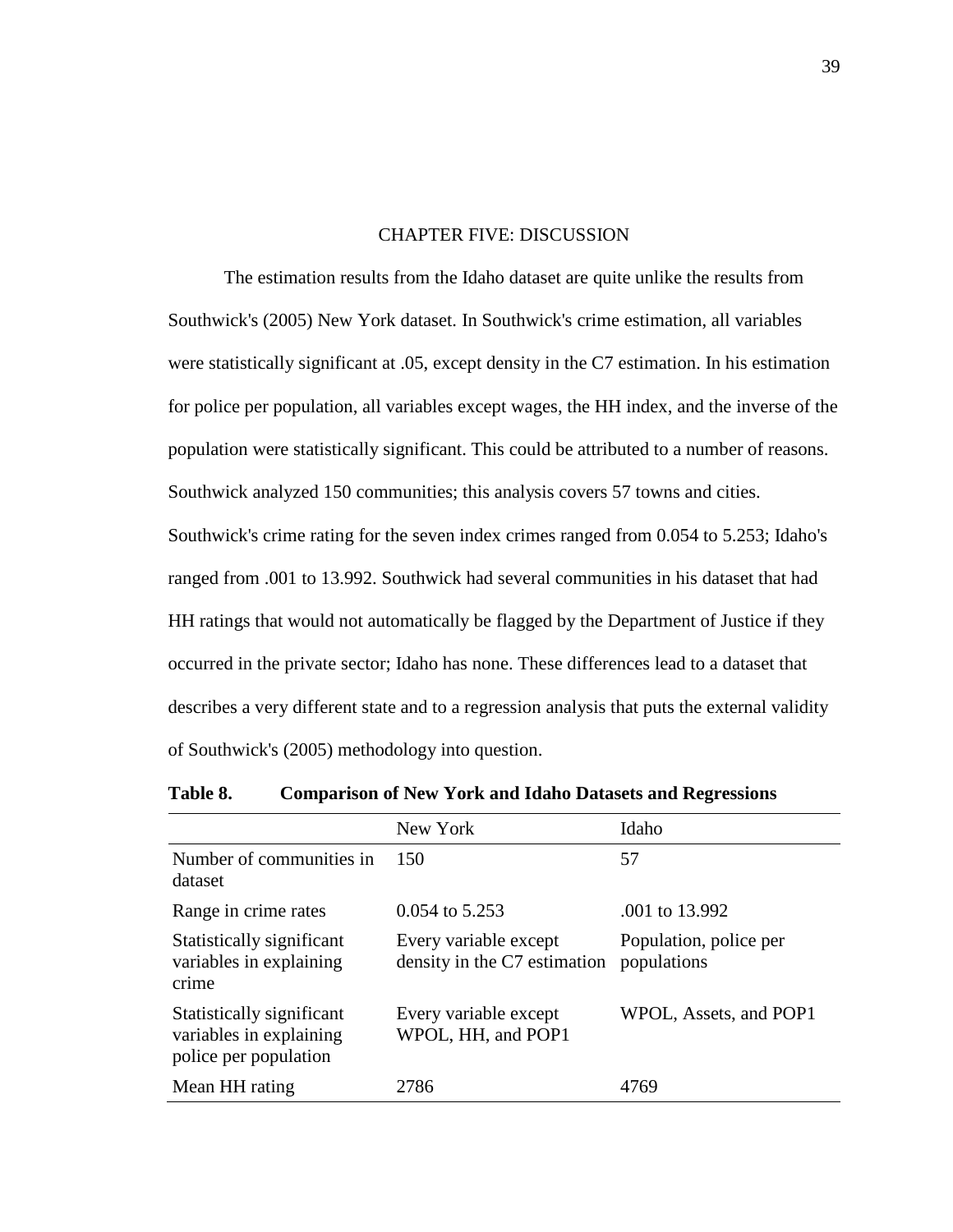In Idaho, levels of crime largely appear to be a function of population as evidenced by it being the only statistically significant predictor of crime rates in all regressions. Smaller communities tend to be more ethnically and culturally homogeneous and less transitory and therefore have lower levels of crime regardless of the efficiency of the local police force (Rapoport, 1982; Unger & Wandersman, 1985; Bursik, 1999). Idaho is mostly a collection of small, relatively homogeneous communities; it is likely that these characteristics outweigh any effects police per population, density, or socioeconomic status may have on serious crime.

The utility of the Herfindahl-Hirschman Index in this context is also questionable, both at the theoretical level and in Idaho's case specifically. That is, what competition can exist between public police agencies that are funded by taxation rather than through voluntary purchases in a market setting? This author can conceive of only two possible sources of competition for a police agency and both are remote and comparatively weak when compared with competition in a market setting.

The first is the threat of losing revenue from citizens who choose to leave a community and settle elsewhere. Some may choose to do this because they find the neighborhood in which they live unsafe; however, the amenities offered by residing in a community are a package-deal and level of safety is just one consideration among several. As well, it is unlikely that one will be able to pay incrementally to reach the optimal level of policing according to their budget constraint. By moving to a community with a higher level of safety, one will likely have to pay for the entire package of public services that come with the new community (e.g., public schools, infrastructure) rather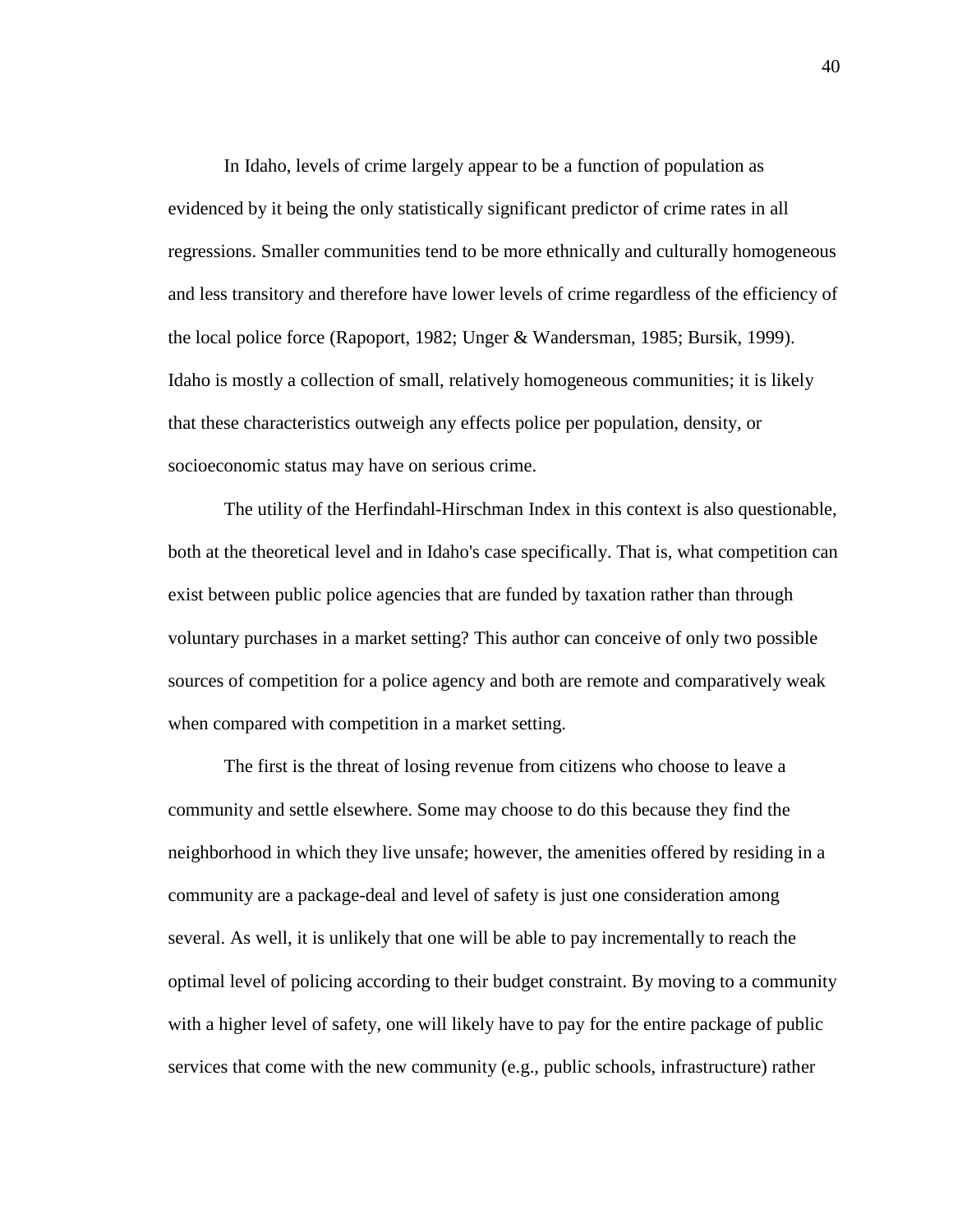than just policing itself. Thus, this package-deal is part of an institutional framework that further protects public police agencies from competition.

The second source of potential competition is the threat of having one's municipal police department shut down and replaced by a contract with the county sheriff. This threat is particularly relevant to the present study due to the implications economies of scale may have for small municipal police departments. At the same time, cities with a population that would be considered relatively large in Idaho do contract out their policing services. The largest city in Idaho that contracts its policing services is Eagle (Ada County Sheriff, 2016), which is home to 19,908 people (U.S. Census, 2015). By contrast, Compton, California, which previously had its own police department and now contracts with the L.A. County Sheriff's Department (L.A. County Sheriff's Department, 2009), has a population of over 90,000 (U.S. Census Bureau, 2010), more than any city in Idaho except Boise. This threat of competition, however, is also quite remote. The size of most county sheriffs' offices outside of Ada and Canyon county are not much larger than the municipal police departments with which they supposedly compete (Idaho State Police, 2015), thereby rendering them less able to subsume the duties of city departments.

The method by which Southwick (2005) operationalizes market power implies that counties with a higher number of police departments will be more competitive than counties with a smaller number. This may apply in terms of the first source of competition if municipalities are close enough together such that an individual can change police departments without having to also change jobs, but regardless of how geographically proximate the next police jurisdiction is, addresses and the school that children attend will have to change. Furthermore, police departments do not have data on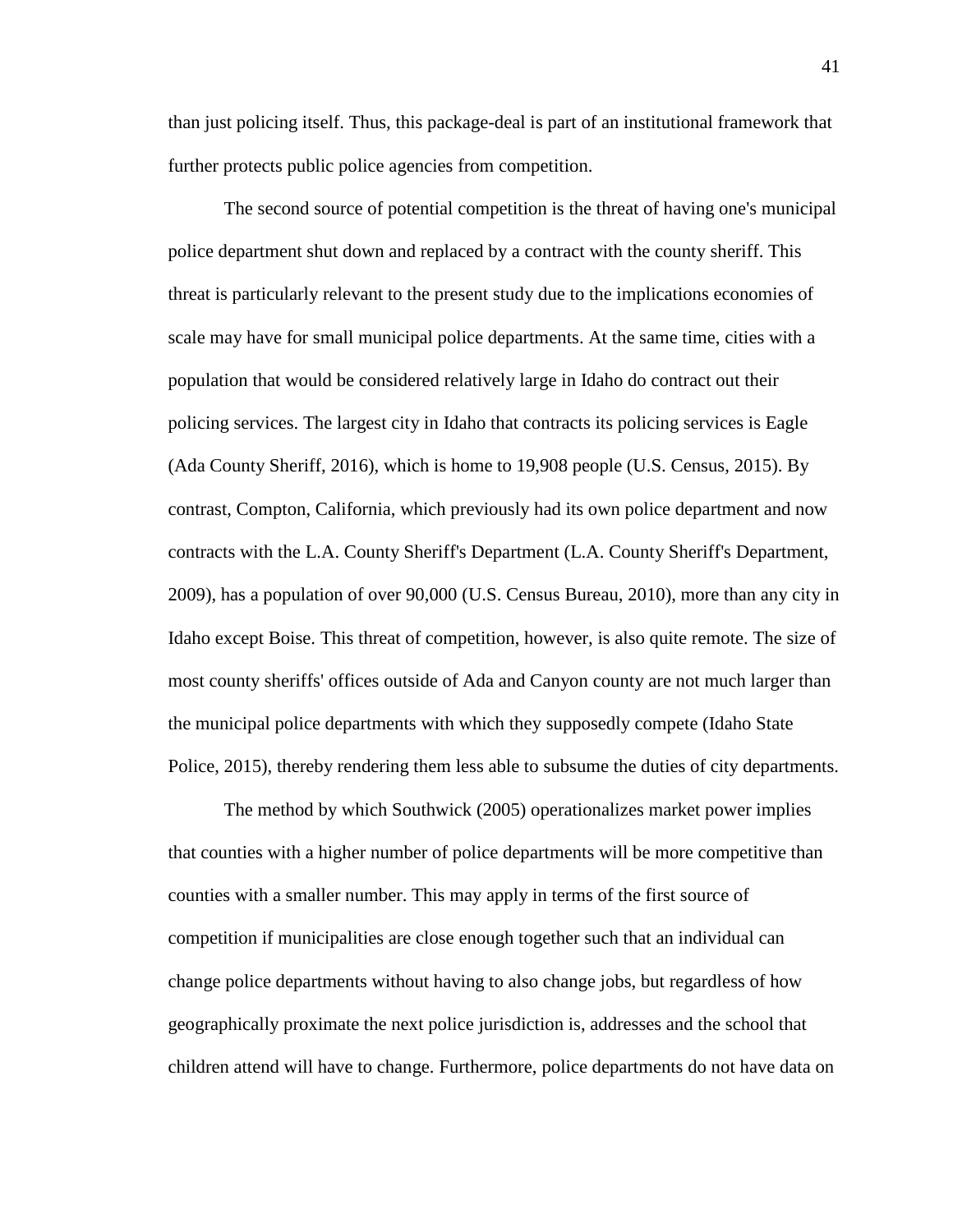citizens leaving their jurisdiction due to dissatisfaction with police. Ultimately, it is very unlikely that any individuals in the police department have an incentive to be efficient due to competition.

In Idaho, the majority of counties have three or fewer police agencies. None have more than five. Based on how the U.S. Department of Justice (2015) classifies the intervals of the HH Index, the market power variable in Idaho operates more like a constant: there are no police departments in Idaho that operate in any environment other than a highly concentrated one. Therefore, Southwick's (2005) modeling of market power may not apply in Idaho, or potentially in other sparsely populated, highly rural states.

Southwick (2005) used his model to estimate the population at which crime and police per capita are minimized. He found that the range between which both are minimized (but face trade-offs between one another) is 22,350 to 36,000 people. Based on the fact that this model serves as a poor predictor of crime and police per population in Idaho, it is inappropriate to use it to predict populations at which crime and police per population are minimized.

#### **Study Limitations**

<span id="page-51-0"></span>Perhaps the greatest weakness of this methodology is the use of crime rates as a proxy for police performance. The majority of police time is not spent dealing with FBI Index crimes (Marvell & Moody, 1996), only a large increase in police presence can actually deter crime (Cameron, 1988), and the most common police strategies are not effective in crime prevention (Bayley, 1994; Benson, Kim, & Rasmussen, 1994). As mentioned above, reported crime rates have validity issues as measures of crime, as not all crime is reported to the police. Until police departments collect more valid statistical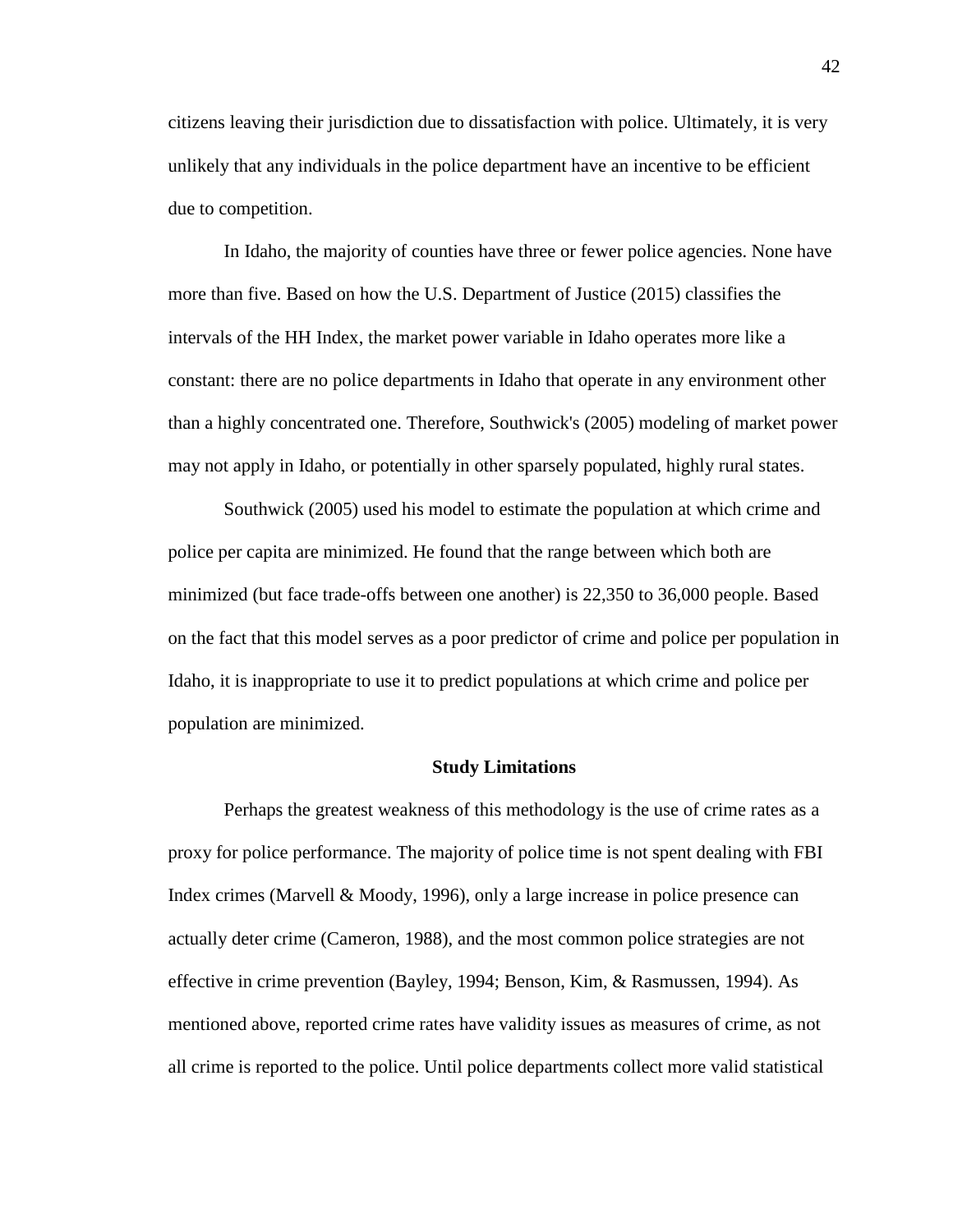measures of their performance, such as those suggested by Whitaker et al. (1982), Alpert and Moore (1993), or Davis (2012) few other options are available.

A related issue is that using crime rates as a measure of police performance assumes that the proportion of crime reported to the police is equal across all communities (Maltz, 1975). This may not be the case; a community whose victims believe that calling the police is not worth the hassle will have a lower proportion of reported crime compared to a community that has confidence in its police protection. If it is the case that smaller communities tend to have less effective policing that leads to fewer crimes being reported, as argued in Kelling (1999), then false diseconomies of scale may be produced using this technique. This is unlikely, however, as Ostrom, Parks, and Whitaker's (1978) extensive study of 1,159 police departments in the United States and Loveday's (1990) analysis of police service amalgamations in England and Wales both found that smaller police departments make more efficient use of their employees and assign them in greater proportion to functions that actually reduce crime and increase public safety. Furthermore, local community control of police is found to be more effective in meeting the needs of citizens than large police departments under city-wide control (Ostrom  $&$  Whitaker, 1973). Thus, it is more likely that residents of larger cities will be less inclined to call the police due to the belief that police will be less responsive to their needs.

Further limitations of this study include the relatively small number of observations ( $n = 285$ ) compared to Southwick (2005) [ $n = 669$ ], which may bias the results. As well, the model does not take different styles of policing into account, implicitly assuming that the only difference between police departments in this respect is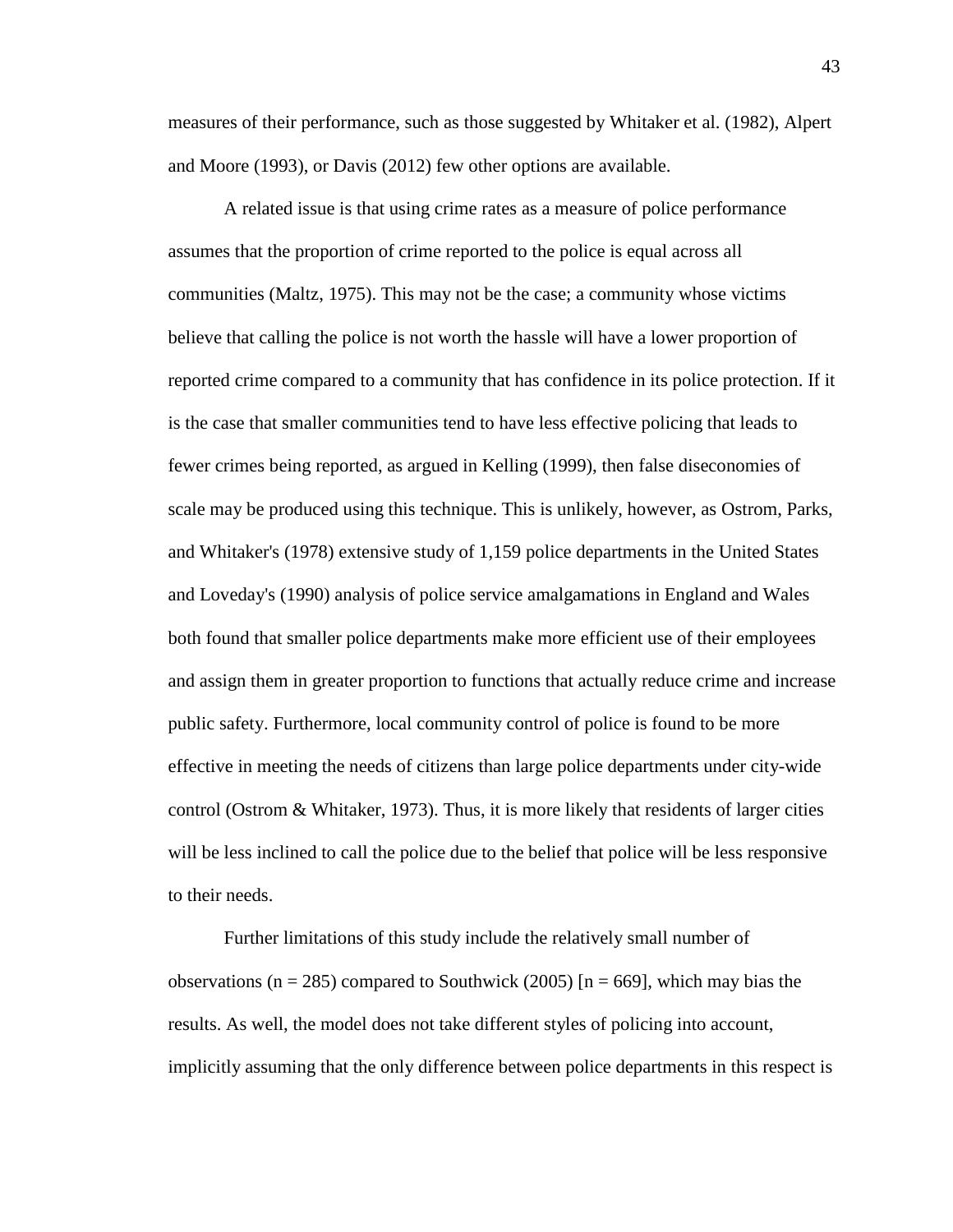their market power. Although operationalizing a measure of a department's policing style would likely be a convoluted (and possibly unfruitful) task in trying to control for this factor, this limitation should be acknowledged.

### **Policy Implications**

<span id="page-53-0"></span>On their face, the results of this study provide no evidence that larger police departments display greater efficiency than smaller departments, and thus do not lend support to the justification of department consolidation on such grounds. However, due to the limitations of the dependent variable of crime rates, the implications of the results should be taken with a grain of salt. While this study and most of the studies cited in the literature review rely upon crime rates, arrests, citations, expenditures, or inputs (such as miles traveled) as measures of police output, Ostrom et al. (1973) consider such measures to be fundamentally flawed. Rather, Ostrom et al. (1973, p. 424) argue that "the measurement of output of services received by *and* evaluated by citizens provides the appropriate means for assessing the quality of a public service." What is left out of most measures of output is the perception of the recipient of police services.

As noted previously, the majority of police departments make little or no effort to obtain feedback from citizens about their opinions and evaluations of the services they receive from the police (Davis et al., 2015). While such a disregard for consumer preferences may be the norm for police organizations, who do not depend on voluntary financial contributions to remain in operation, it is hard to imagine the same behavior lasting long within organizations that do depend on voluntary exchange. A police department that evaluates its performance solely using crime rates and arrests is akin to an auto manufacturer evaluating its cars purely based on their horsepower and fuel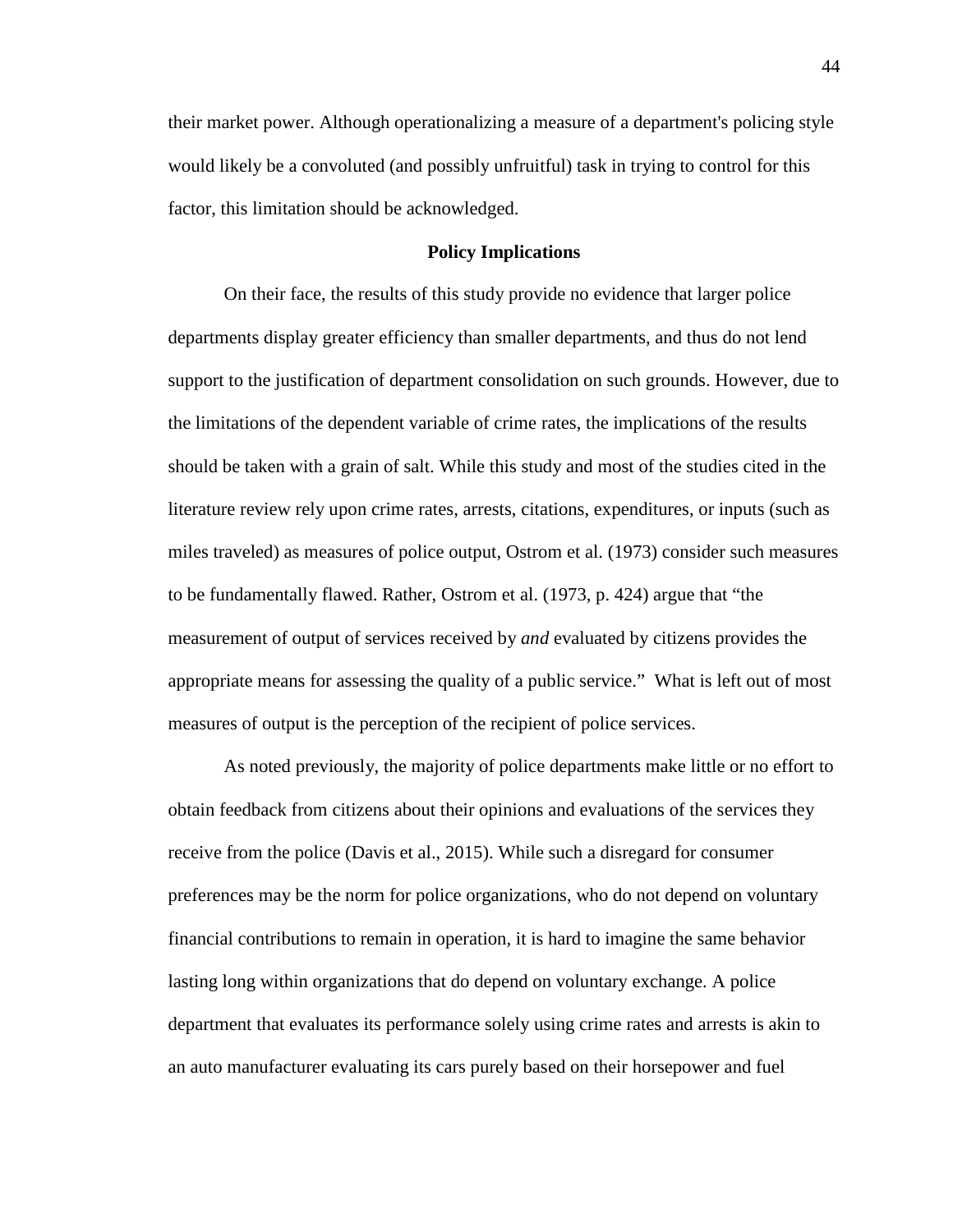efficiency. In the latter case, consumers desire more from their cars than simply power and high gas mileage and are willing to make trade-offs for other attributes, such as comfort, reliability, price, and storage capacity. In the same way, citizens desire more from their police, including more open communication (Grinc, 1994) and serious consideration of citizen input (Lyons, 2002).

Furthermore, American police departments are currently facing a 'crisis' of legitimacy (Cook, 2015) due to highly publicized incidences of the use of lethal force against minorities.<sup>[15](#page-54-1)</sup> This is particularly true in minority neighborhoods in which police are seen as an occupying force and treated with suspicion (Peck, 2015). By not considering citizen perceptions of the police as part of their performance, the police are communicating to these neighborhoods that their opinions do not matter. In addition, police are undermining their effectiveness in their traditional goals of law enforcement and order maintenance since community support and cooperation is crucial for their mission (Glensor et al., 1999) Without citizen feedback, police departments lack an essential component of evaluating their performance and studies of their efficiency will be marred by the methodological issues of the data that they do collect. Therefore, the strongest policy implication of this study is for police to obtain more valid measures of their performance, especially from those receiving their services.

#### **Recommendations for Further Research**

<span id="page-54-0"></span>Despite the lack of alternative measures of police output, there are still methods with the potential to answer questions about the relationship between police organization

<span id="page-54-1"></span> <sup>15</sup> Although the percentage of people reporting that they have 'quite a lot' or 'a great deal' of confidence in the police has dropped five percentage points since 2013 (Cook, 2015), police remain one of the most supported of public institutions. So while the 'crisis' may be exaggerated, especially regarding the so-called 'war on cops' and the frequency at which violent officer deaths occur (Officer Down Memorial Page, 2016), police legitimacy is becoming more questionable.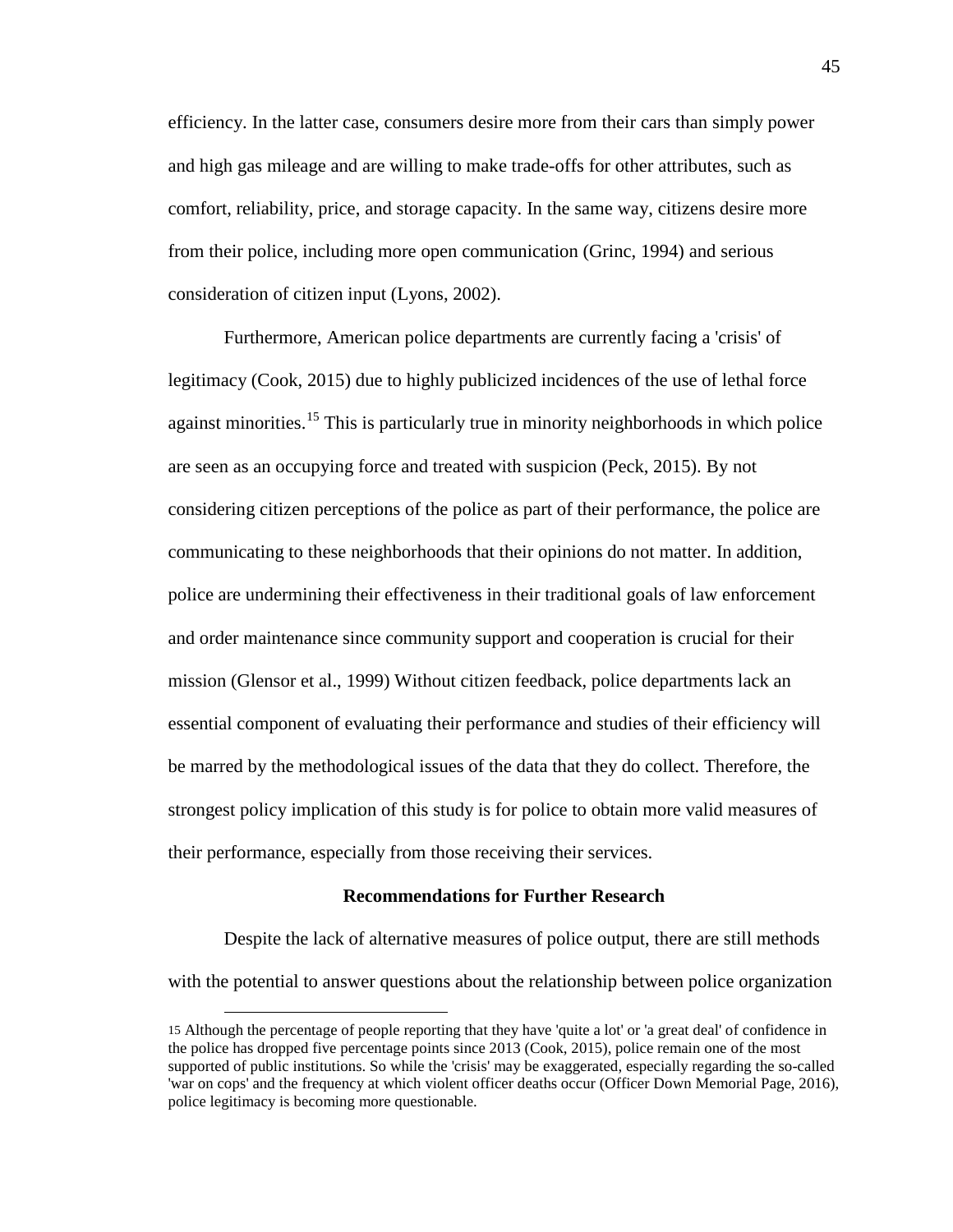size and efficiency. Serving as a good example is Ostrom et al.'s (1973) study of police performance within an urban area where police services had been consolidated in some neighborhoods and not in others. Their measurement of police output involved surveying citizens about both their direct interactions with police and their evaluation of services provided to their neighborhood. Among other observations of the general tendency for citizens in those neighborhoods with independent police forces to be more satisfied with their police, a higher proportion of that group rated police-citizen relations as good, the job being done by police in their neighborhood as good or outstanding, and the police response as being very rapid (Ostrom et al., 1973). Although surveys of citizens about their perceptions of police are not methodologically flawless, they appear, in comparison to crime rates, to be a more valid measure of police performance. And, although Ostrom et al.'s (1973) study was of only six neighborhoods and therefore speculative in terms of its wider applicability, its utility should not be discounted.

While case studies and field studies are often seen as methodologically inferior to using aggregated data and sophisticated statistical and econometric models, Elinor Ostrom's theoretical contributions to policing were only possible through the former methods (Boettke et al., 2013). Commenting on Ostrom's penchant for using multiple methods, including case studies and fieldwork, Boettke et al. (2013) note,

In complex social environments, the so-called qualitative methods can often illuminate consequences and motivations that are disguised by more aggregative methods. The most obvious way in which this is true is that in-depth fieldwork or case study may reveal a factor to be at play that the researchers would never have considered if they were less familiar with their subject. (p. 411)

A suggestion for further research, therefore, is to use multiple methods, including field research and case studies, for evaluating the efficiency of police departments and other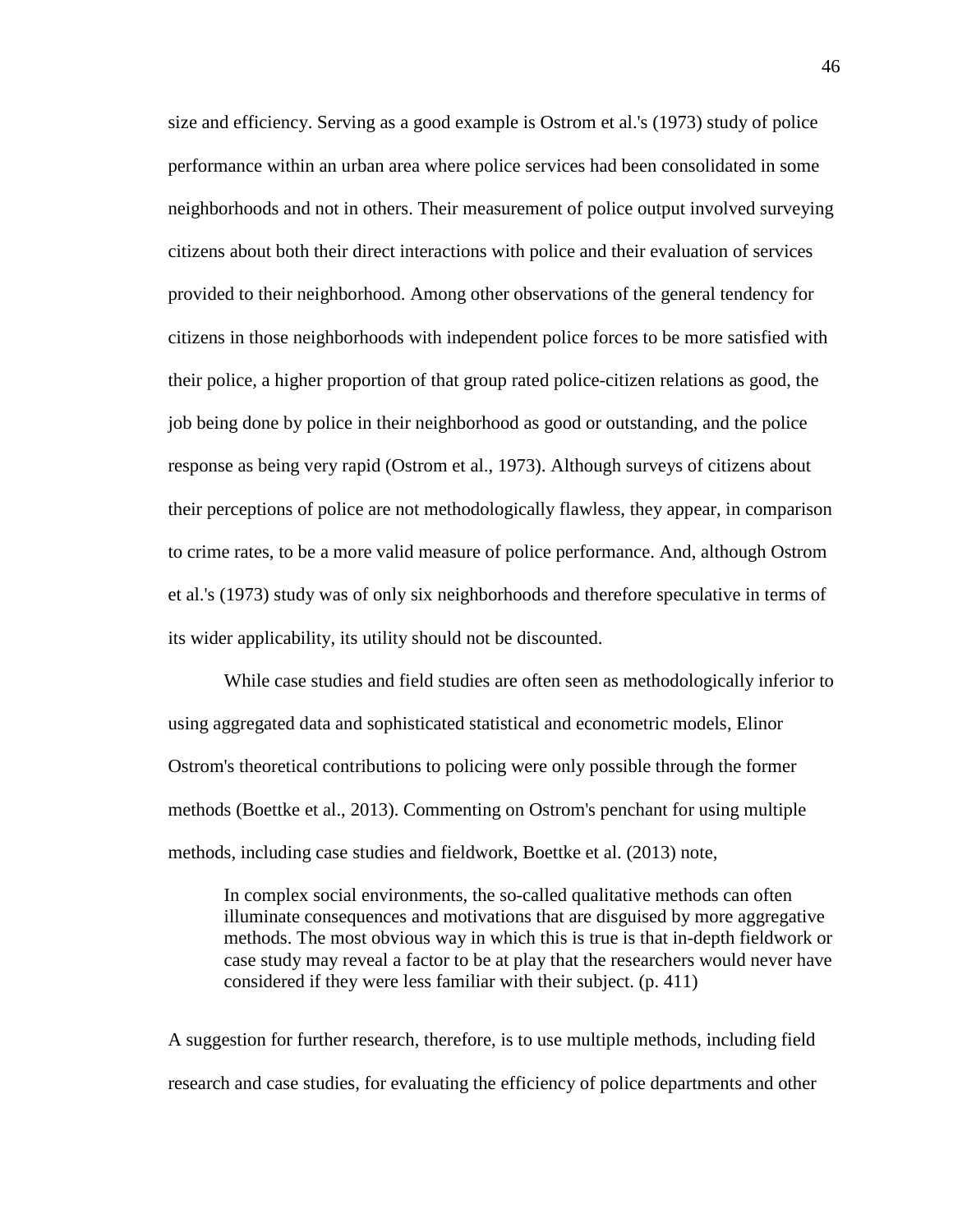organizations whose output is not easily captured in single quantifiable outputs. Questions that should be answered include: What do citizens want from the police? Is there a correlation between citizen satisfaction with police and crime rates? Are citizens more satisfied with the police after contracting with the county sheriff? These are important questions for research of police organization efficiency.

Additionally, a worthy question for further research is why small communities choose to have their own municipal police departments, especially given the widespread perception that police officers in larger police departments are better trained (Sandy & Devine, 1978; Oliver & Meier, 2004) and more efficient (Finney, 1997). King (2014), in a study of Ohio police departments that disbanded in the 1990s, found that crime is essentially irrelevant both in terms of being a causal factor in the reasons for disbanding and in how rural police are evaluated by their constituents. Rather, police departments were primarily disbanded for reasons of budgetary issues, misconduct, or rancor with town sovereigns. In addition, small communities may choose to have their own police departments for reasons of greater local control or pride (King, 2014), rather than for reasons of efficiency. This suggests that, for small departments, it might be even more crucial to take citizen perceptions into account, as their very existence may be at stake.

As well, further research on why police departments disband would be useful. To understand police departments as organizations, they must be analyzed over their full life course, from conception to death (King, 2009). As King (2014) notes, excluding disbanded departments from our observations is akin to studying the effects cholesterol has on one's health while excluding those who have died from heart disease. Assessing the reasons for disbanding gives us knowledge of other reasons, besides efficiency, why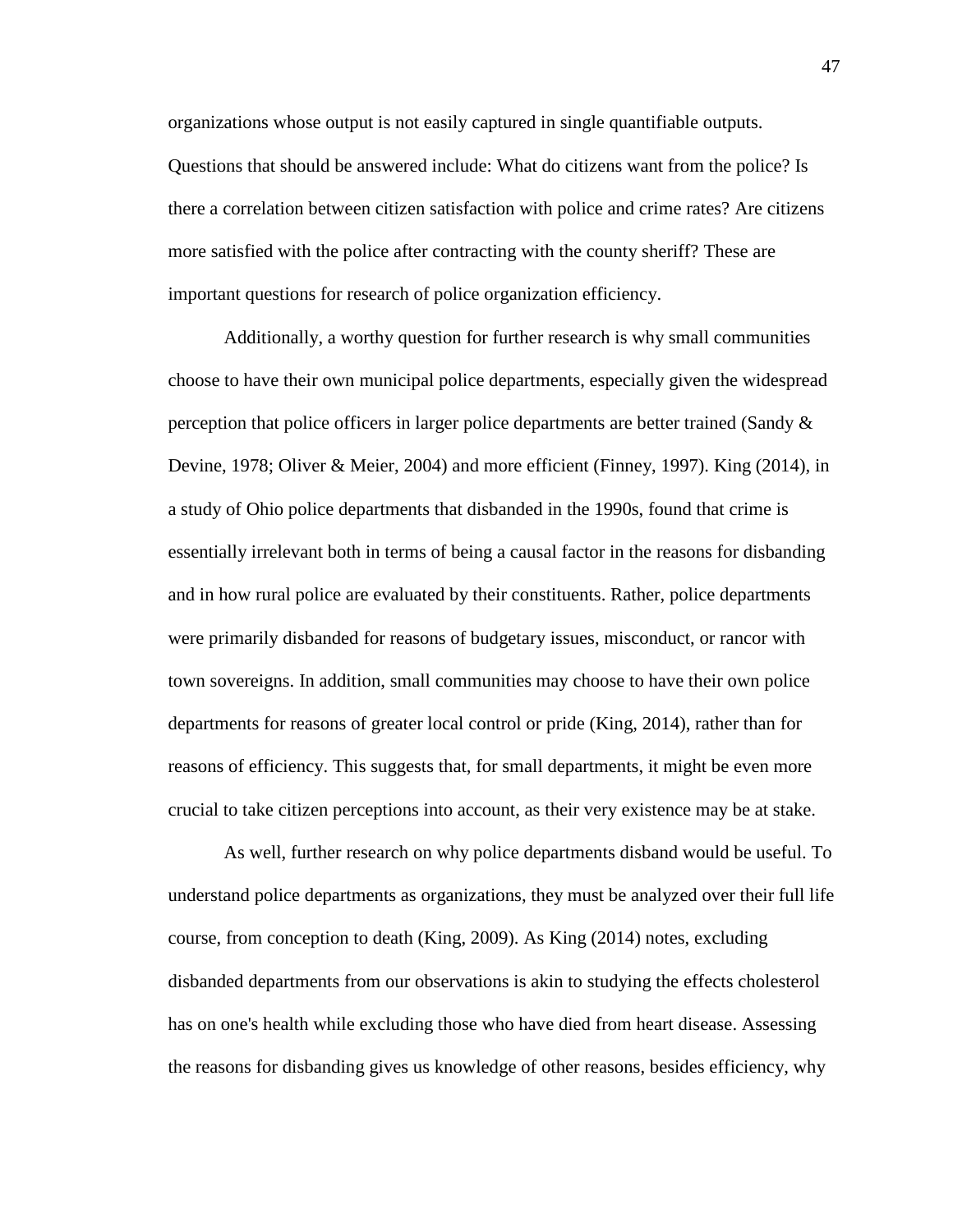communities choose to contract their policing services and what police departments can do to provide citizens greater satisfaction.

Further research of police departments serving smaller, rural areas is necessary in order to have a richer understanding of the effects of size on police performance and operation. Rural police face unique challenges in terms of stress and working conditions (Sandy & Devine, 1978; Oliver & Meier, 2004) and 71 percent of police departments serve populations of less than 10,000 residents (Reaves, 2015). As previously noted, the vast majority of research of economies of scale in policing analyzes urban areas with large police departments. Unfortunately, this research may not be applicable to most American police departments. Furthermore, a methodology that takes the idiosyncrasies of both rural policing and individual departments into account may be necessary. Despite the fact that Southwick's (2005) methodology is unique in terms of including a measure of economies of scale and in employing a simultaneous equations model, it is unlikely that the methodologies used by the other researchers mentioned in this study would lead to vastly different results. For the most part, they use crime and arrests as measures of police performance and similar control variables.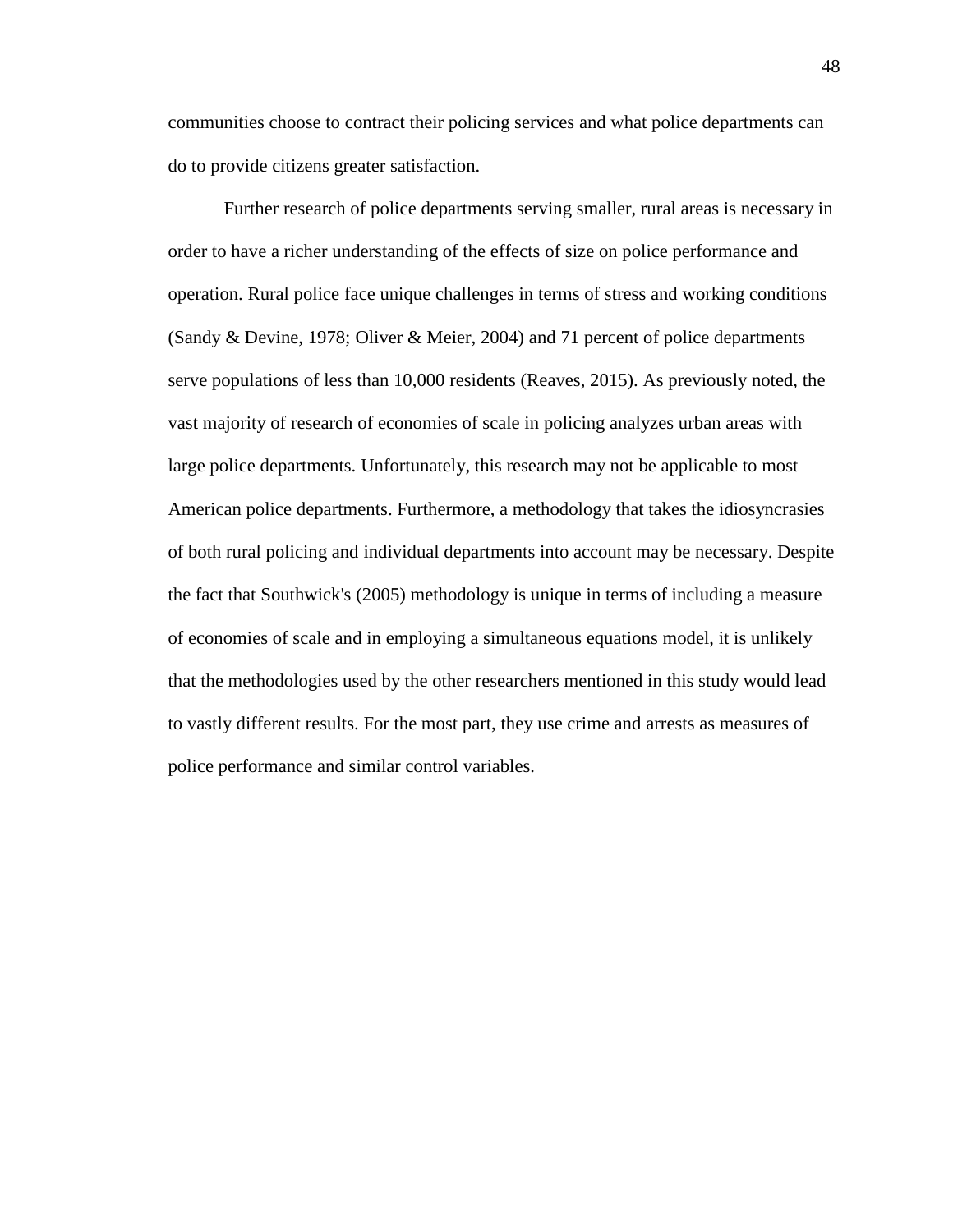#### **CONCLUSION**

<span id="page-58-0"></span>This study investigated the question of what extent economies of scale exist among police departments in a rural, low-density state. Previous research tended to find either no economies of scale or diminishing returns to scale after a city reached a fairly modest size, typically between 20,000 and 50,000 residents (Hirsch 1959; Walzer, 1972; Gyimah-Brempong, 1987; Finney, 1997; Southwick, 2005). The results of the present study showed that, in Idaho, crime is largely a function of population. Since the median population among the cities in the dataset is about 4,000, it appears that crime is minimized at a much lower population than is suggested by other studies. The present study also showed that a higher number of police per population had a negative effect on property crime, but not violent crime.

This study performed a replication of one of the most recent papers published in the literature about this topic. It found that the methodology that served as a good predictor of crime and police per capita in a relatively populous, high density state was a poor predictor of those variables in a low population, low density state. Furthermore, it questions the validity of some of the measures used, particularly crime rates as a measure of police performance and the Herfindahl-Hirschman Index as a measure of market power among police departments. Police are expected to do much more than fight crime and the effect of their efforts on crime rates may be modest. Police are also a public institution funded by taxation; it is not clear that they face competition that can affect their revenues. It is recommended that both police departments and policing researchers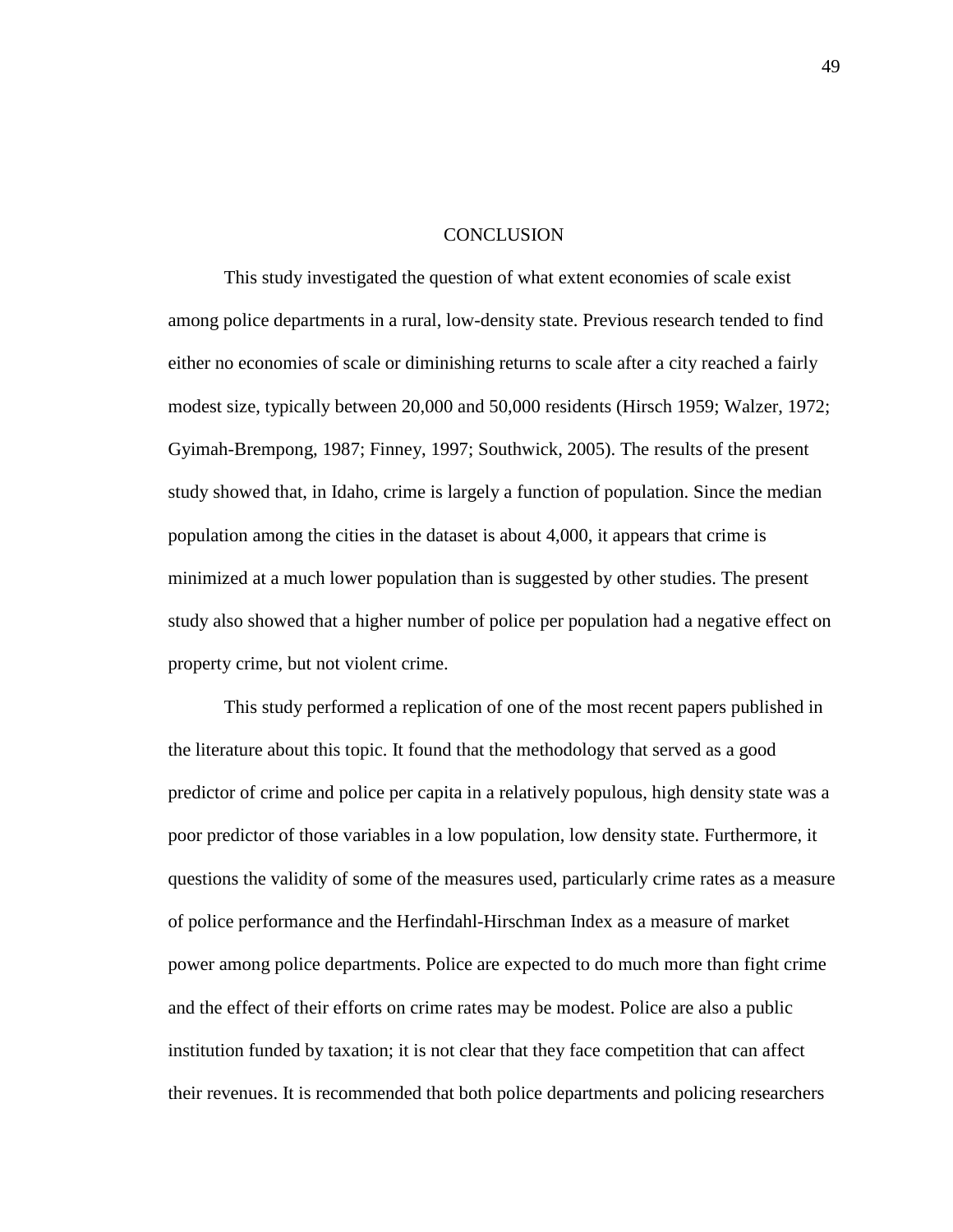use more accurate and meaningful measures of their performance, as well as citizen satisfaction. Suggestions for further research include studying questions regarding why small communities choose to start and fund their own municipal police departments and why some of them are disbanded. Finally, additional research of rural areas and economies of scale in policing is needed to more fully answer this research question.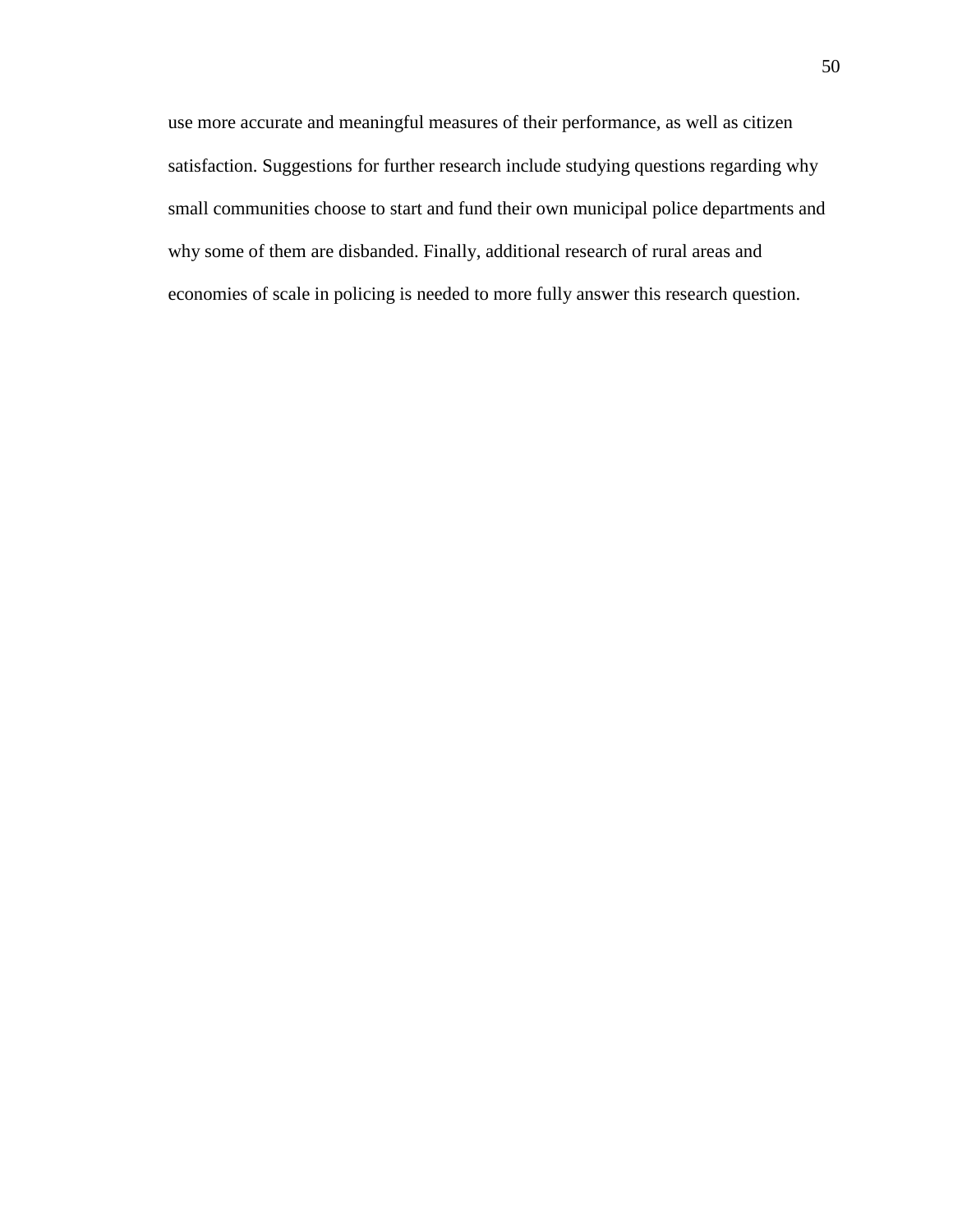#### **REFERENCES**

- <span id="page-60-0"></span>Ada County Sheriff. (2016). City of Eagle Police. Retrieved February 22, 2016, from https://adasheriff.org/About-Us/Eagle-Police
- Alpert, G. P., & Moore, M. H. (1993). Measuring police performance in the new paradigm of policing. In J. J. Dilulio, G. P. Alpert, M. H. Moore, G. F. Cole, & J. Petersilia (Eds.) *Performance Measures for the Criminal Justice System*, (pp. 109–142.) Washington, DC: U.S. Department of Justice, Office of Justice Programs, Bureau of Justice Statistics.
- Baker, C. A. (1910). Population and costs in relation to city management. *Journal of the Royal Statistical Society*, 73–79.
- Bayley, D. H. (1979). Police function, structure, and control in Western Europe and North America: Comparative and historical studies. *Crime and Justice*, 109–143.
- Bayley, D. H. (1994). *Policing for the future*. New York, NY: Oxford University Press.
- Beaton, W. P. (1974). The determinants of police protection expenditures. *National Tax Journal*, 335–349.
- Benson, B. L. (1998). *To serve and protect: Privatization and community in criminal justice*. New York, NY: NYU Press.
- Benson, B. L., Rasmussen, D. W., & Sollars, D. L. (1995). Police bureaucracies, their incentives, and the war on drugs. *Public Choice*, *83*(1-2), 21-45.
- Bell, B., Fasani, F., & Machin, S. (2013). Crime and immigration: Evidence from large immigrant waves. *Review of Economics and Statistics*, *21*(3), 1278–1290.
- Berry, W. D., & Feldman, S. (1985). *Multiple regression in practice*. New York, NY: Sage Publications.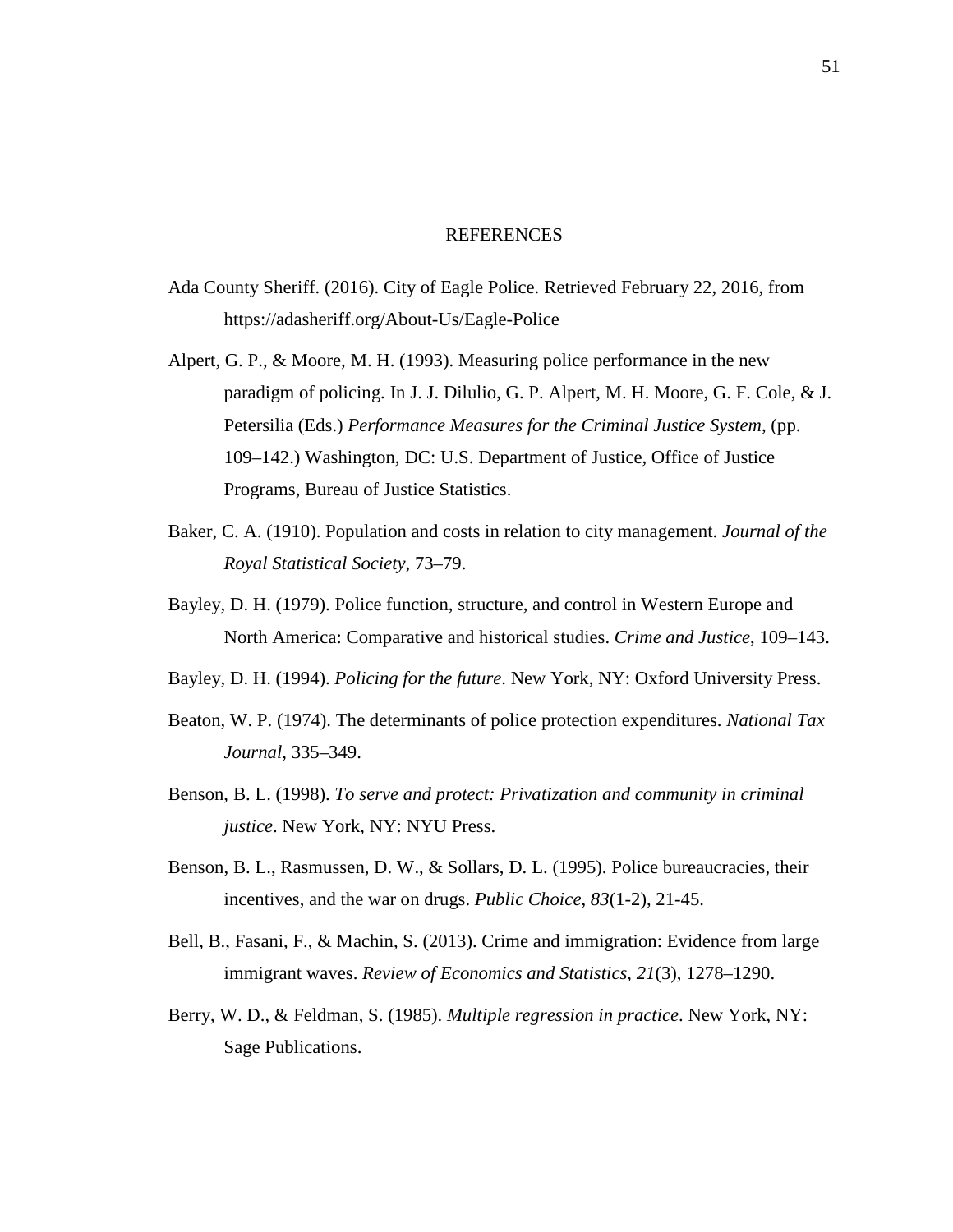- Bish, R. L. (2001). Local government amalgamations: Discredited nineteenth century ideals alive in the twenty-first. *CD Howe Institute Commentary*, (150).
- Bittner, E. (1979). *The functions of the police in modern society*. Washington, DC: National Institute of Mental Health, Center for Studies of Crime and Delinquency.
- Blalock, H. M. (1972). *Social statistics* (2nd Ed). New York, NY: McGraw-Hill.
- Boettke, P., Palagashvili, L., & Lemke, J. (2013). Riding in cars with boys: Elinor Ostrom's adventures with the police. *Journal of Institutional Economics*, *9*(04), 407–425.
- Boyne, G. (1995). Population size and economies of scale in local government. *Policy & Politics*, *23*(3), 213–222.
- Bunch, J., Clay-Warner, J., & Lei, M.-K. (2015). Demographic characteristics and victimization risk testing the mediating effects of routine activities. *Crime & Delinquency*, *61*(9), 1181–1205.
- Bursik Jr, R. J., & Webb, J. (1982). Community change and patterns of delinquency. *American Journal of Sociology*, 24-42.
- Bursik, Jr., R. J. (1999). The informal control of crime through neighborhood networks. *Sociological Focus*, *32*(1), 85–97.
- Byrnes, J., & Dollery, B. (2002). Do economies of scale exist in Australian local government? A review of the research evidence. *Urban Policy and Research*, *20*(4), 391–414.
- Chaiken, J. M. (1976). *What's known about deterrent effects of police activities.* Santa Monica, CA: Rand Corporation
- Chilton, R. J. (1964). Continuity in delinquency area research: A comparison of studies for Baltimore, Detroit, and Indianapolis. *American Sociological Review*, 71-83.
- Cook, P. J. (2015). Will the current crisis in police legitimacy increase crime? Research offers a way forward. *Psychological Science in the Public Interest*, *16*(3), 71–74.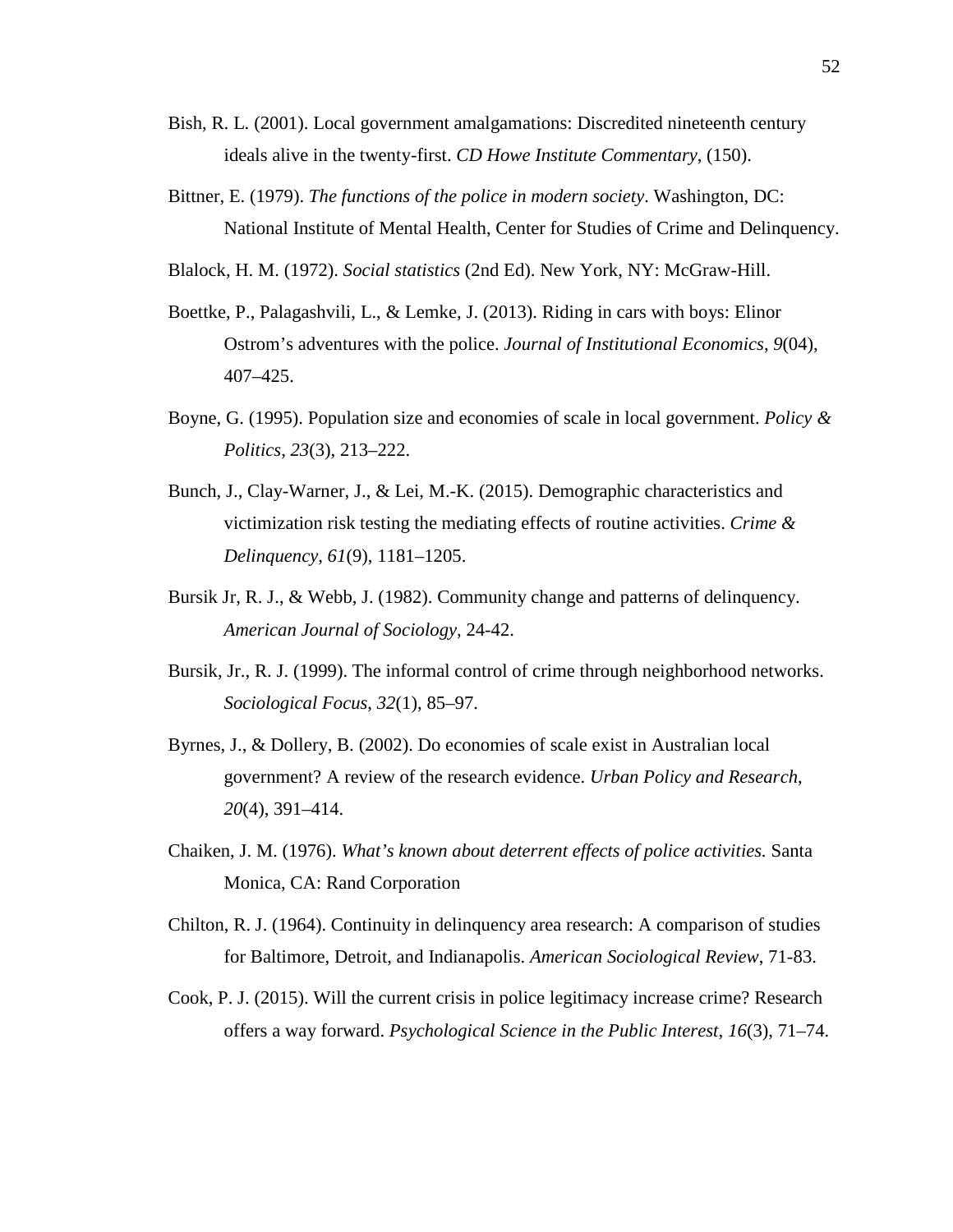- Cordner, G. W. (1978). Open and closed models of police organizations: Traditions, dilemmas, and practical considerations. *Journal of Police Science and Administration*, *6*(1), 22–34.
- Cordner, G. W. (2015). Community policing: Elements and effects. In R. F. Dunham & G. P. Alpert (Eds.), *Critical issues in policing: Contemporary readings* (7th Ed.) (pp. 481-511). Long Grove, IL: Waveland Press.
- Cowen, T., & Tabarrok, A. (2015). *Modern principles of microeconomics* (4<sup>th</sup> Ed.). London, UK: Palgrave Macmillan.
- Correia, M. E. (2000). Social capital and sense of community building: Building social cohesion. In R. W. Gelnsor, M. E. Correia, & K. J. Peak (Eds.), *Policing communities: Understanding crime and solving problems – An anthology*. Los Angeles, CA: Roxbury Publishing Company.
- Crank, J., & Langworthy, R. (1996). Fragmented centralization and the organization of the police. *Policing and Society: An International Journal*, *6*(3), 213–229.
- Crano, W. D., Brewer, M. B., & Lac, A. (2015). *Principles and methods of social research* (4th ed.). London, UK: Routledge.
- Darrough, M. N., & Heineke, J. (1979). Law enforcement agencies as multi-product firms: An econometric investigation of production costs. *Public Finance*, *34*(2).
- Davis, R. C. (2012). *Selected international best practices in police performance measurement*. Santa Monica, CA: Rand Corporation. Retrieved February 22, 2016, from http://www.rand.org/pubs/technical\_reports/TR1153
- Davis, R. C., Ortiz, C. W., Euler, S., & Kuykendall, L. (2015). Revisiting "measuring what matters": Developing a suite of standardized performance measures for policing. *Police Quarterly*, *18*(4), 469-495.
- Drake, L., & Simper, R. (2002). X-efficiency and scale economies in policing: A comparative study using the distribution free approach and DEA. *Applied Economics*, *34*(15), 1859–1870.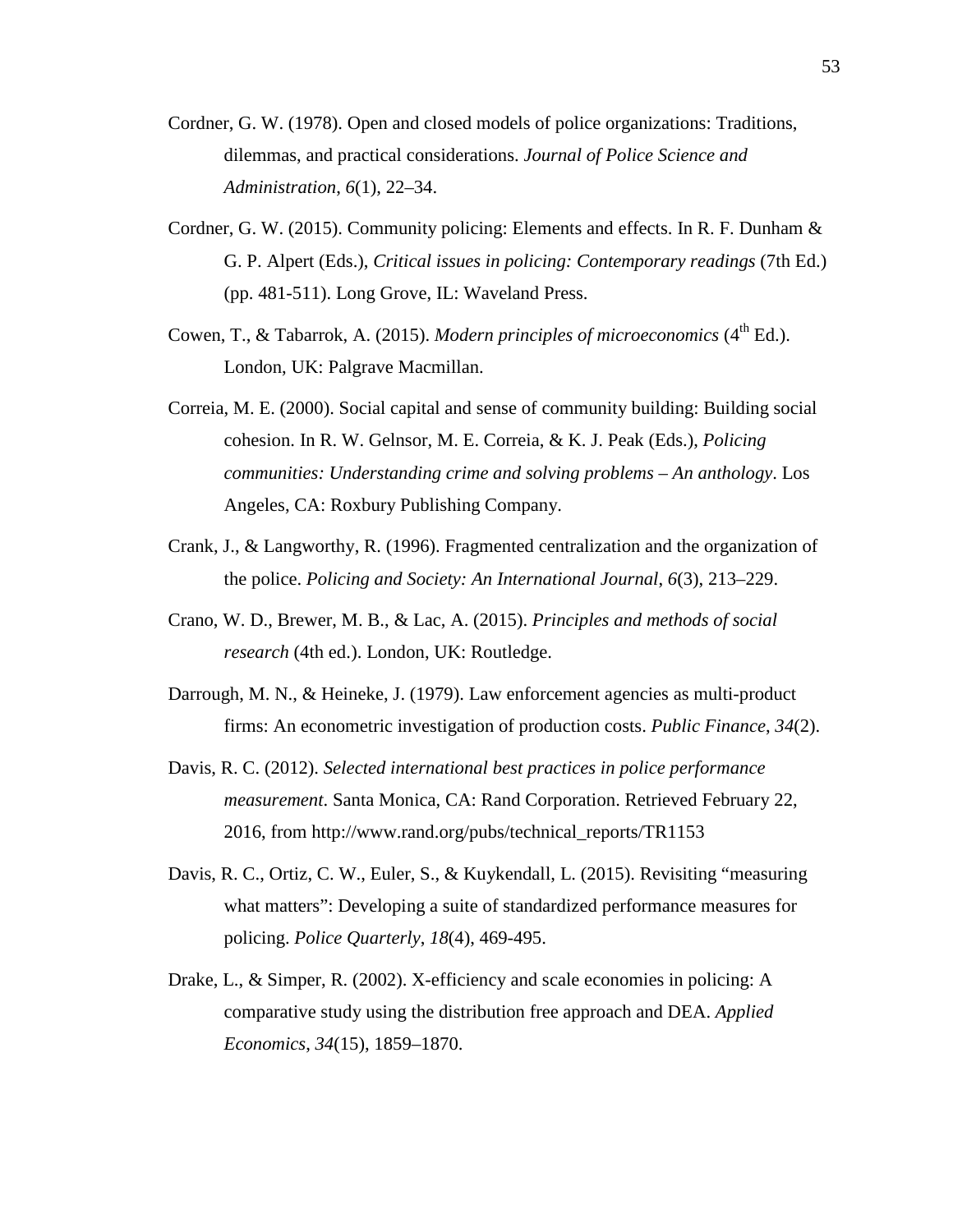- Derksen, W. (1988). Municipal amalgamation and the doubtful relation between size and performance. *Local Government Studies*, *14*(6), 31–47.
- Duncan, O. D. (1956). Optimum size of cities. *Demographic Analysis.* New York, NY: Free Press.
- Dunham, R. G., & Alpert, G. P. (2001). *Critical issues in policing: Contemporary readings* (4th Ed.). Long Grove, IL: Waveland Press.
- Dunham, R. G., & Alpert, G. P. (2015). *Critical issues in policing: Contemporary readings* (7th Ed.). Long Grove, IL: Waveland Press.
- Eck, J. E., & Rosenbaum, D. (1994). The new police order: Effectiveness, equity, and efficiency in community policing. In D. P. Rosenbaum (Ed.), *The challenge of community policing: Testing the promises*, (pp. 3–23). New York, NY: Sage Publications.
- Eck, J. E., & Maguire, E. R. (2000). Have changes in policing reduced violent crime? An assessment of the evidence. In A. Blumstein & J. Wallman (Eds.) *The crime drop in America* (pp. 207-228). Cambridge, UK: Cambridge University Press.
- Finney, M. (1997). Scale economies and police department consolidation: Evidence from Los Angeles. *Contemporary Economic Policy*, *15*(1), 121–127.
- Glensor, R. W., Correia, M. E., & Peak, K. J. (1999). *Policing communities: Understanding crime and solving problems: An anthology* (1<sup>st</sup> edition). Oxford, UK: Oxford University Press.
- Goldstein, H. (1977). *Policing a free society*. Cambridge, MA: Ballinger Publishing Company.
- Goldstein, H. (1979). Improving policing: A problem-oriented approach. *Crime & Delinquency*, *25*(2), 236–258.
- Goldstein, H. (1987). Toward community-oriented policing: Potential, basic requirements, and threshold questions. *Crime & Delinquency*, *33*(1), 6–30.
- Goldstein, H. (1990). *Problem-oriented policing*. Philadelphia, PA: Temple University Press.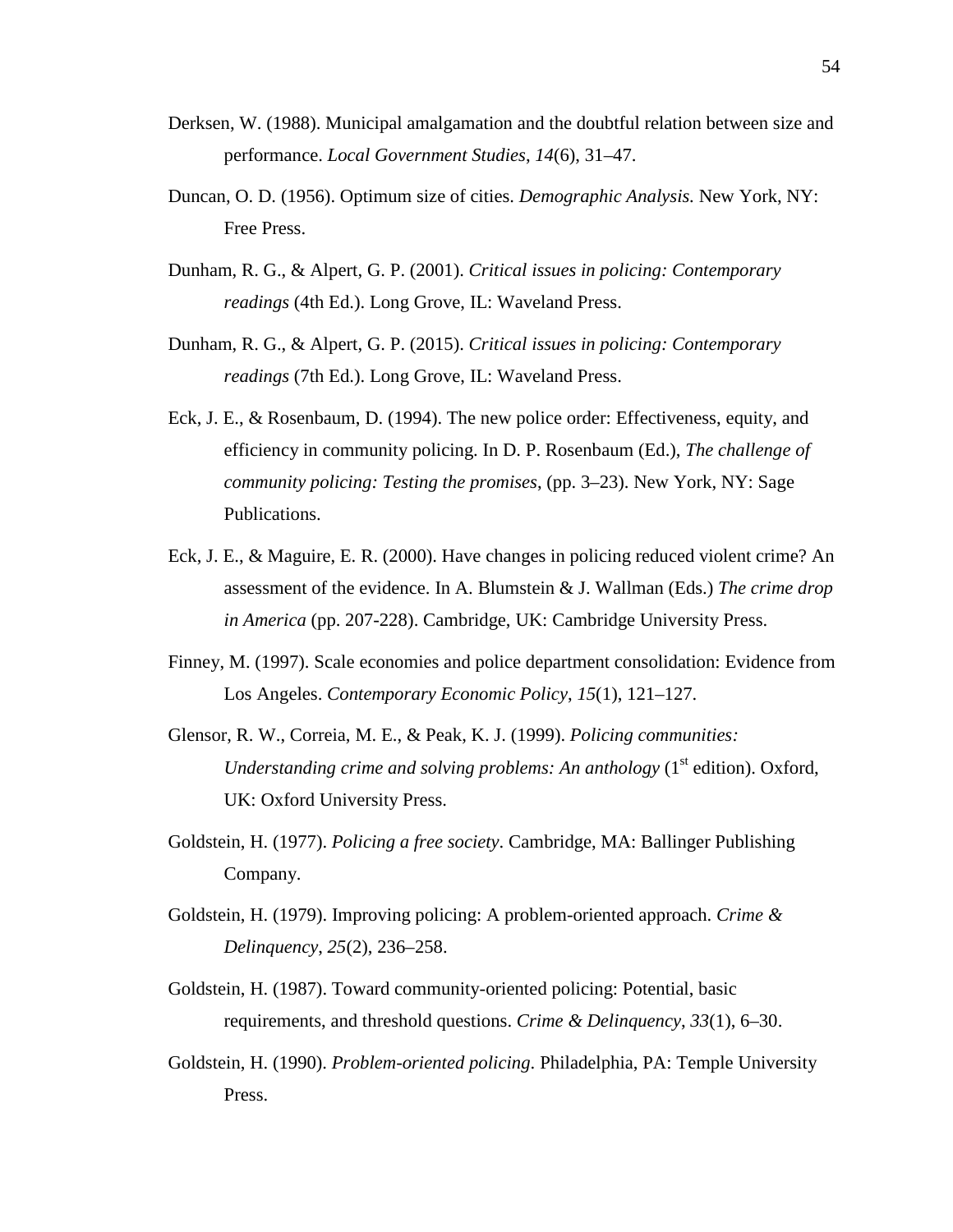- Grinc, R. M. (1994). "Angels in marble": Problems in stimulating community involvement in community policing. *Crime & Delinquency*, *40*(3), 437–468.
- Gyimah-Brempong, K. (1987). Economies of scale in municipal police departments: The case of Florida. *The Review of Economics and Statistics*, *69*(2), 352–356.
- Hirsch, W. Z. (1959). Expenditure implications of metropolitan growth and consolidation. *The Review of Economics and Statistics*, *41*(3), 232–241
- Jacobs, J. (1961). *The death and life of great American cities*. New York, NY: Random House.
- Idaho State Police (2011). *Crime in Idaho 2010*. Retrieved February 22, 2016, from https://www.isp.idaho.gov/BCI/ucr/crimeinidaho2010.html
- Idaho State Police (2012). *Crime in Idaho 2011*. Retrieved February 22, 2016, from https://www.isp.idaho.gov/BCI/ucr/crimeinidaho2011.html
- Idaho State Police (2013). *Crime in Idaho 2012*. Retrieved February 22, 2016, from https://www.isp.idaho.gov/BCI/ucr/crimeinidaho2012.html
- Idaho State Police (2014). *Crime in Idaho 2013*. Retrieved February 22, 2016, from https://www.isp.idaho.gov/BCI/ucr/crimeinidaho2013.html
- Idaho State Police (2015). *Crime in Idaho 2014*. Retrieved February 22, 2016, from https://www.isp.idaho.gov/BCI/ucr/crimeinidaho2014.html
- International Association of Chiefs of Police. (2007). Police officer to population ratios: Bureau of justice statistics data. *Perspectives*, *1*(1). Retrieved February 22, 2016, from http://www.theiacp.org/Portals/0/pdfs/Officer-to-Population-Ratios.pdf
- Kelling, G. (1999). Measuring what matters: A new way of thinking about crime and public order. *Measuring What Matters*, 27. Washington, DC: National Institute of Justice and the Office of Community Oriented Policing Services.
- Kelling, G. L., & Moore, M. H. (1988). *The evolving strategy of policing*. Washington, DC: U.S. Department of Justice, Office of Justice Programs, National Institute of Justice . Retrieved February 22, 2016, from http://www.innovations.harvard.edu/sites/default/files/114213.pdf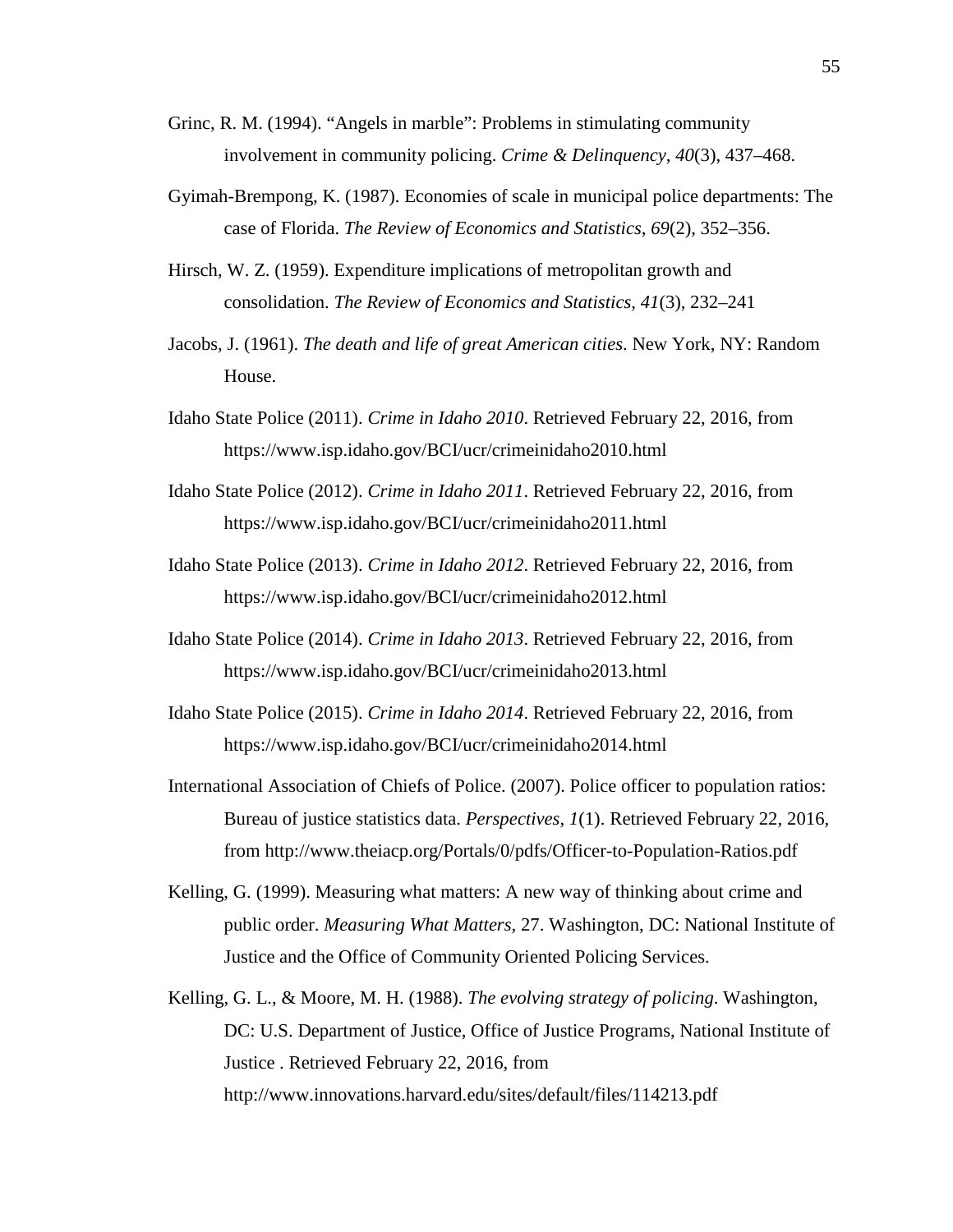- King, W. R. (2009). Toward a life-course perspective of police organizations. *Journal of Research in Crime and Delinquency,46*(2), 213-244.
- King, W. R. (2014). Organizational failure and the disbanding of local police agencies. *Crime & Delinquency, 60*(5), 667-692.
- L.A. County Sheriff's Department (2009). *A decade of leadership, 1998-2008*. Retrieved February 22, 2016, from http://file.lacounty.gov/lasd/cms1\_143218.pdf
- Langworthy, R. H. (1992). Organizational structure. In G. W. Cordner & D. C. Hale (Eds.) *What Works in Policing? Operations and Administration Examined* (pp. 87–105).Cincinnati, OH: Anderson Publishing Company.
- Levitt, S. D., & Dubner, S. J. (2006). *Freakonomics: A rogue economist explores the hidden side of everything*. New York, NY: William Morrow.
- Lithopoulos, S. (2015). A literature review on the amalgamation of police services in Canada. Retrieved February 22, 2016, from https://www.publicsafety.gc.ca/cnt/rsrcs/pblctns/2015-s014-rprt/2015-s014-rprteng.pdf
- Loveday, B. (1990). Road to regionalization. *Policing*, *6*(4), 637–65.
- Lyons, W. (2002). Partnerships, information and public safety: Community policing in a time of terror. *Policing: An International Journal of Police Strategies & Management*, *25*(3), 530–542.
- Maltz, M. D. (1975). Measures of effectiveness for crime reduction programs. *Operations Research*, *23*(3), 452–474.
- Martins, M. R. (1995). Size of municipalities, efficiency, and citizen participation: A cross-European perspective. *Environment and Planning C: Government and Policy*, *13*(4), 441–458.
- McGregor, D. (1957). The human side of enterprise. *Management Review, November 1957*.
- Mises, L. V. (1998). *Human action.* Auburn, AL: Ludwig von Mises Institute.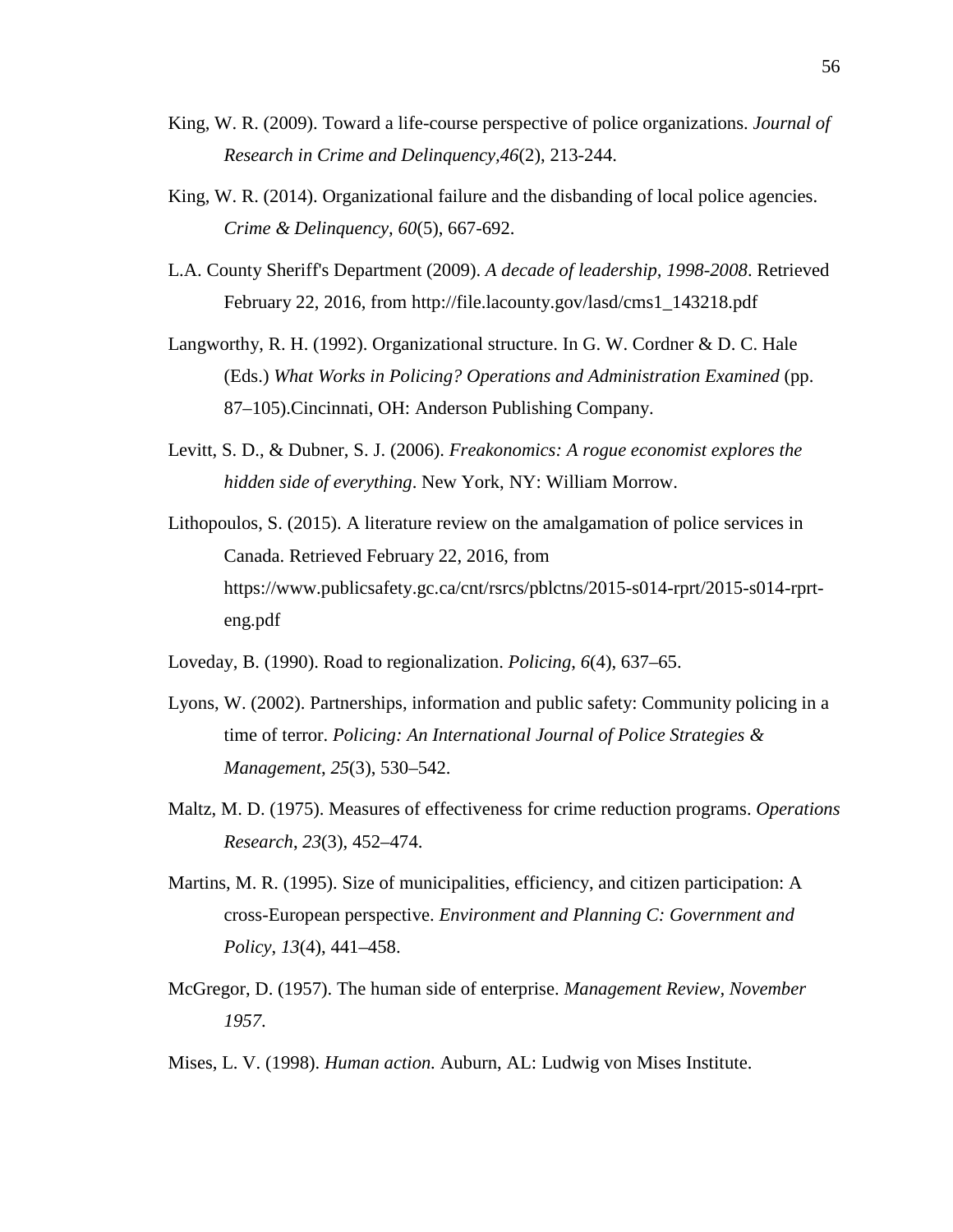- Moore, M. H. (1994). Research synthesis and policy implications. In D. P. Rosenbaum (Ed.), *The Challenge of Community Policing: Testing the Promises*, (pp. 285- 299). New York, NY: Sage Publications.
- National Resources Committee (1939). *Urban government*. Washington, D.C.: Government Printing Office.
- Officer Down Memorial Page. (2016). The Officer Down Memorial Page (ODMP). Retrieved February 22, 2016, from https://www.odmp.org/
- Oliver, W. M., & Meier, C. A. (2004). The four stress factors unique to rural patrol revisited. *The Police Chief*, *71*(11).
- Ostrom, E. (1972). Metropolitan reform: Propositions derived from two traditions. *Social Science Quarterly*, *53*(3), 474–493.
- Ostrom, E., & Whitaker, G. (1973). Does local community control of police make a difference? Some preliminary findings. *American Journal of Political Science*, 48–76.
- Ostrom, E., Parks, R. B., & Whitaker, G. P. (1973). Do we really want to consolidate urban police forces? A reappraisal of some old assertions. *Public Administration Review*, 423–432.
- Ostrom, E., Parks, R. B., & Whitaker, G. P. (1978). *Patterns of metropolitan policing*. Cambridge, MA: Ballinger.
- Oxford University. (1938). *A survey of the social services in the Oxford district* (Vol. 2). Oxford, UK: Oxford University Press.
- Peck, J. H. (2015). Minority perceptions of the police: A state-of-the-art review. *Policing: An International Journal of Police Strategies & Management*, *38*(1), 173–203.
- Rapoport, A. (1982). *The meaning of the built environment: A nonverbal communication approach*. Tucson, AZ: University of Arizona Press.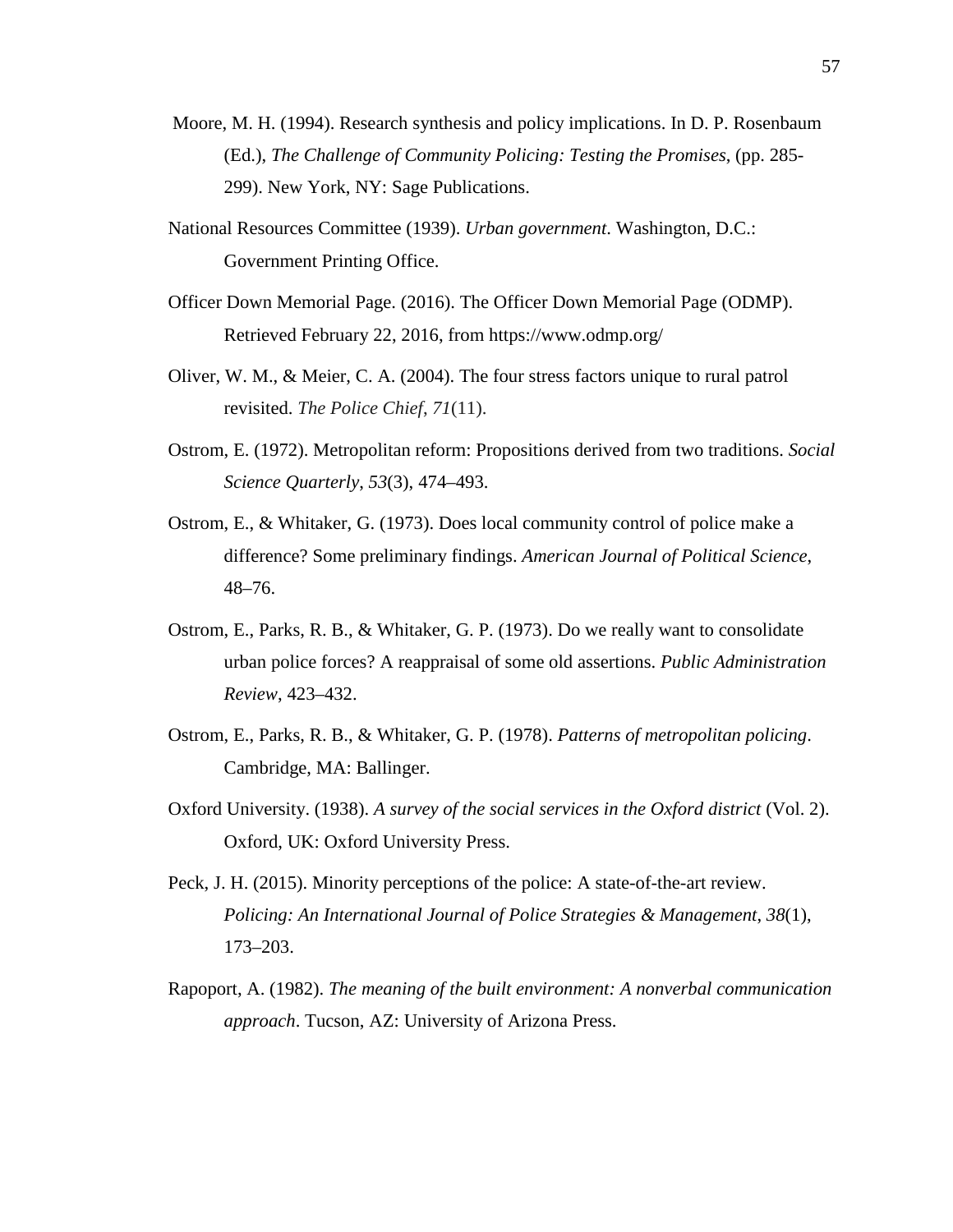- Reaves, B. A. (2011). *Census of state and local law enforcement agencies, 2008*. Washington, DC: U.S. Department of Justice, Office of Justice Programs, Bureau of Justice Statistics.
- Reaves, B. A. (2015). *Local police departments, 2013: Personnel, policies, and practices.* Washington, DC: U.S. Department of Justice, Office of Justice Programs, Bureau of Justice Statistics.
- Sandy, J. P., & Devine, D. A. (1978). Four stress factors unique to rural patrol. *The Police Chief*, *45*(9), 42–44.
- Shaw, C. R., & McKay, H. D. (1942). *Juvenile delinquency and urban areas*. Chicago, IL: University of Chicago Press.
- Sherman, L. W., & Weisburd, D. (1995). General deterrent effects of police patrol in crime "hot spots": A randomized, controlled trial. *Justice Quarterly*, *12*(4), 625– 648.
- Southwick, L. (2005). Economies of scale and market power in policing. *Managerial and Decision Economics*, *26*(8), 461.
- Thurman, Q., Zhao, J., & Giacomazzi, A. L. (2001). *Community policing in a community era: An introduction and exploration*. Los Angeles, CA: Roxbury Publishing Company.
- Trojanowicz, R., & Bucqueroux, B. (1990). *Community policing: A contemporary perspective.* Cincinnati, OH: Anderson Publishing Co.
- Unger, D. G., & Wandersman, A. (1985). The importance of neighbors: The social, cognitive, and affective components of neighboring. *American Journal of Community Psychology*, *13*(2), 139–169.
- U.S. Census Bureau (2010). *Profile of general population and housing characteristics: 2010 demographic profile data*. Washington, DC: U.S. Department of Commerce. Retrieved February 22, 2016, from http://factfinder.census.gov/faces/tableservices/jsf/pages/productview.xhtml?src= bkmk